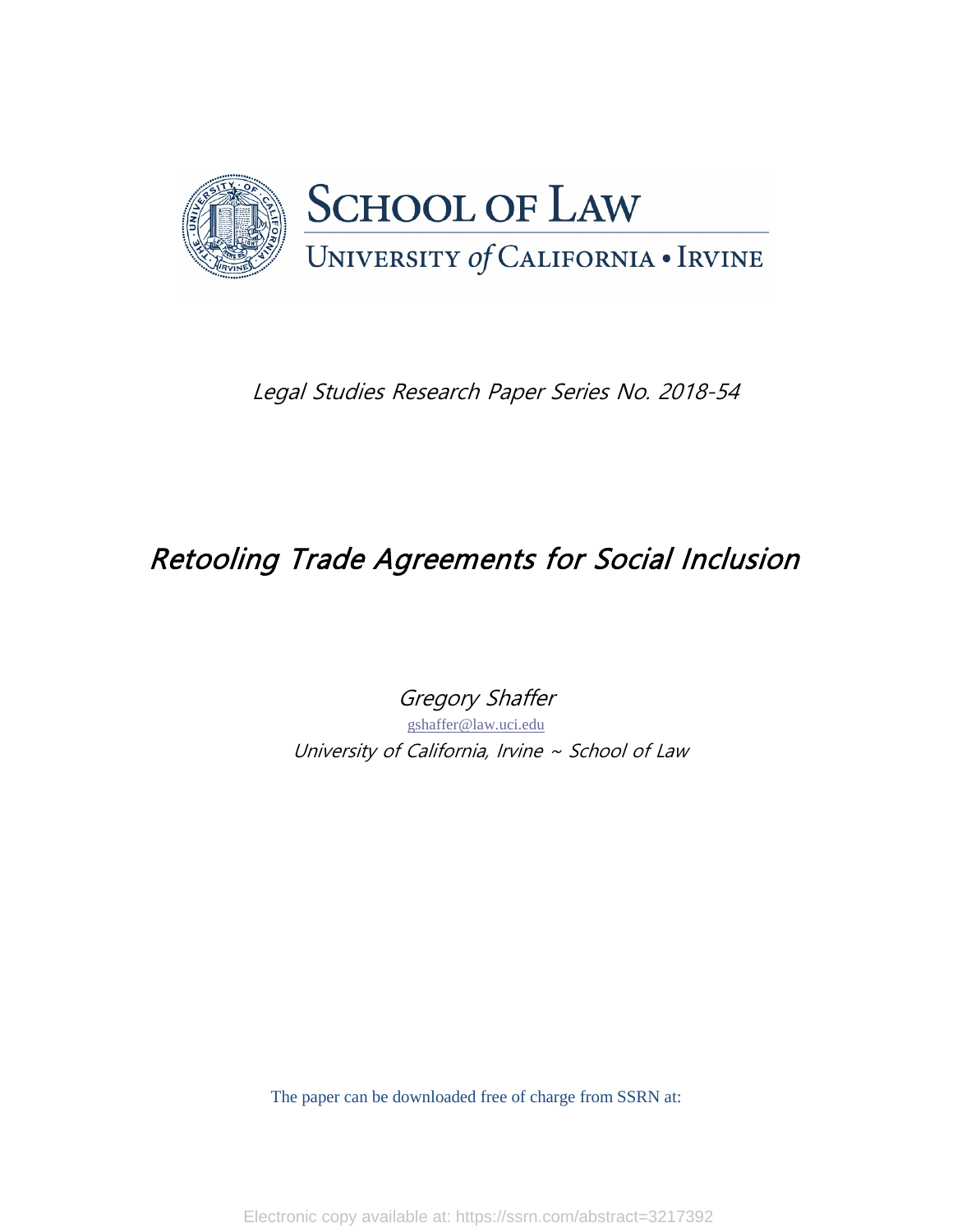# RETOOLING TRADE AGREEMENTS FOR SOCIAL INCLUSION

*Gregory Shaffer\**

*International trade law has been oblivious to social inclusion. Although trade is not primarily to blame for rising inequality and social conflict, it is not wholly innocent either. International trade law plays a powerful role in fomenting the conditions under which people thrive, implicating social equality and inclusion. The impacts of trade and rapid technological change on income inequality and the security of work have become politically salient issues in the United States and Europe. They have led to the rise of nativist political parties that threaten to upset the international trade legal order. The outcome could be dire. This Article explains how international trade law can and should be retooled to support social inclusion. By doing so, it can: (1) help combat harmful tax competition, avoidance, and evasion; (2) aid domestic social security and job retraining; (3) support labor protection; (4) deter social dumping; and (5) enable industrial policy experimentation for development. This Article makes concrete proposals.*

#### TABLE OF CONTENTS

| L. |                                                               |    |
|----|---------------------------------------------------------------|----|
| H. |                                                               |    |
| Ш  |                                                               |    |
| IV | WHAT'S NEW IN ECONOMIC GLOBALIZATION SINCE 1995 AND           |    |
|    |                                                               |    |
|    | $A_{-}$                                                       |    |
|    | B. The Trade Law Response to Global Value Chains: A Web of    |    |
|    |                                                               |    |
| V. | <b>RETOOLING TRADE AGREEMENTS TO SUPPORT SOCIAL INCLUSION</b> |    |
|    |                                                               |    |
|    | A.                                                            |    |
|    | Safeguarding Policy Space for Complementary Domestic<br>B.    |    |
|    |                                                               | 22 |
|    |                                                               |    |

<sup>\*</sup> Chancellor's Professor, University of California, Irvine School of Law. I thank Reuven Avi-Yonah, Elizabeth Baltzan, Tim Bartley, Bernard Hoekman, Aaron James, Nicolas Lamp, Omri Marian, Tim Meyer, Kerry Rittich, Alvaro Santos, Ed Swaine, David Trubek, Anne van Aaken, Ingrid Weurth, Mark Wu, Jonathan Zeitlin, and other participants at workshops at Georgetown University, Harvard University, University of California, Irvine, and the World Trade Institute, Bern for their comments.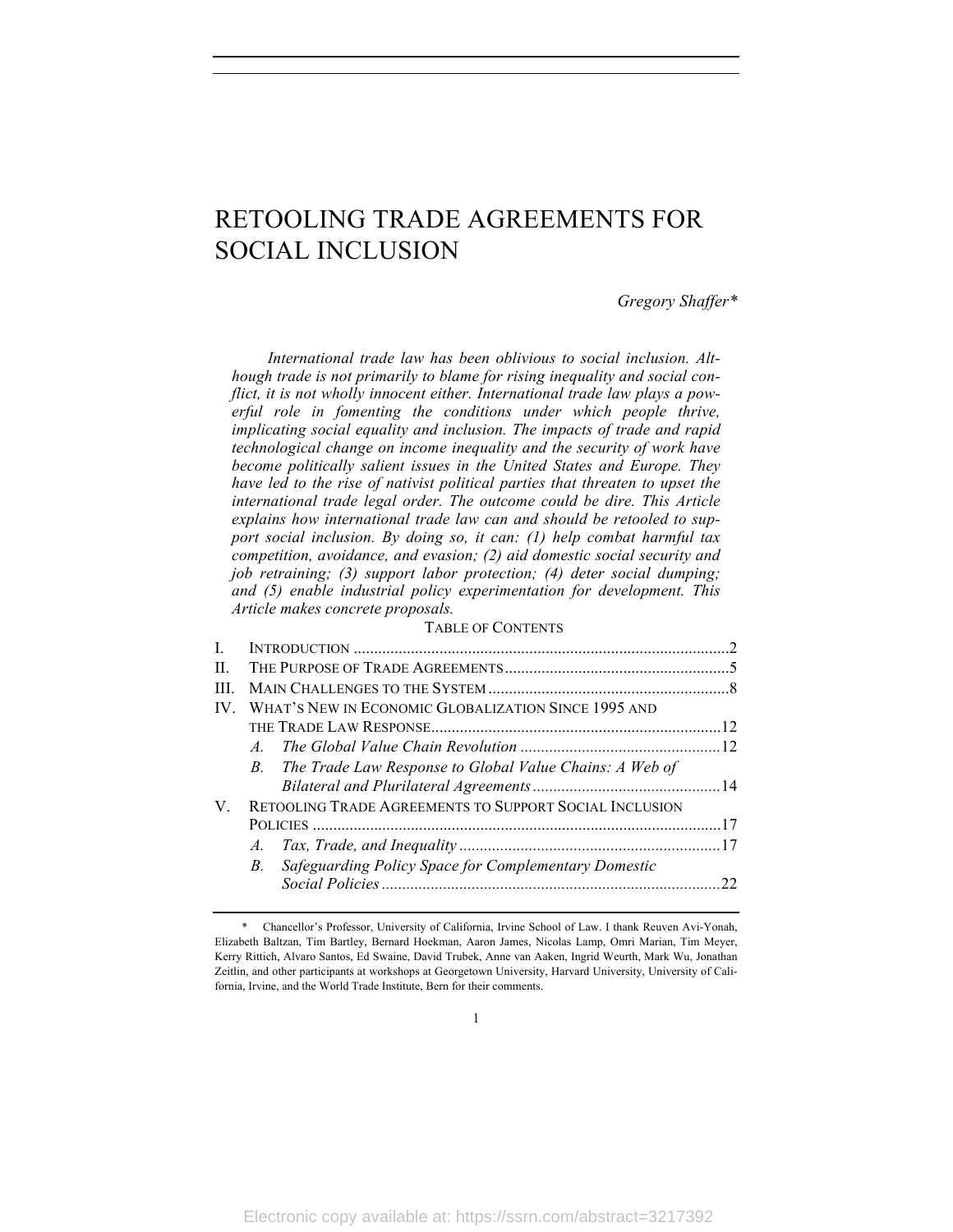| $\mathcal{D}_{1}^{(1)}$ | UNIVERSITY OF ILLINOIS LAW REVIEW                                     | [Vol. 2019] |
|-------------------------|-----------------------------------------------------------------------|-------------|
|                         |                                                                       |             |
|                         |                                                                       |             |
|                         |                                                                       |             |
|                         |                                                                       | .26         |
|                         | Reconceiving Negotiations as Bargaining over Market Access<br>C.      |             |
|                         |                                                                       | 29          |
|                         | 1. Existing Mechanisms for Ensuring Policy Space29                    |             |
|                         | 2. Negotiating over Policy Space Between the Global North             |             |
|                         | and Global South.                                                     | . 31        |
|                         | a.                                                                    |             |
|                         | Industrial Policy Space for Developing Countries 39<br>$\mathbf{b}$ . |             |
|                         | $c_{-}$                                                               |             |
|                         |                                                                       | 42          |

#### I. INTRODUCTION

*Because NAFTA, signed by her husband, is perhaps the greatest disaster trade deal in the history of the world. Not in this country. It stripped us of manufacturing jobs. We lost our jobs. We lost our money. We lost our plants. It is a disaster. And now she wants to sign TPP.*<sup>1</sup>

With the election of President Donald Trump in the United States and the rise of nationalist parties in Europe, the new trade establishment mantra is that trade must be made more inclusive. The World Trade Organization ("WTO") named the 2016 "WTO Public Forum" "Inclusive Trade."<sup>2</sup> In 2017, the WTO and International Labor Organization ("ILO") issued a joint report entitled "Investing in Skills for Inclusive Trade,"<sup>3</sup> while the WTO joined forces with the World Bank and International Monetary Fund to publish a separate report on trade, economic growth, and adjustment facilitation to help those harmed by trade.<sup>4</sup> Social inclusion is the trade community's new refrain.

But how are the benefits of global trade and the protection of social inclusion to be mutually achieved? The trade establishment's traditional approach

<sup>1.</sup> Donald Trump, Presidential Candidate, Second Presidential Debate at Washington University in St. Louis (Oct. 9, 2016), http://time.com/4523325/read-the-transcript-of-the-second-presidential-debate/. In fact, the agreement was signed by President George Bush but only approved by both houses of Congress under President William Clinton. *See* Kimberly Amadeo, *History of NAFTA and Its Purpose*, BALANCE, https://www.thebalance.com/history-of-nafta-3306272 (last updated Nov. 15, 2018).

<sup>2.</sup> *WTO Public Forum 2016 "Inclusive Trade*,*"* WTO, https://www.wto.org/english/forums\_e/public\_forum16\_e/public\_forum16\_e.htm (last visited Nov. 30, 2018). 3. WORLD TRADE ORG. & INT'L LABOUR OFFICE, INVESTING IN SKILLS FOR INCLUSIVE TRADE (2017), https://www.wto.org/english/res\_e/booksp\_e/investinsskills\_e.pdf (2017).

<sup>4.</sup> INT'L MONETARY FUND, WORLD BANK & WORLD TRADE ORG., MAKING TRADE AN ENGINE FOR GROWTH FOR ALL: THE CASE FOR TRADE AND FOR POLICIES TO FACILITATE ADJUSTMENT 4 (2017), https://www.wto.org/english/news\_e/news17\_e/wto\_imf\_report\_07042017.pdf (stressing the benefits of trade for "lower-income households" because of lower prices, while calling for accompanying domestic policies to facilitate worker adjustment "across firms, industries and regions" when they lose their jobs because of trade).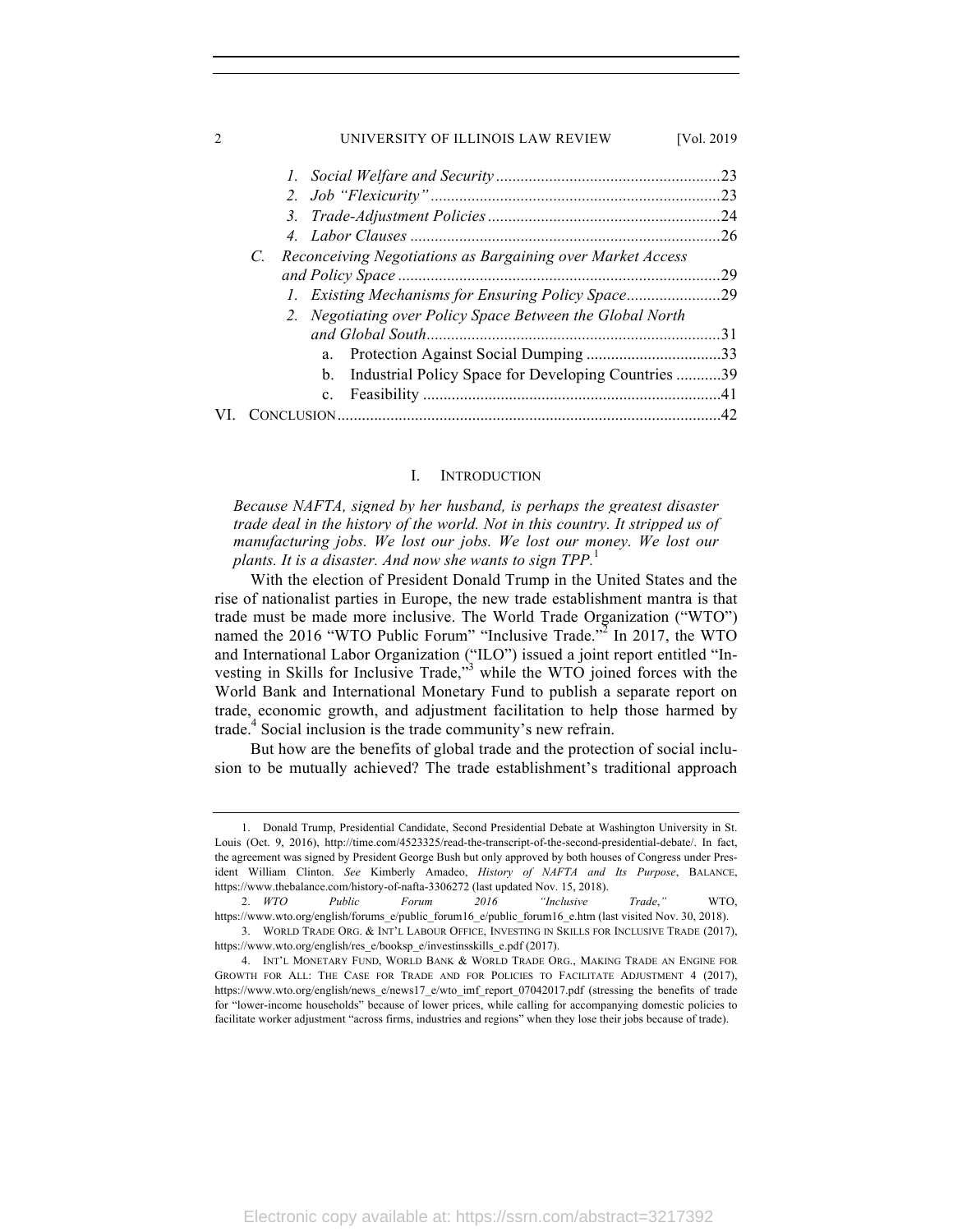comprises two steps. In the first step, countries sign *international trade agreements* to combat protectionist pressures and thereby mutually enhance the size of the national economic pie. $5$  In the second step, recognizing that trade creates "losers" as well as "winners" which affects who gets what part of the pie, countries support those harmed through *domestic social policy*. <sup>6</sup> Northern European countries were long viewed as models. They maximized social welfare through liberalized trade, and they ensured domestic fairness through social welfare and active job retooling and adjustment policies.<sup>7</sup>

Structural forces, however, now call this two-step model into question.<sup>8</sup> These structural forces empower capital against labor, on the one hand, and capital against government on the other. Because technological change enables capital to produce and trade more efficiently from abroad, capital can threaten to offshore jobs if workers insist on higher wages and better working conditions.<sup>9</sup> At the same time, capital plays governments off each other, threatening to invest abroad if taxes on capital are not reduced and if subsidies are not increased.<sup>10</sup> Capital's increased leverage threatens to erode governments' ability to fund social protection and educational and employment policies, while undermining labor's ability to bargain collectively. The result is rising inequality within countries around the world.<sup>11</sup> If governments are unable to coordinate to overcome collective action problems and enable social and developmental policy experimentation, then further trade liberalization will exacerbate the crisis in trade governance's legitimacy. As a result, the current multilateral system is under the greatest challenge since it was created after the devastation of the Great Depression and World War II.<sup>12</sup>

This Article's thesis is that the trade establishment's traditional approach of calling for complementary domestic policy in parallel to trade liberalization

a90d0ae3650fda663a5b696353070541.pdf.

<sup>5.</sup> *See* Daniel J. Ikenson, *Enduring Myths that Obscure the Case for Free Trade*, CATO INST. (Dec. 1, 2014, 2:07 PM), https://www.cato.org/blog/enduring-fallacies-obscure-case-free-trade.

<sup>6.</sup> *See, e.g.*, INT'L MONETARY FUND, *supra* note 4, at 4 ("Understanding the various factors driving dislocations is critical to designing appropriate domestic policies to address them.").

<sup>7.</sup> *See* TORBEN M. ANDERSEN ET AL., THE RESEARCH INST. OF THE FINNISH ECON., THE NORDIC MODEL: EMBRACING GLOBALIZATION AND SHARING RISKS 11, 37–43 (2007), https://pdfs.semanticscholar.org/d38b/1d19

<sup>8.</sup> *See infra* Part III. In an article written after the mass demonstrations at the WTO Ministerial Meeting in Seattle, I argued that there is sufficient domestic policy space to address labor and environmental concerns as evidenced by the stronger social policies in Europe than in the U.S., but that if such policies were not pursued, then further trade liberalization should be put on hold or otherwise the trade regime would face increasing challenges. *See* Gregory Shaffer, *WTO Blue-Green Blues*: *The Impact of U.S. Domestic Politics on Trade-Labor, Trade-Environment Linkages for the WTO's Future*, 24 FORDHAM INT'L L.J. 608, 610 (2000). Today, a coordinated response that directly addresses social policy is required, including to counter the rise of nationalists.

<sup>9.</sup> DANI RODRIK, HAS GLOBALIZATION GONE TOO FAR (1997).

<sup>10</sup>*. See infra* Part III.

<sup>11.</sup> ANDREW ATKINSON, INEQUALITY: WHAT CAN BE DONE? (2015); BRANKO MILANOVIC, GLOBAL INEQUALITY: A NEW APPROACH FOR THE AGE OF GLOBALIZATION 46–117 (2016) (noting waves of relative income inequality and that inequality has generally been increasing within states, with the most dramatic shifts being in Anglo-Saxon countries).

<sup>12.</sup> *See* William Krist, *Chapter 1: US Trade Policy in Crisis*, WILSON CTR., https://www.wilsoncenter. org/chapter-1-us-trade-policy-crisis (last visited Nov. 30, 2018).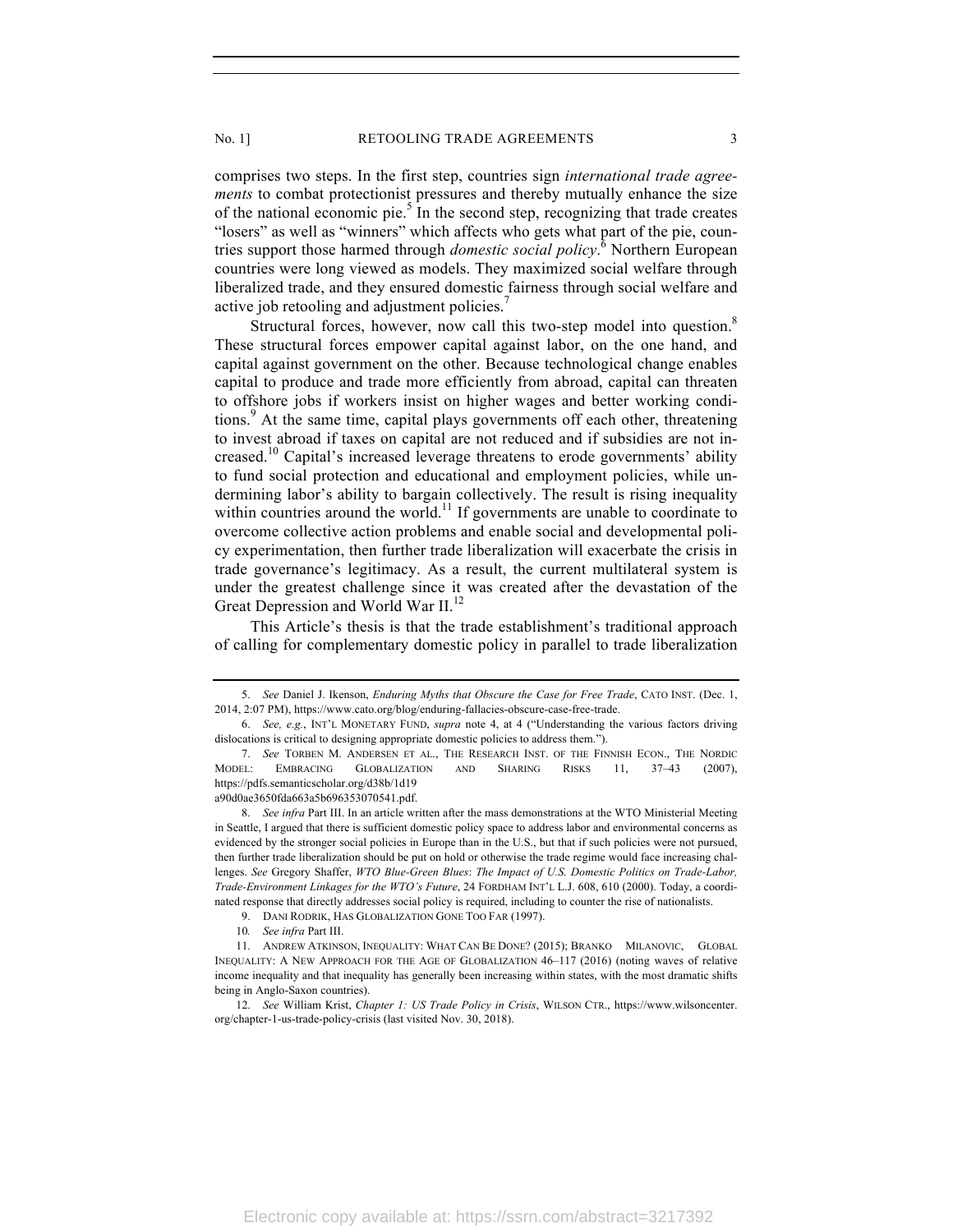is critical but no longer sufficient. The two-step model has become a harmful ideology because it elides the need to make sustainable development the organizing principle for international cooperation, as reflected in the United Nations sustainable development goals.<sup>13</sup> Trade agreements need to be redesigned, directly and indirectly, to facilitate countries' social policies. This Article proposes a series of complementary ways that this should be done.

International trade law and national law and policy are transnationally enmeshed. International trade law and institutions affect domestic politics and law; and domestic politics, in turn, affects international trade relations and thus international trade  $law<sup>14</sup>$  If international trade law contributes to rising inequality and spurs social disintegration within countries, then there will be a backlash against the international trade regime. If the international trade regime collapses, then there will be fewer constraints on rising nationalism. One country's policies will increasingly adversely affect others. Other countries, in return, will retaliate, exacerbating international conflict and undermining needed cooperation when a financial crisis strikes.<sup>15</sup> We need to bolster healthier domestic societies if we are to ensure better international cooperation through law. Unless international trade agreements and domestic social policies become mutually supportive, the trade legal order will unravel, with potentially grim results.

The remainder of this Article is in six parts. Part II sets forth the fundamental purposes of trade agreements, which should be viewed as much broader than trade liberalization. Part III presents the major challenges that the trade system now faces—its contribution to increasing inequality within states; its facilitation of social dumping; and its constraints on development policy experimentation. Part IV summarizes the critical development in trade in response to technological change since the WTO was created in 1995—the global value chain revolution. It then explains how the trade policy community responded to these developments in ways that would further empower capital in relation to labor, as encapsulated in the TransPacific Partnership ("TPP"). Part V contends that trade agreements must be redesigned and conditioned upon social and developmental policy commitments. It puts forth proposals for trade agreements to be designed to (1) help combat harmful tax competition, avoidance, and evasion; (2) aid domestic social security and job retraining; (3) support labor protection; (4) deter social dumping; and (5) enable industrial policy experimentation for development. Part VI concludes regarding what's at stake. It will not be an easy process to retool trade agreements to help ensure social inclusion, but fresh thinking is needed. This Article provides concrete proposals.

<sup>13.</sup> G.A. Res. 70/1, Transforming Our World: The 2030 Agenda for Sustainable Development, at 14–35 (Sept. 25, 2015).

<sup>14.</sup> Gregory Shaffer, *How Do We Get Along: International Economic Law and the Nation-State*, 17 MICH. L. REV. (forthcoming 2019).

<sup>15.</sup> Most dramatically, recall the 1930s. *Cf*. GRAHAM T. ALLISON, DESTINED FOR WAR: CAN AMERICA AND CHINA ESCAPE THUCYDIDES'S TRAP? (2017); DOUGLAS IRWIN, PEDDLING PROTECTIONISM: SMOOT-HAWLEY AND THE GREAT DEPRESSION (2011).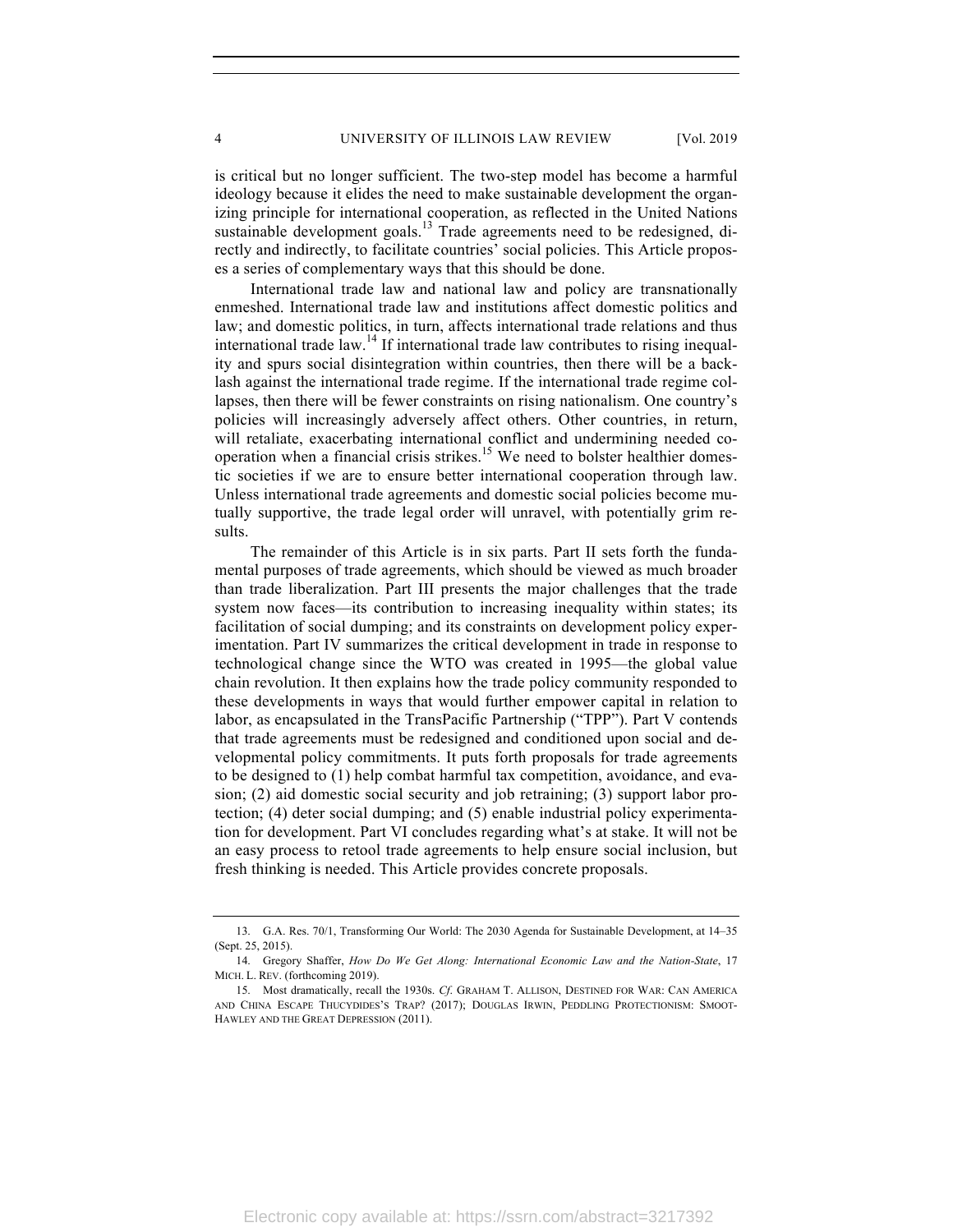#### No. 1] RETOOLING TRADE AGREEMENTS 5

# II. THE PURPOSE OF TRADE AGREEMENTS

Before addressing how trade agreements can be retooled in light of rising income and wealth inequality, job precariousness, and stagnant wages, we must clarify what should be the purpose of trade agreements. To characterize their purpose solely as the narrow goal of "free trade" is mistaken. The core purposes of trade agreements, rather, should be viewed as four-fold: first, to create a basic framework of rules for ongoing cooperation, planning, and deliberation; second, to enhance standards of living; third, to address the externalities of domestic measures on each other; and fourth, to provide for an independent, neutral, third-party decision-maker to resolve disputes regarding the rules' implementation. These goals are interrelated and should be advanced in a mutually supportive manner.

Each of these goals is expressed in the Agreement Establishing the WTO and in the GATT, but that does not mean they have been followed in practice.<sup>16</sup> The predecessor to the WTO, the General Agreement on Tariffs and Trade ("GATT"), in particular, provided a framework for embedded liberalism where countries could both liberalize trade and retain policy space for domestic social policy.17 Trade officials, however, can lose sight of these goals by narrowing the operational goal of trade agreements to that of trade liberalization over which they bargain, or in the case of the WTO secretariat, facilitate bargaining. In practice, national trade officials engage in mercantilist bargaining, aiming to expand exports and limit imports, but they have done so in a manner that has led to ever greater trade liberalization.<sup>18</sup> When they lose sight of the trading system's broader goals, they put the overall trading system at risk.

First, the WTO provides a *multilateral forum* for the creation, revision, and monitoring of compliance with rules for international trade.<sup>19</sup> It is through a basic institutional framework of rules that social cooperation, economic coordination, and business planning take place. $^{20}$  Rules and institutions are basic to society. If the international realm is not to be anarchic, giving rise to conflict and potential violence, then rules and institutions are needed. These institutions facilitate cooperation and policy coordination that result in joint gains for countries and their citizens. Such a basic structure of rules and forum for deliberation is a public good. This is the first purpose of a multilateral trade organization such as the WTO, one that comes before the substantive aim of increasing

<sup>16.</sup> Marrakesh Agreement Establishing the World Trade Organization, Apr. 15, 1994, 1867 U.N.T.S. 31874 [hereinafter Marrakesh Agreement].

<sup>17.</sup> John Gerard Ruggie, *International Regimes, Transactions, and Change: Embedded Liberalism in the Postwar Economic Order*, 36 INT'L ORG. 379, 393–98 (1982).

<sup>18.</sup> The famous "bicycle theory" of trade liberalization captures the unidirectional focus of trade negotiations. It contends that an open trading system will be maintained only if forward momentum for trade liberalization continues; otherwise the bicycle will fall over. *See* I.M. Destler & Marcus Noland, *Constant Ends, Flexible Means: C. Fred Bergsten and the Quest for* Open, *in* C. FRED BERGSTEN AND THE WORLD ECONOMY 15 (Michael Mussa ed., 2006).

<sup>19.</sup> *See* Marrakesh Agreement, *supra* note 16.

<sup>20.</sup> DOUGLAS NORTH, INSTITUTIONS, INSTITUTIONAL CHANGE AND ECONOMIC PERFORMANCE (1990); SCOTT SHAPIRO, LEGALITY (2010).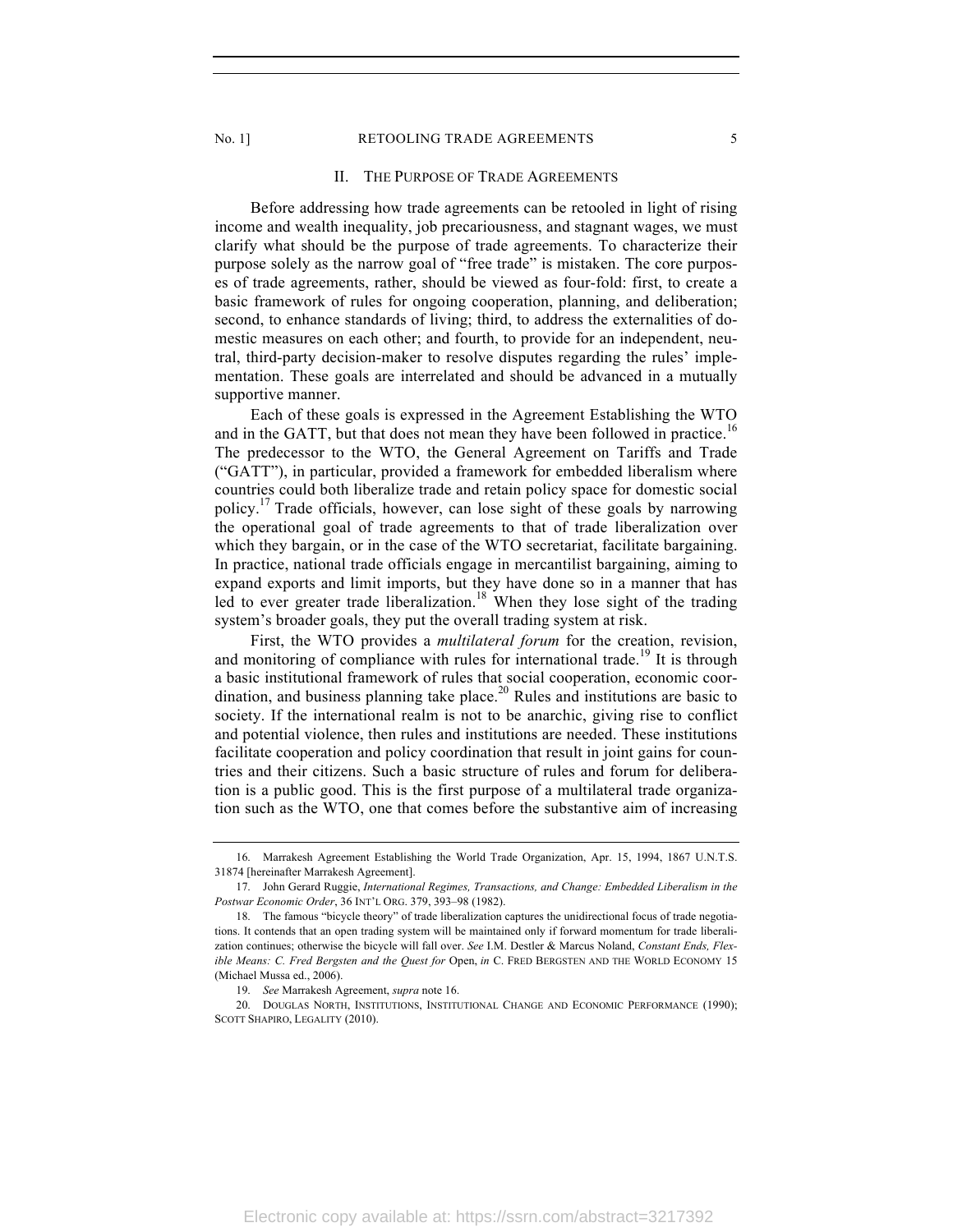standards of living, because a forum is first required to discuss different views regarding trade policy, the impact of countries' policies on each other, and the creation, revision, and monitoring of rules in light of these impacts.

Second and more specifically, trade agreements create rules that can *increase standards of living* because trade liberalization enables a more efficient use of domestic and global resources. Trade liberalization, however, is not an end in itself, but rather a means. The preamble to the Agreement Establishing the WTO specifies that WTO Members' aim is "raising standards of living, ensuring full employment ..., and expanding the production of and trade in goods and services, while allowing for the optimal use of the world's resources in accordance with the objective of sustainable development."<sup>21</sup> It stresses that this should be done "in a manner consistent with [members'] respective needs and concerns at different levels of economic development."<sup>22</sup> Through this second statement, the preamble recognizes that one size does not fit all for economic and development policy, and thus agreements should enable members to address their "respective needs and concerns."<sup>23</sup> These needs include protecting the basic social contract within countries, and the rules should therefore enable, and not constrain, countries' abilities to address distributional, developmental, and social welfare concerns.

Third, these rules and institutions help countries address the *externalities* of their behavior on each other. Each country's protectionist policies to address its view of its "respective needs" has impacts on others. The GATT was created in large part out of concerns over tit-for-tat retaliatory protectionist policies in the 1930s that arguably contributed to the deepening of the Great Depression, and was conducive to the rise of extremist political parties that led to World War II.<sup>24</sup> One of the great accomplishments of the institutionalization of trade during the 2007–2008 Great Recession was the ability of the WTO to help coordinate policy and constrain tit-for-tat protectionist policies that would result in mutual harm.<sup>25</sup> Those rules necessarily must strike a balance between economic openness and domestic policy space to respond to the social impacts of trade.

Fourth, the WTO creates a mechanism for *institutionalized dispute settlement* so that political disputes over the implementation and interpretation of agreements are resolved through a neutral third-party legal institution.<sup>26</sup> Opportunistic, self-serving interpretations of rules are thereby constrained, disagreements are turned over to a third party, and uncertainties are clarified. Legal de-

<sup>21.</sup> Marrakesh Agreement, *supra* note 16.

<sup>22.</sup> *Id.*

<sup>23</sup>*. Id.*

<sup>24.</sup> IRWIN, *supra* note 15, at 184–200.

<sup>25.</sup> Chad P. Bown, *Introduction* to THE GREAT RECESSION AND IMPORT PROTECTION: THE ROLE OF TEMPORARY TRADE BARRIERS 1–3 (Chad P. Bown ed., 2011).

<sup>26.</sup> *See* Marrakesh Agreement, *supra* note 16. In practice, there has been a turn to market fundamentalism trumpeting open markets, free trade, and rational expectations. Who could be against openness, freedom, and rationality? The problem is that redistribution has not happened and most economists gave little attention to it. *See* ATKINSON, INEQUALITY, *supra* note 11, at 14-16.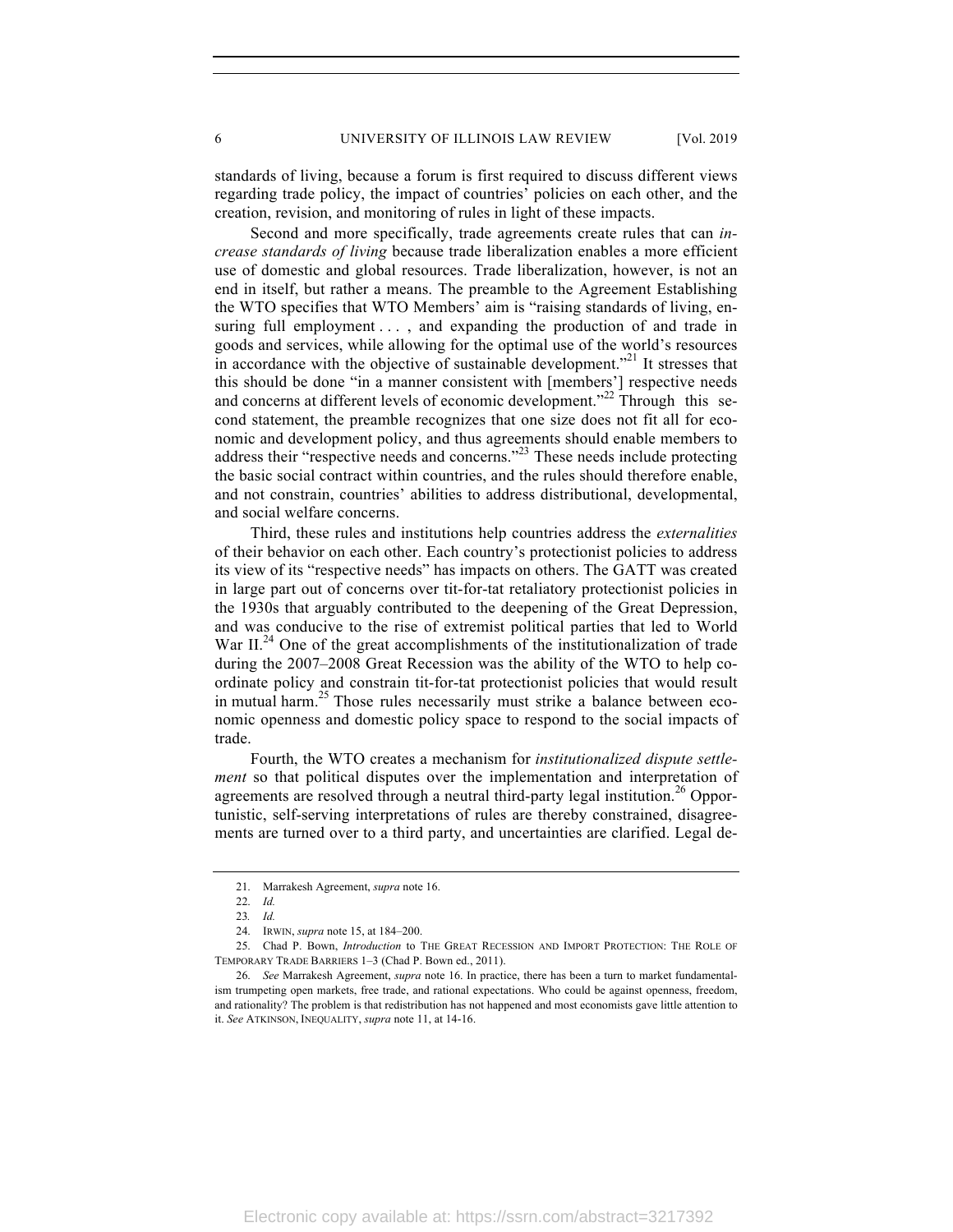cision-making is not uncontentious or autonomous from politics—rules are subject to multiple interpretations, and WTO panel and Appellate Body decisions have political effects and are shaped by political contexts.<sup>27</sup> WTO adjudicatory processes must respond to political and social developments or they will be subject to legitimacy challenges.<sup>28</sup> Yet the process of third-party decisionmaking is comparatively better at ensuring ongoing cooperation than the alternative of foregoing it.

Overall, the organizing principle of trade agreements should be to enhance social and individual capacity in support of human flourishing. From that principle, trade agreements should not be assessed solely in terms of their impact on aggregate national and global GDP (the gains from trade), but also in terms of their distributional effects and their implications for social inclusion and social stability. Trade offers considerable opportunities that otherwise would not exist, especially for those in countries with small domestic markets that lack capital and require advanced technology.<sup>29</sup> The rapid growth of the middle classes in China, India, and other Asian economies attests to trade's benefits.<sup>30</sup> In the last thirty-five years, over 850 million Chinese have risen out of poverty through trade-generated economic growth.<sup>31</sup> Between 2000 and 2012, there was a 65% reduction in the mortality rate of children under five years old in China, which is just one of many indicators of globalization's potential benefits.<sup>32</sup> These developments are not to be taken lightly. Nonetheless, the current trade law system, in combination with technological developments, has helped privilege capital over labor and contributed to widespread and growing job insecurity and income inequality within countries.<sup>33</sup> These shifts have become politically explosive in the United States and Europe, where post– World War II social bargains protecting labor and social welfare have eroded.<sup>34</sup> Gains in GDP can, in theory, be redistributed, but in practice are not.

<sup>27.</sup> Gregory Shaffer, Manfred Elsig & Sergio Puig, *The Law and Politics of WTO Dispute Settlement*, *in* RESEARCH HANDBOOK ON THE POLITICS OF INTERNATIONAL LAW 269–306 (Wayne Sandholtz & Christopher Whytock eds., 2017).

<sup>28.</sup> Robert Howse, *The World Trade Organization 20 Years On: Global Governance by the Judiciary*, 27 EUR. J. INT'L L. 9, 25–30 (2016); Joost Pauwelyn, *The Transformation of World Trade*, 104 MICH. L. REV. 1, 57–60 (2005).

<sup>29.</sup> WORLD TRADE ORG. & WORLD BANK GRP., THE ROLE OF TRADE IN ENDING POVERTY 7 (2015), http://documents.worldbank.org/curated/en/726971467989468997/pdf/97607-REPLACEMENT-The-Role-of-Trade-in-Ending-Poverty.pdf.

<sup>30.</sup> MILANOVIC, *supra* note 11, at 20.

<sup>31.</sup> As a result, only around 25 million Chinese live beneath the poverty line today, a figure which is declining. *See DataBank: Poverty and Equity*, WORLD BANK GRP., http://databank.worldbank.org/data/reports.aspx?source=poverty-and-equity-database (last visited Nov. 30, 2018) (number of poor at \$1.90 per day at 2011 PPP); *see also* Yan Guo & Hui Yin, *Reducing Child Mortality in China: Successes and Challenges*, 387 LANCET 205, 206 (2016), http://www.thelancet.com/pdfs/journals/lancet/PIIS0140-6736(15)00555-3.pdf (noting a 65% reduction in under-five-year-old mortality rate in China between 2000 and 2012).

<sup>32.</sup> Guo & Yin, *supra* note 31.

<sup>33.</sup> *See* MILANOVIC, *supra* note 11, at 54.

<sup>34.</sup> *Cf.* JACOB HACKER & PAUL PIERSON, WINNER-TAKE ALL POLITICS: HOW WASHINGTON MADE THE RICH RICHER—AND TURNED ITS BACK ON THE MIDDLE CLASS (2010) (on the United States); WOLFGANG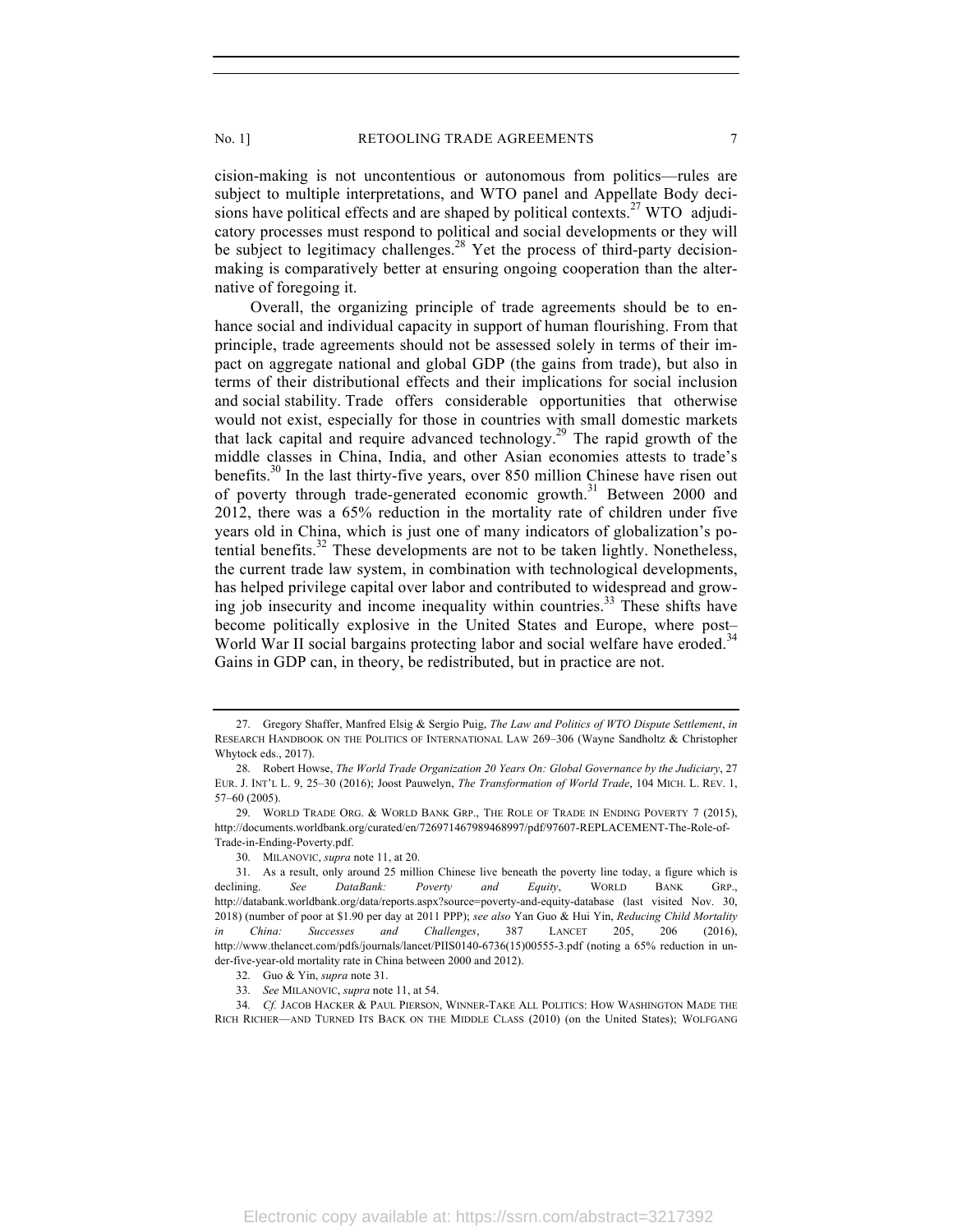#### 8 UNIVERSITY OF ILLINOIS LAW REVIEW [Vol. 2019]

#### III. MAIN CHALLENGES TO THE SYSTEM

There are three competing approaches to assessing the winners and losers from economic globalization, as captured in a recent essay by Nicolas Lamp.<sup>3</sup> The first, which dominates the news, is the Trump administration's nationalist narrative.<sup>36</sup> It views trade as a zero-sum game and "pits workers in developed and developing countries against each other."<sup>37</sup> It contends that those workers are "stealing" American jobs and that those countries are "cheating."<sup>38</sup> The second narrative is the trade establishment's two-step approach that we examined above, which contends that developed and developing countries mutually benefit from trade and that it is for domestic policy alone to help workers that lose their jobs.<sup>39</sup> The third narrative, reflected in *this* Article, is not state-centric like the first two, but rather views issues in distributional terms given the advantages that economic globalization has provided to capital in relation to others—the working and middle classes. The state has always been the key intermediary to ensure social harmony, including between capital and labor.<sup>40</sup> From this third vantage, economic globalization constrains states' ability to play that role, thus requiring a coordinated response. As markets globalize, states need either to work together to address social inclusion concerns or they will be pressed to turn inwards.

Law, as rules of the game, always reflects political choices that inevitably have distributive effects, as legal realists have long noted.<sup>41</sup> There is no such thing as a neutral rule since there are always winners and losers from a rule's application. But a world without rules is a chaotic one, and so rules must be laid down. They may be bargained around or ignored, but they also structure outcomes.<sup>42</sup>

STREECK, RE-FORMING CAPITALISM: INSTITUTIONAL CHANGE IN THE GERMAN POLITICAL ECONOMY (2008) (on Germany).

<sup>35.</sup> Nicolas Lamp, *How Should We Think about the Winners and Losers from Globalization? Three Narratives and Their Implications for the Redesign of International Economic Agreements* 4 (Queen's Univ. Legal Research Paper 2018-102).

<sup>36</sup>*. Id.*

<sup>37.</sup> *Id.* at 19.

<sup>38</sup>*. Id.*

<sup>39</sup>*. Id.*

<sup>40.</sup> *See* DANI RODRIK, STRAIGHT TALK ON TRADE: IDEAS FOR A SANE WORLD ECONOMY (2017) [hereinafter RODRIK, STRAIGHT TALK]; Gregory Shaffer, *How Do We Get Along: International Economic Law and the Nation-State*, 17 MICHIGAN L. REV. (forthcoming 2019); *see also* KARL POLANYI, THE GREAT TRANSFORMATION: THE POLITICAL AND ECONOMIC ORIGINS OF OUR TIME (1944); Ruggie, *supra* note 17.

<sup>41.</sup> Robert Hale, *Coercion and Distribution in a Supposedly Non-Coercive State*, 38 POL. SCI. Q. 470, 470 (1923).

<sup>42.</sup> Guido Calabresi & A. Douglas Melamed, *Property Rules, Liability Rules and Inalienability: One View of the Cathedral*, 85 HARV. L. REV. 1089, 1114 (1972); Robert Coase, *The Problem of Social Cost*, 3 J.L. & ECON. 1, 9, 34 (1960); Robert C. Ellickson, *Dispute Resolution Among Neighbors in Shasta County*, 38 STAN. L. REV. 623, 686 (1986); Marc Galanter, *Why the "Haves" Come out Ahead: Speculations on the Limits of Legal Change*, 9 L. & SOC'Y. REV. 95, 96 (1974).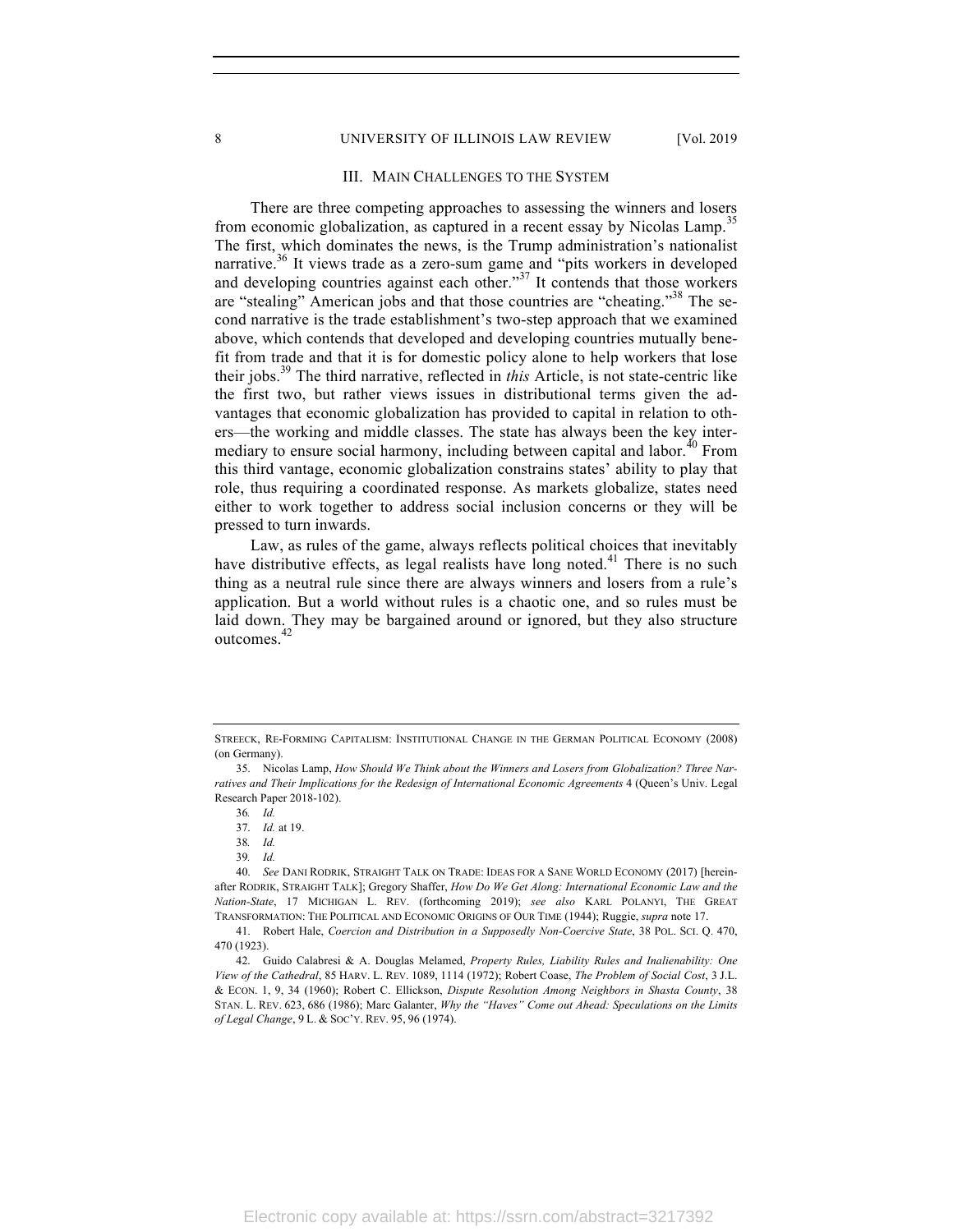Economic theory has acknowledged that there are winners and losers from trade, $43$  but only recently have distributive issues become salient in the literature.<sup>44</sup> In the United States, wages stagnated for most Americans, job tenure became precarious, and the share of U.S. wealth held by the top 1% of Americans rose to over 40%, which is more than the bottom 90% of Americans combined.<sup>45</sup> Although the figures are not as bad in continental Europe, inequality has also risen significantly. In France, "[b]etween 1983 and 2015, the average income of the richest 1% has risen by 100% (above inflation) and that of the 0.1% richest by 150%, as compared with barely 25% for the rest of the population (or less than 1% per annum)."<sup>46</sup> Even in a more egalitarian country like Germany with significantly greater social transfers, income inequality has gone up significantly, not only before transfers but also after them.<sup>47</sup> At same time, a rising middle class in China and a handful of other developing countries has greatly benefited from trade and gained the most from economic globalization so that inequality among countries has decreased.<sup>48</sup> Nonetheless, economic globalization, especially of capital, has led to increasing inequality within countries generally, threatening domestic social stability and international cooperation and peace.<sup>49</sup> Internal and external policy are thus entwined.

The three main challenges for the trading system in light of globalization are: (1) that of the fiscal state and the state's financing of social policy; (2) that of the social contract and labor rights in light of capital's ability to invest and trade from third countries; and (3) the need for flexibility for experimentation in development policy.<sup>50</sup> The first reflects changes in the relation between

46. Thomas Piketty, *Inequality in France*, MONDE (Apr. 18, 2017), http://piketty.blog.lemonde. fr/2017/04/18/inequality-in-france/. In 2010, the top 1% in France owned about 24% of French wealth. *See* THOMAS PIKETTY, CAPITAL IN THE TWENTY-FIRST CENTURY 340 (2014) [hereinafter PIKETTY, CAPITAL].

47. *See* MILANOVIC, *supra* note 11, at 79. In Germany, the top 1% owned 31.4% of the wealth in 2010. *See* Stefan Bach, Andreas Thiemann & Aline Zucco, *Looking for the Missing Rich: Tracing the Top Tail of the Wealth Distribution*, 1717 DIW Berlin (2018), https://www.diw.de/documents/publikationen/73/diw\_01. c.575768.de/dp1717.pdf.

<sup>43.</sup> *See* Wolfgang F. Stolper & Paul A. Samuelson, *Protection and Real Wages*, 9 REV. ECON. STUD. 58, 60–61 (1941).

<sup>44</sup>*. See* ATKINSON, INEQUALITY, *supra* note 11, at 14-16. On why inequality matters, see generally T.M. SCANLON, WHY DOES INEQUALITY MATTER? (2018) (explaining inequality in terms of status, economic control, equal opportunity, political influence, equal concern, and fair distribution).

<sup>45.</sup> Emmanuel Saez & Gabriel Zucman, *Wealth Inequality in the United States Since 1913: Evidence from Capitalized Income Tax Data* app. at 10 (Nat'l Bureau of Econ. Research, Working Paper No. 20625, 2014); *see also* AFL-CIO, MAKING NAFTA WORK FOR WORKING PEOPLE 24 (2017) (a chart on "Decline in Labor Share of Income, 1970–2014," based on ILO and OECD data, with the data on Mexico being for the 1995-2012 period).

<sup>48.</sup> *See* MILANOVIC, *supra* note 11, at 32–33.

<sup>49.</sup> *Id.*

<sup>50.</sup> These challenges are captured in the work of the economist Dani Rodrik and the sociologist Wolfgang Streeck. *See, e.g.*, RODRIK, HAS GLOBALIZATION GONE TOO FAR, *supra* note 9; RODRIK, STRAIGHT TALK, *supra* note 40; DANI RODRIK, THE GLOBALIZATION PARADOX: DEMOCRACY AND THE FUTURE OF THE WORLD ECONOMY (2011); WOLFGANG STREECK, BUYING TIME: THE DELAYED CRISIS OF DEMOCRATIC CAPITALISM (2014); STREECK, *supra* note 34. In contrast, the WTO, through the jurisprudence of its Appellate Body, has been much more permissive and even facilitative of social policy on environmental and consumer issues. *See, e.g.*, Howse, *supra* note 28, at 17; Gregory Shaffer, Manfred Elsig & Sergio Puig, *The Extensive (but Fragile) Authority of the WTO Appellate Body*, 79 L. & Contemp. Probs. 237, 255 (2016).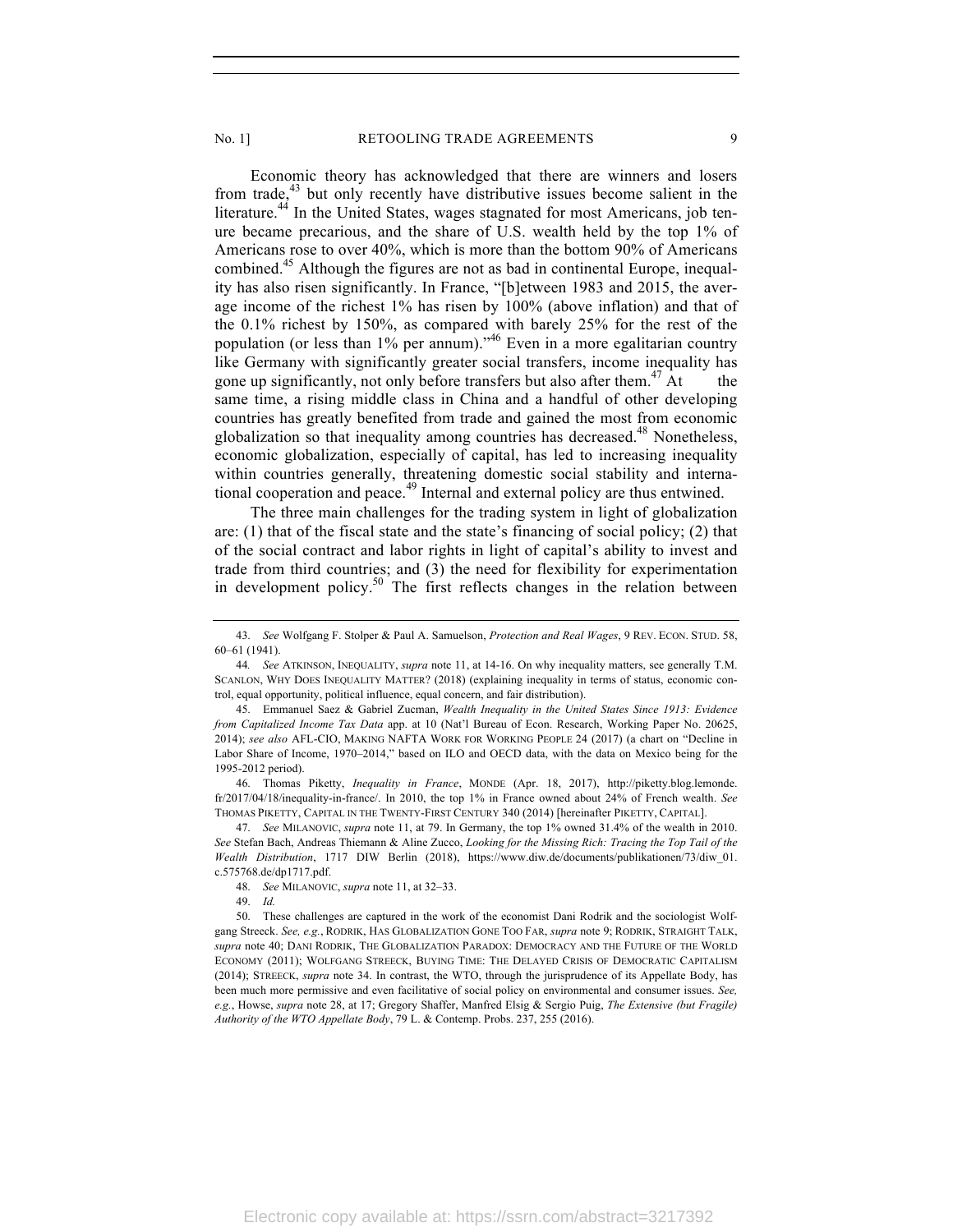global capital and the state, the second the relation between global capital and labor, and the third the relation of international rules and national development policy.

First, liberalized trade will only be supported politically—and ethically if the gains from trade are inclusively shared. Where trade contributes to increased inequality within states, precarious job security, and the erosion of domestic social institutions, something must be done. The simple recipe that the gains from trade must compensate the "losers" is never implemented, and, in any case, fails to address broader systemic concerns regarding social ordering and the legitimation of capitalism through state institutions.<sup>51</sup> To support social inclusion, the state needs revenue. And conversely, to obtain revenue, states benefit from increased labor market participation.<sup>52</sup> Yet, states have increasingly gone into ever greater indebtedness to finance commitments, including because of the massive bail outs of banks.<sup>53</sup> In a world in which capital is mobile, when states consider raising taxes on it, they risk losing investment and thus revenue, and so the state is squeezed.54 Taxes are instead applied to labor and consumption,<sup>55</sup> potentially exacerbating wealth and income inequality.<sup>56</sup> Trade policy thus implicates tax policy, and their interdependence needs to be addressed in a coordinated manner.

Some contend that the two-step model has not failed.<sup>57</sup> Others fear loading too much into trade agreements and thus prefer to rely on a two-step mod $el^{38}$  Yet, the empirical evidence shows that redistribution is not occurring, that inequality within countries has risen to the highest level since the 1930s, and that trade is an important cause of economic harm to communities that depended on high-wage manufacturing jobs.<sup>59</sup> Moreover, trade is frequently blamed by

57. N. G. Mankiw, *Reviewing the Tenets of Free Trade*, N.Y. TIMES (Feb. 18, 2018), https://scholar.harvard.edu/files/mankiw/files/reviewing\_the\_tenets\_of\_free\_trade.pdf.

<sup>51.</sup> RODRIK, THE GLOBALIZATION PARADOX, *supra* note 50, at 88; *see generally* STREECK, *supra* note 34.

<sup>52.</sup> *See, e.g.*, ANTON HEMERIJCK, CHANGING WELFARE STATES 222–23, 243 (2013).

<sup>53.</sup> *Cf.* STREECK, *supra* note 34, at 69 ("[T]empting governments to satisfy current claims by intertemporal redistribution, mobilizing resources from future instead of present citizens.").

<sup>54.</sup> Of course, small states acting as tax havens can benefit, as does capital. *See* Philipp Genschel & Peter Schwarz, *Tax Competition: A Literature Review*, 9 SOCIO-ECON. REV. 339, 355 (2011).

<sup>55.</sup> *Id.* at 342; THOMAS RIXEN & PETER DIETSCH, GLOBAL TAX GOVERNANCE: WHAT IS WRONG WITH IT AND HOW TO FIX IT 11 (2016).

<sup>56.</sup> Regressive taxation has this effect, everything else being equal. On the other hand, if the tax revenue is spent in a redistributive manner, then the net effect can still be progressive.

<sup>58.</sup> Ryan Bourne, *The 'Level Playing Field' Line Is a Poor Excuse for Protectionism*, CATO INST. (Dec. 12, 2017), https://www.cato.org/publications/commentary/level-playing-field-line-poor-excuse-protectionism. At times, these commentators' positions are called into question by their opposition to domestic redistributive policies generally. *See* Daniel Griswold, *Anything-but-Straight Talk on Trade*, NAT'L REV. (Feb. 1, 2018, 9:00 AM), https://www.nationalreview.com/2018/02/dani-rodrik-straight-talk-trade-dishonest-attack-free-markets/; *see also* Michael Tanner, *Five Myths about Economic Inequality in America*, CATO INST. (Sept. 7, 2016), https://

www.cato.org/publications/policy-analysis/five-myths-about-economic-inequality-america.

<sup>59.</sup> *See* PIKETTY, CAPITAL, *supra* note 46, at 430–67; Daron Acemoglu, David Autor, David Dorn, Gordon H. Hanson & Brendan Price, *Import Competition and the Great U.S. Employment Sag of the 2000s*, 34 J. LAB. ECONS. S141 (2016) (estimating competition from China cost as many as 2.4 million U.S. jobs between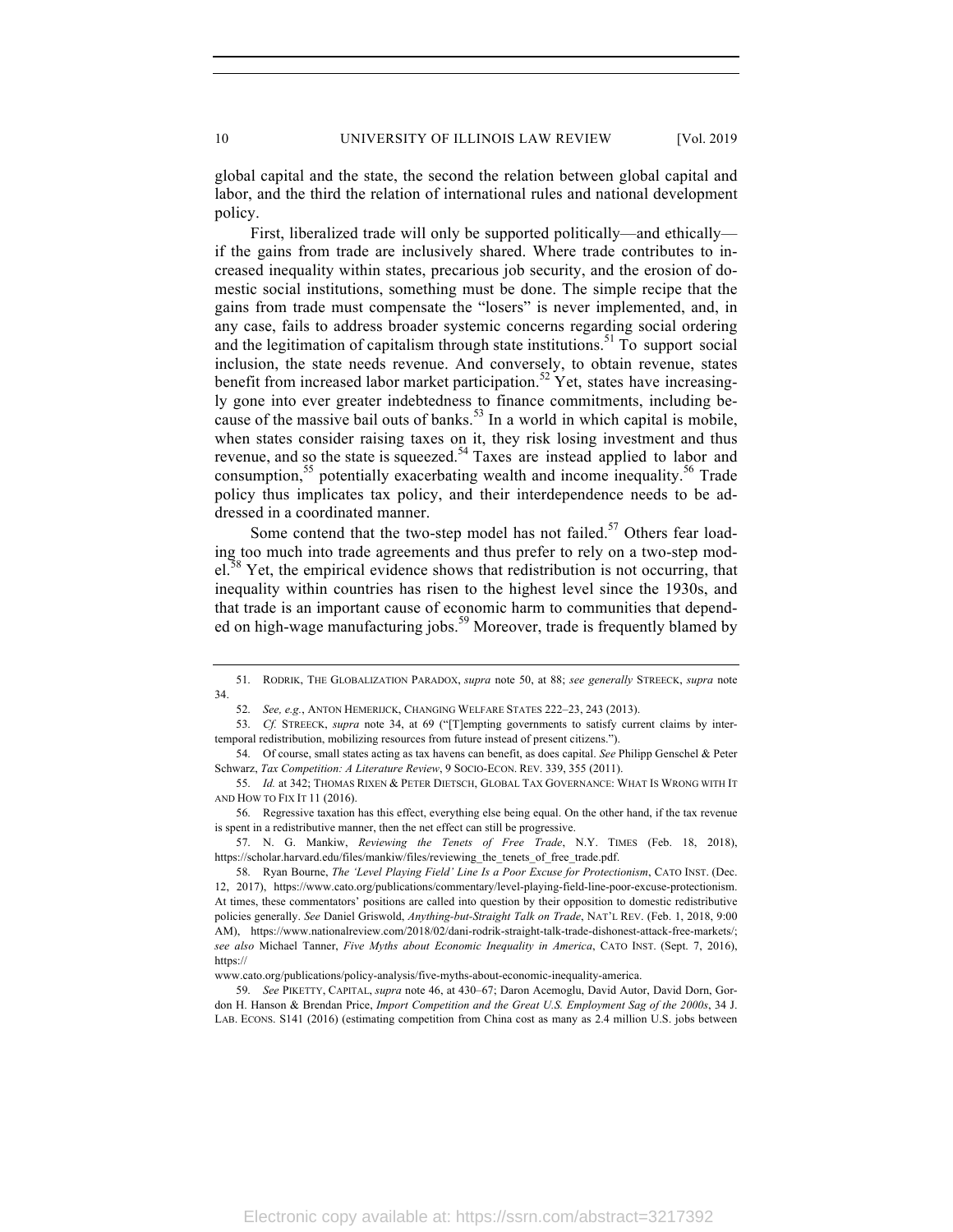political leaders, labor unions, and other social actors for harm to U.S. workers.<sup>60</sup> Thus, for those who understand the importance of trade for overall national welfare, something must be done to preserve the overall system by ensuring that trade's benefits are broadly and fairly spread.

Second, trade places products produced under different standards in competition with each other. At times, lower wages and standards simply reflect lower productivity, but at others, they reflect labor exploitation. Federal countries, such as the United States, or customs unions, such as the European Union, create a basic floor that all producers must meet in terms of labor rights, environmental protection, and other regulation.<sup>61</sup> Investors are thus less able to threaten to move elsewhere to constrain regulation, although this has become a greater problem in the European Union ("E.U.") with its expansion in membership (especially to the East), and it remains an issue in the U.S. as states compete to attract capital by lowering standards and granting massive tax incentives.<sup>62</sup> In comparison, nonetheless, the concerns are greater at the global level, are not addressed in the WTO agreements, and are only weakly addressed in other trade agreements.63 As economies integrate so that trade affects larger numbers of workers, and as technological advances enable the offshoring of ever more jobs, a larger swathe of the U.S. and European population is affected.<sup>64</sup> The WTO agreements provide some adjustment protection from trade effects in the form of anti-dumping, countervailing-duty, and safeguard law.<sup>65</sup> These WTO agreements, however, only indirectly address the core issues of maintaining the broader social compact within a country and, in particular, the plight of workers in relation to capital.

Third, although the WTO recognizes that the rules must respect Members' "respective needs," and thus one size does not fit all, the WTO takes some in-

61. Mark Barenberg, *Law and Labor in the New Global Economy: Through the Lens of United States Federalism*, 33 COLUM. J. TRANSNAT'L L. 445, 454 (1995).

<sup>1999-2011);</sup> David Autor, David Dorn & Gordon Hanson, *The China Syndrome: Local Labor Market Effects of Import Competition in the United States*, 103 AM. ECON. REV. 2121 (2013); Clément Malgouyres, *The Impact of Chinese Import Competition on the Local Structure of Employment and Wages: Evidence from France*, 57 J. REGIONAL SCI. 411 (2017); Stefan Thewissen & Olaf van Vliet, *Competing with the Dragon: Employment Effects of Chinese Trade Competition in 17 Sectors Across 18 OECD Countries*, POL. SCI. RES. & METHODS 1, 1– 18 (2017).

<sup>60.</sup> President Trump, for example, repeatedly deploys a rhetoric of foreigners "stealing" American jobs. *See* Lamp, *supra* note 35, at 4–11 (discussing the Trump narrative and its implications).

<sup>62.</sup> *See, e.g.*, GLOBAL EUROPE, SOCIAL EUROPE (Anthony Giddens, Patrick Diamond and Roger Little eds., 2006); Barenberg, *supra* note 61; Peter D. Enrich, *Saving the States from Themselves: Commerce Clause Constraints on State Tax Incentives for Business*, 110 HARV. L. REV. 377, 382–405 (1996); Svetla Trifonova Marinova & Marin Alexandrov Marinov, *Motives and Strategies for Foreign Direct Investment in Central and Eastern Europe*, *in* FOREIGN DIRECT INVESTMENT IN CENTRAL AND EASTERN EUROPE 93, 101 (Svetla Trifonova Marinova ed., 2003).

<sup>63</sup>*. See infra* notes 219–36.

<sup>64.</sup> *See e.g.*, RICHARD BALDWIN, THE GREAT CONVERGENCE: INFORMATION TECHNOLOGY AND THE NEW GLOBALIZATION 4–5 (2016); Alan S. Blinder, *Offshoring: The Next Industrial Revolution*, FOREIGN AFF., https://

www.foreignaffairs.com/articles/2006-03-01/offshoring-next-industrial-revolution (last visited Nov. 30, 2018).

<sup>65</sup>*. Understanding the WTO: The Agreements*, WTO, https://www.wto.org/english/thewto\_e/whatis\_e /tif\_e/agrm8\_e.htm (last visited Nov. 30, 2018).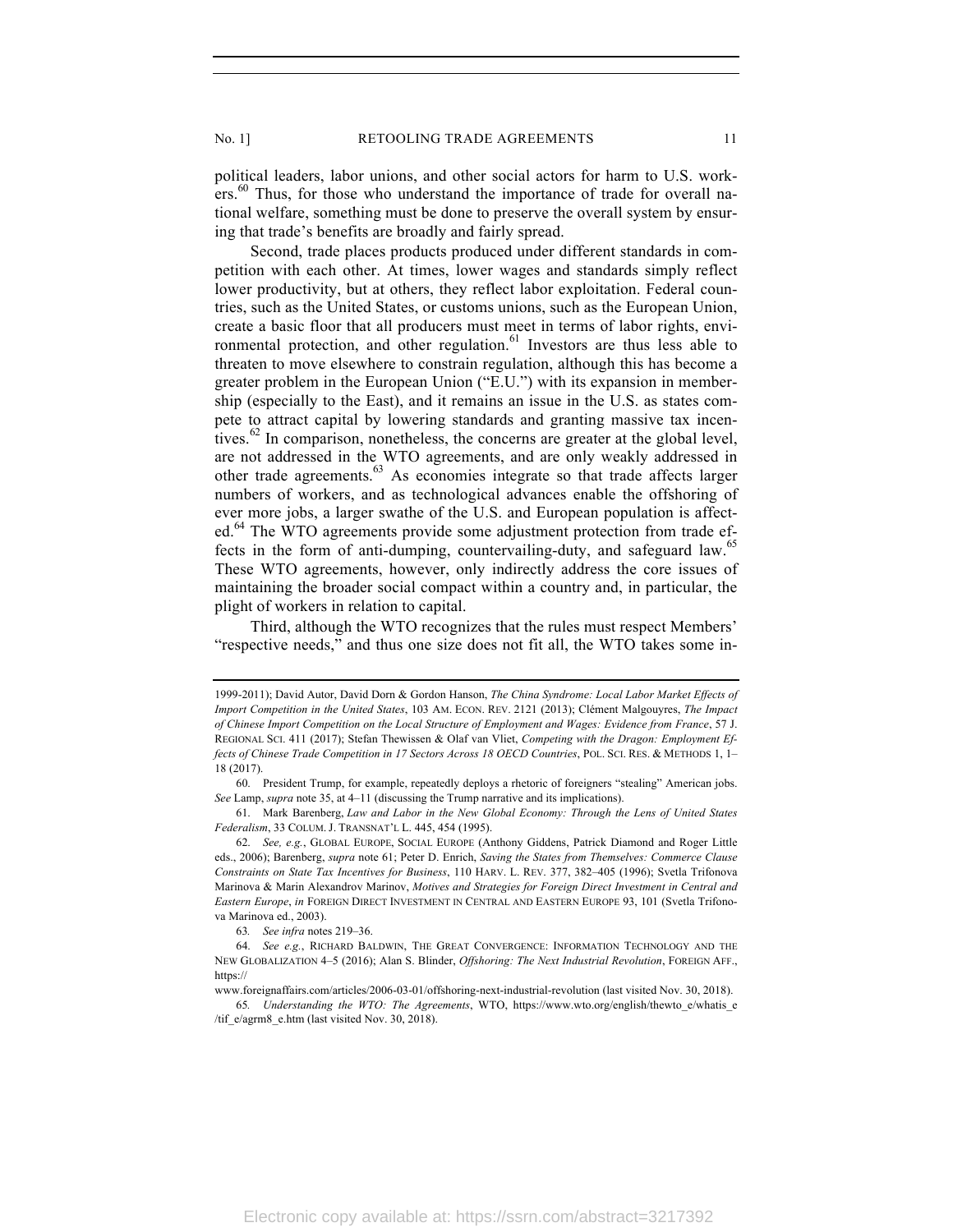dustrial policy options off the table, which Dani Rodrik and other economists have criticized for limiting options for development.<sup>66</sup> There is not one way for a country to develop, and no single person or organization has an answer. Thus, experimentation is required. Some rules are needed because of externality problems (as noted in Part I), but WTO rules generally reflect the interests of more powerful WTO members (such as the U.S. and  $E.U.$ )<sup>67</sup> that have limited industrial policy options for less industrialized countries.<sup>68</sup>

These challenges arise because of economic globalization, on the one hand, and the rules that facilitate it on the other hand. Thus, the structural forces should not be viewed apart from political choices in the setting of rules. States now face three stylized choices. $69$  First, they can proceed with the status quo under a two-step model, further facilitating economic globalization through bilateral and plurilateral trade agreements. Second, they can undermine international institutions and re-nationalize their economies per the Trump nationalist narrative. Or third, they can continue to engage in international cooperation and retool trade agreements to facilitate policies of social inclusion, as this Article proposes. We first address the rise of global value chains as facilitated by new trade agreements (Part IV) that helped trigger the nationalist backlash against the trade regime. We then turn to different ways that trade agreements can be retooled to facilitate policies of social inclusion and thus legitimize the international trade legal order (Part V).

# IV. WHAT'S NEW IN ECONOMIC GLOBALIZATION SINCE 1995 AND THE TRADE LAW RESPONSE

# *A. The Global Value Chain Revolution*

Globalization intensified in the  $2000s$ .<sup>70</sup> Revolutions in transport and information and communication technologies led to the unbundling of production.<sup>71</sup> This "great unbundling" catalyzed "trade in tasks" comprising the production of a final good so that the actual traded good includes manufacturing and services from multiple countries.<sup>72</sup> Trade accordingly was re-

<sup>66.</sup> HA-JOON CHANG, KICKING AWAY THE LADDER: DEVELOPMENT STRATEGY IN HISTORICAL PERSPECTIVE 15–16 (2002); RODRIK, THE GLOBALIZATION PARADOX, *supra* note 50, at 79, 83; *Introduction to the World Trade Organization*, WTO, https://ecampus.wto.org/admin/files/Course\_385/Module\_1617/ModuleDocuments/WTO-L1-R1-E.pdf (last visited Nov. 30, 2018).

<sup>67</sup>*. See, e.g.*, HUGO PAEMEN & ALEXANDRA BENSCH, FROM THE GATT TO THE WTO: THE EUROPEAN COMMUNITY IN THE URUGUAY ROUND (1995) (describing U.S. and E.U. predominance in negotiating the WTO agreements). In particular, they successfully introduced strong intellectual property protection rights, backed by binding dispute settlement, and advanced the liberalization of trade in services.

<sup>68.</sup> Some critics argue that, through the WTO, developed countries kicked away the ladder of industrial policy for developing countries after having used it to become industrial powers. *See* CHANG, *supra* note 66.

<sup>69.</sup> *See* Lamp, *supra* note 35, at 4.

<sup>70</sup>*. See generally Globalization: A Brief Overview*, IMF (May 2008), https://www.imf.org/external/np/exr/ib/2008/053008.htm.

<sup>71.</sup> BALDWIN, *supra* note 64, at 48.

<sup>72.</sup> *The Great Unbundling*, ECONOMIST (Jan. 18, 2007), http://www.economist.com/node/8559758.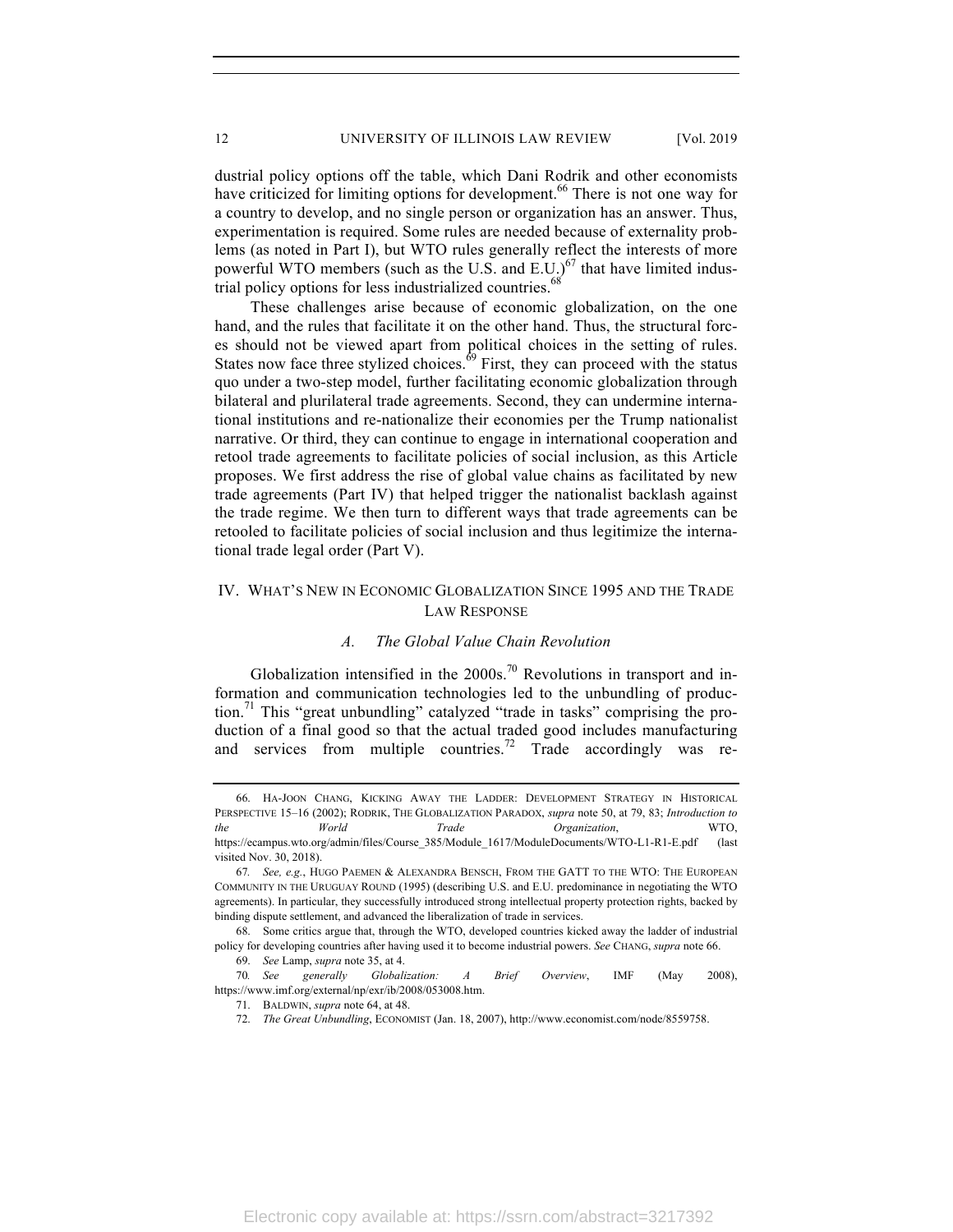conceptualized as trading tasks, in contrast to trading products.<sup>73</sup> This trade put a broader array of traditionally domestic jobs in competition with foreign ones.<sup>74</sup> This shift is dubbed the "global value chain" ("GVC") revolution.<sup>75</sup>

Economists have long contended that technological change is a much more important cause of job insecurity and job loss than trade.<sup>76</sup> That remains the predominant position, $^{77}$  although it is under increasing challenge.<sup>78</sup> International economics and trade law casebooks point to the discrepancy of public attitudes toward technology and trade through parables that depict their effects as both separable and synonymous.<sup>79</sup> In one parable, an entrepreneur declares that he has found a way to transform wheat into cars, thereby significantly lowering the cost of production, decreasing the cost of cars for consumers, and thus increasing standards of living.<sup>80</sup> A competitor, however, discovers that the purported production facilities are in fact empty and that the lower cost production comes from trading domestic-produced wheat for foreign-produced cars. The discovery leads to public outcry, and the entrepreneur falls from public acclaim to disgrace. The implicit moral is that trade and technology have the same beneficial effects and should equally be embraced.

For some commentators, such as Rodrik, trade differs from technology in a number of ways that has policy implications.<sup>81</sup> First, trade involves competition with products produced in ways that can violate national norms and social bargains (such as those regarding labor rights) so that people view trade differently than technological change.<sup>82</sup> Second, while consumers generally gain from trade and technological advances, it can be argued, at least in industrial economies, that those adversely affected by trade—*i.e.*, low-skilled, poorly educated workers—are adversely affected in a more systematic way.<sup>83</sup> When policy choices create risks that are not randomly allocated but rather repeatedly hit

<sup>73.</sup> Gene M. Grossman & Esteban Rossi-Hansberg, *Trading Tasks: A Simple Theory of Offshoring* 2 (Nat'l Bureau of Econ. Research, Working Paper No. 12721, 2006), http://www.nber.org/papers/w12721. 74. *Id.*

<sup>75.</sup> *See, e.g.*, BALDWIN, *supra* note 64, at 242. The head of the WTO Economic Research and Statistics Division, to give one example, left the WTO for Hong Kong to head a think tank committed to rethinking trade agreements and trade policies in terms of GVCs. *Experts Network: Patrick Low*, INT'L CTR. FOR TRADE & SUSTAINABLE DEV., https://www.ictsd.org/about-us/patrick-low (last visited Nov. 30, 2018).

<sup>76.</sup> Paul Krugman, *Technology's Revenge*, *in* POP INTERNATIONALISM 19–203 (Paul Krugman ed., 1997).

<sup>77.</sup> WORLD TRADE ORG., WORLD TRADE REPORT 2017: TRADE, TECHNOLOGY AND JOBS 9 (2017) ("[F]actors other than trade, such as technological change, may explain up to 80 per cent or more of the decline in manufacturing jobs in the United States.").

<sup>78</sup>*. See* Gwynn Guilford, *The Epic Mistake About Manufacturing That's Cost Americans Millions of Jobs*, QUARTZ (May 3, 2018), https://qz.com/1269172/the-epic-mistake-about-manufacturing-thats-costamericans-millions-of-jobs/ (citing the work of Susan Houseman, David Autor, and Daron Acemoglu, among others).

<sup>79.</sup> JAMES INGRAM, INTERNATIONAL ECONOMICS (1983) (cited in Krugman, *supra* note 76, at 119–20).

<sup>80.</sup> JOOST H.B. PAUWELYN, ANDREW GUZMAN & JENNIFER HILLMAN, INTERNATIONAL TRADE LAW 12– 13 (3d ed. 2016). The example comes from INGRAM, *supra* note 79.

<sup>81.</sup> RODRIK, THE GLOBALIZATION PARADOX, *supra* note 50, at 59–60.

<sup>82</sup>*. Id.* at 59.

<sup>83.</sup> Rodrik maintains that, in contrast, it appears that "the adverse effects of new technology hit different groups over time, so that . . . most, if not all people are made better off over the long run." *Id.*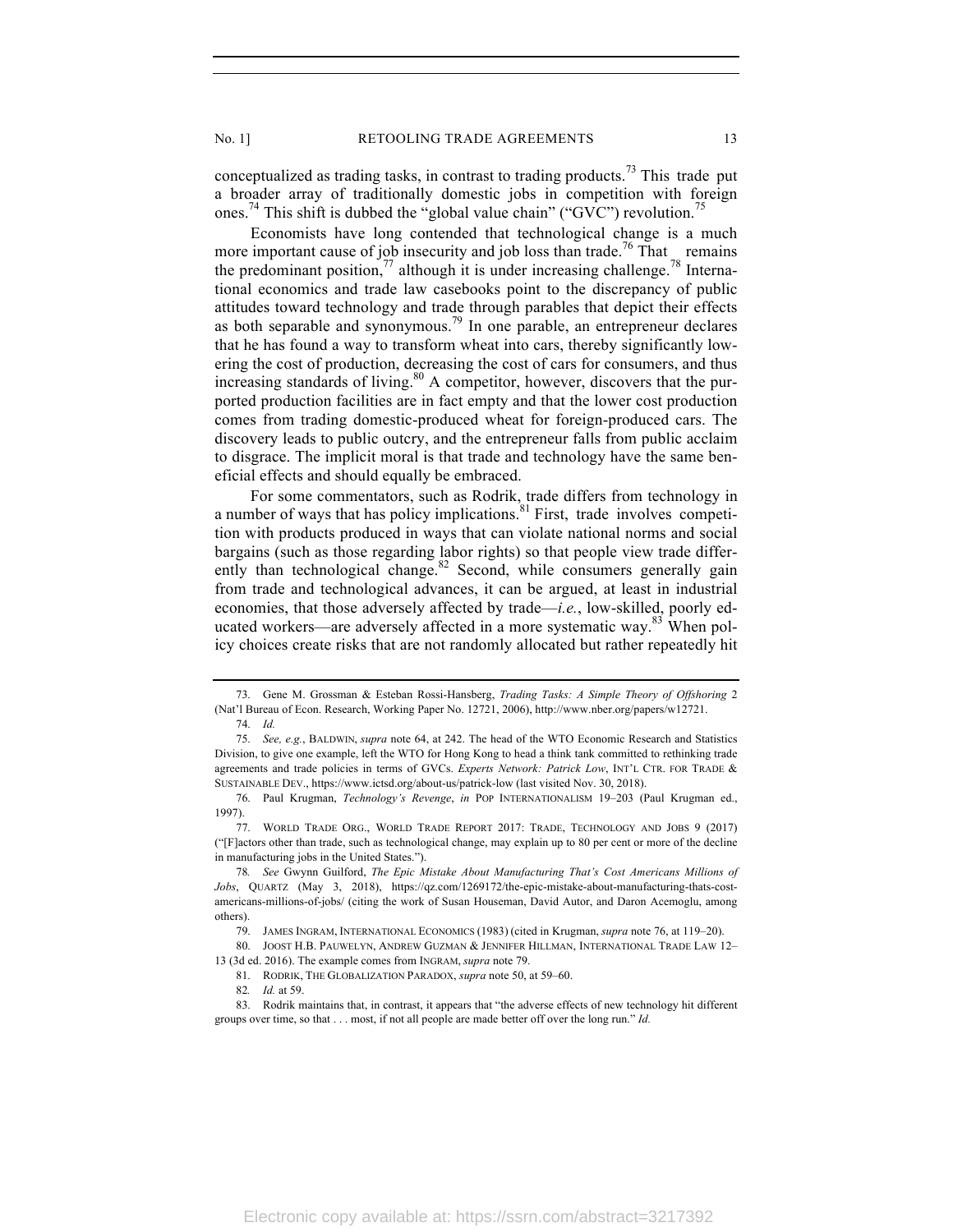specific groups, it is unfair. Even if technology also systematically and adversely affects discrete segments of a polity, trade is perceived to do so to a greater extent.<sup>84</sup> Third, the benefits of trade liberalization eventually run out as a country approaches free trade, while the adverse effects on particular groups, such as labor, can increase.<sup>85</sup> The overall gains of moving to  $0\%$  tariffs in the U.S., for example, are now estimated to be in the tenths of 1% of U.S. gross domestic product, so that the gains in relation to the costs have diminished.<sup>86</sup> In contrast, the benefits from technological change do not diminish but rather continue with new innovations.<sup>87</sup> The balancing of benefits against costs thus differs as trade liberalization deepens.

Yet, whatever one's view of the relative impacts of trade and technology on inequality, the two are intricately linked.88 Technological change catalyzed the unbundling of production among countries, stimulating greater competition among producers through offshoring.<sup>89</sup> Companies without offshore production are pressed to reduce labor costs through technological innovation to stay competitive.<sup>90</sup> As a result, employment in an increasing number of tasks is less secure, and an increasing number of jobs risk being offshored or replaced by technology at any time.

# *B. The Trade Law Response to Global Value Chains: A Web of Bilateral and Plurilateral Agreements*

Many economists welcomed global value chains as the path of development for the developing world, and they viewed WTO rules as obsolete.<sup>91</sup> They thus supported a web of new bilateral and plurilateral trade agreements that would facilitate more efficient GVC operation given the stalemate of WTO negotiations.<sup>92</sup> The agreements were to include commitments to low and preferably 0% tariffs; efficient, transparent, and low-cost customs administration to get parts quickly across borders; investment protection; enhanced intellectual prop-

<sup>84</sup>*. Id.*

<sup>85</sup>*. Id.* at 59–60.

<sup>86.</sup> *Id.* at 60. A 2016 report of the International Trade Commission found that the bilateral and regional trade agreements add only 0.2% per year to U.S. GDP. *See* Economic Impact of Trade Agreements Implemented Under Trade Authorities Procedures, 2016 Report 21, USITC PUB. 4614 (June 2016); *see also* Press Release, Ways & Means Comm. Democrats, Rep. Levin: ITC Report Fails to Evaluate Real Impact of Trade Agreements (June 29, 2016), https://democrats-waysandmeans.house.gov/media-center/press-releases/rep-levin-itcreport-fails-evaluate-real-impact-trade-agreements (criticizing the report for failing to take into account transition costs associated for communities).

<sup>87</sup>*.* RODRIK, THE GLOBALIZATION PARADOX, *supra* note 50, at 60.

<sup>88.</sup> Mai Chi Dao, Mitali Das, Zsoka Koczan, & Weicheng Lian, *Understanding the Downward Trend in Labor Income Shares*, *in* WORLD ECONOMIC OUTLOOK 121, 128 (International Monetary Fund ed., 2017); BALDWIN, *supra* note 64.

<sup>89.</sup> BALDWIN, *supra* note 64.

<sup>90.</sup> Constantinos C. Markides & Norman Berg, *Manufacturing Offshore Is Bad Business*, HARV. BUS. R., https://hbr.org/1988/09/manufacturing-offshore-is-bad-business (last visited Nov. 30, 2018).

<sup>91.</sup> Richard Baldwin, *WTO 2.0: Global Governance of Supply-Chain Trade*, CTR. FOR ECON. POL'Y RES., Dec. 2012, at 1, 1, http://repository.graduateinstitute.ch/record/15559/files/PolicyInsight64.pdf.

<sup>92.</sup> Richard Baldwin, *Multilateralising 21st-Century Regionalism*, VOX (Jan. 20, 2014), https://voxeu. org/article/multilateralising-21st-century-regionalism.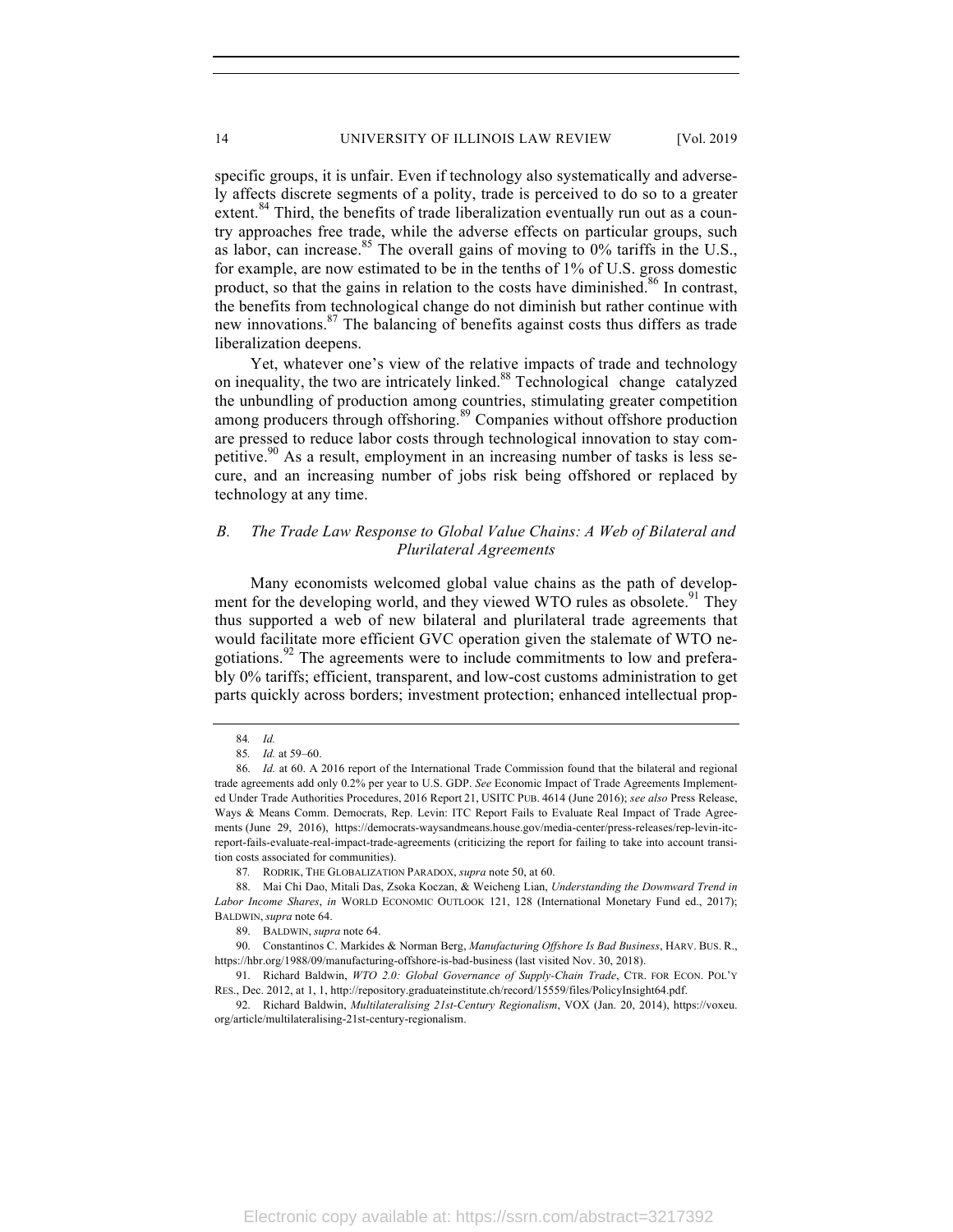erty protection; free movement of capital; liberalization of services (including visas for temporary entry of business persons); harmonization and mutual recognition of regulatory standards to eliminate nontariff barriers to trade; and competition norms to address antitrust abuses that could favor domestic incumbents.<sup>93</sup> Conflict over expanding the WTO's mandate to address two of these areas—investment law and competition law—helped trigger the collapse of the WTO ministerial meeting in Cancun in 2003.<sup>94</sup> Negotiations over GVC-related issues were largely discontinued in the WTO and migrated to bilateral and plurilateral trade agreements, with the U.S. often taking the lead.<sup>95</sup>

The most famous (or infamous) of the ensuing agreements was the TPP, which could be viewed as a mechanism to support GVCs, benefitting U.S. capital.<sup>96</sup> When including the U.S. and combined with a Transatlantic Trade and Investment Partnership ("TTIP") between the U.S. and E.U., these agreements would encompass countries comprising approximately 60% of global GDP.<sup>97</sup> They were to become templates for the global trading system.<sup>98</sup> The TPP incorporated extensive chapters on issues that would facilitate GVCs, such as:

(1) zero percent tariffs phased in over time (chapter 2);

(2) customs administration and trade facilitation (chapter 5);

94. Simon J. Evenett, *The Failure of the WTO Ministerial Meeting in Cancun: Implications for Further Research*, 4 CESIFO 11 (2003).

95. WTO negotiations, however, did expand coverage of the Information Technology Agreement in 2015 and gave rise to a Trade Facilitation Agreement in 2014, with the latter aiming to expedite customs administration. *See* Ministerial Declaration on the Expansion of Trade in Information Technology Products, WTO Doc. WT/MIN(15)/25 (2015); Annex to the Protocol Amending the Marrakesh Agreement Establishing the World Trade Organization, Agreement on Trade Facilitation, WTO Doc. WT/L/940 (2014).

96. David Dollar, *Global Value Chains Provide New Opportunities to Developing Countries*, BROOKINGS (Jul. 19, 2017), https://www.brookings.edu/blog/order-from-chaos/2017/07/19/global-valuechains-provide-new

-opportunities-to-developing-countries/.

<sup>93.</sup> In the words of Baldwin, "we see that the disciplines necessary for supply-chain trade to flourish include deeper disciplines on the WTO-covered areas of services, TRIPs, TRIMs, and customs cooperation, and beyond-WTO disciplines on IPR, investment assurances, and the free movement of capital . . . . The latter include assurances on movement of capital, IPR, investor rights, and competition policy or some other policies that guard against ill treatment of foreign-owned firms." Richard Baldwin, *WTO 2.0: Governance of Global Supply-Chain Trade*, *in* A WORLD TRADE ORGANIZATION FOR THE 21ST CENTURY: THE ASIAN PERSPECTIVE 12, 33–35 (Richard Baldwin, Masahiro Kawai & Ganeshan Wignaraja eds., 2014); *cf. TPP Final Table of Contents*, OFF. U.S. TRADE REPRESENTATIVE, https://ustr.gov/trade-agreements/free-trade-agreements/trans-pacificpartnership/tpp-full-text (last visited Nov. 30, 2018).

<sup>97.</sup> *See, e.g.*, Gary Clyde Hufbauer & Cathleen Cimino-Isaacs, *How Will TPP and TTIP Change the WTO System?*, 18 J. INT'L ECON. L. 679–96, 679–80 (2015) ("Together, the TPP and TTIP founding members will account for 61% of world GDP."); Kevin Granville, *What Is TPP? Behind the Trade Deal That Died*, N.Y. TIMES (Jan. 23, 2017), https://www.nytimes.com/interactive/2016/business/tpp-explained-what-is-trans-pacificpartnership.html? r=0 (maintaining that the TPP would have covered one-third of global trade and 40% of global GDP); *Transatlantic Trade and Investment Partnership (TTIP): Creating Jobs, Boosting Exports, and Investing in the Economy of Tomorrow*, DELEGATION E.U. TO U.S., https://miami.consulfrance.org/IMG/pdf/TTIP

Publicatiopn\_85x11in\_High\_res.pdf (last visited Nov. 30, 2018) (maintaining that U.S. and E.U. trade accounts for roughly 30% of global trade in goods, 40% of global trade in services, and nearly half of global GDP).

<sup>98.</sup> Hufbauer & Cimino-Isaacs, *supra* note 97.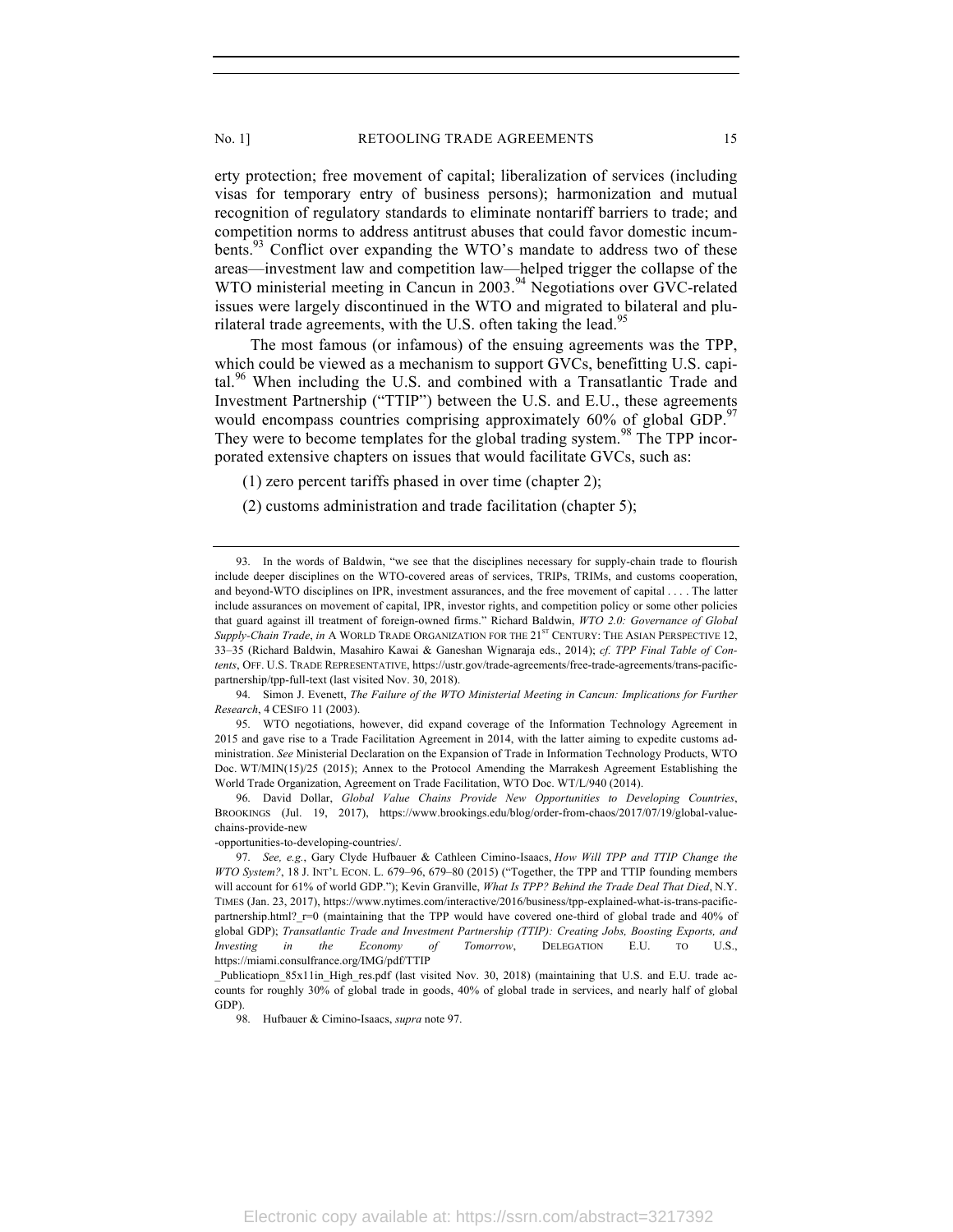- (3) investment protection (chapter 9);
- (4) services liberalization (chapters 10–13), including temporary entry for business persons (chapter 12);
- (5) intellectual property protection (chapter 18);
- (6) regulatory cooperation (chapters 6, 7, 25);
- (7) electronic commerce facilitation (chapter 14);
- (8) competition law (chapter 16); and
- (9) transparency and anti-corruption provisions (chapter 25).  $99$

Overall, transnational companies wanted and obtained these legal provisions that supported GVCs, which would enable them to coordinate their global operations and enhance their global competitiveness.<sup>100</sup> In this way, they could more efficiently combine U.S. capital and know-how with developing country labor to maximize profits. Consequently, agreements like the TPP would further facilitate the offshoring of tasks, thereby further favoring capital over labor regarding employment terms, and capital over government regarding state taxation and subsidization. Moreover, GVCs provide a mechanism that obscures corporate accountability, such as for violations of labor rights and environmental protection.<sup>101</sup> They also favor large transnational corporations that can engage in tax avoidance and evasion.<sup>102</sup>

Nonetheless, the U.S. did negotiate some new norms in the TPP that address state and private practices implicating U.S. producers, and thus labor.<sup>103</sup> The Obama administration negotiated a chapter requiring state-owned enterprises ("SOEs") to operate on market terms (chapter 17) and another prohibiting the forced localization of computing facilities and transfers of source code as a condition for import, sale, or use of software (chapter  $14$ ).<sup>104</sup> The parties

<sup>99.</sup> *TPP Final Table of Contents*, OFF. U.S. TRADE REPRESENTATIVE, https://ustr.gov/trade-agreements/ free-trade-agreements/trans-pacific-partnership/tpp-full-text (last visited Nov. 30, 2018).

<sup>100.</sup> In practice, states are not always the masters of the treaties since lobbyists working on behalf of capital can play central roles. WORLD ECON. FORUM, WILL THE TRANS-PACIFIC PARTNERSHIP AGREEMENT RESHAPE THE GLOBAL TRADE AND INVESTMENT SYSTEM? WHAT'S IN AND WHAT'S NEW: ISSUES AND OPTIONS 7–9, 24, 38, 40–43 (2016), http://www3.weforum.org/docs/WEF\_White\_Paper\_Whats\_in\_and\_whats\_new.pdf.

<sup>101.</sup> Kishanthi Parella, *Outsourcing Corporate Accountability*, 89 Wash. L. Rev. 747, 753 (2014).

<sup>102</sup>*. See e.g.*, JEFFREY OWENS & ROMERO J.S. TAVARES*,* GLOBAL VALUE CHAIN POLICY SERIES: TAXATION 9 (2018) ("[Multinational enterprises] have a greater ability [than small and medium enterprises] to avoid taxation on their residual profits in the context of GVCs, or even to deflate source-country profits while inflating such GVC-produced residual profits." (emphasis omitted)); Keith Head & Barbara J. Spencer, *Oligopoly in International Trade: Rise, Fall and Resurgence* (Nat'l Bureau of Econ. Research, Working Paper No. 23720, 2017).

<sup>103.</sup> China was not a member of the TPP, but the U.S. hoped to create a template for disciplining Chinese practices in the future through the TPP, such as under an agreement that eventually would include China. Daniel C.K. Chow, *How the United States Uses the Trans-Pacific Partnership to Contain China in International Trade*, 17 CHI. J. INT'L L. 370, 376 (2016).

<sup>104</sup>*. Trans-Pacific Partnership State-Owned Enterprises and Designated Monopolies*, N.Z. FOREIGN AFF. & TRADE, https://tpp.mfat.govt.nz/assets/docs/TPP\_factsheet\_SOEs.pdf (last visited Nov. 30, 2018); Marty Hansen, *The TPP's Electronic Commerce Chapter*, COVINGTON (Nov. 30, 2015),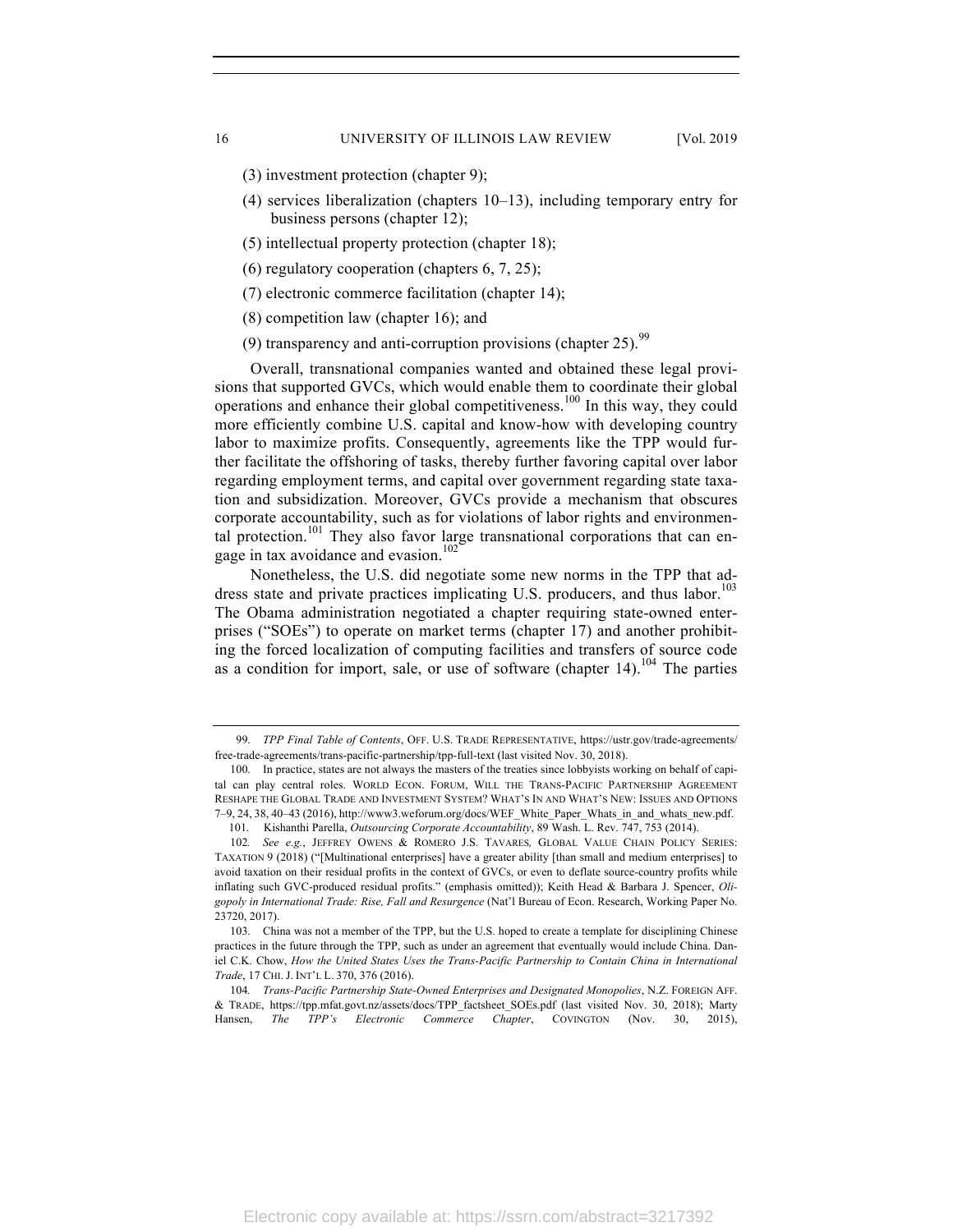also agreed to new undertakings regarding currency manipulation.<sup>105</sup> In addition, the U.S. obtained somewhat more stringent labor and environmental measures (respectively in chapters 19 and 20), though not nearly enough to gain the support of organized labor.<sup>106</sup> U.S. abandonment of the TPP accentuates the need for a new approach.

# V. RETOOLING TRADE AGREEMENTS TO SUPPORT SOCIAL INCLUSION **POLICIES**

The combination of the aftershocks of the 2007–2008 financial crisis, rising inequality, feelings of inequity benefitting educated elites, suspicion of the close relationship between finance and government, shifts in global economic power toward China, and new mega-regional trade negotiations facilitating GVCs created political upheaval in the United States and Europe. This upheaval helped catalyze the election of U.S. President Donald Trump, the vote for Brexit, and the rise of nationalist parties across Europe.<sup>107</sup> To preserve international institutions and the core purposes they serve, it is incumbent to retool trade agreements to facilitate domestic policies that serve people and societies more inclusively. This Part lays out a series of specific policies that trade agreements can incorporate toward these ends.

#### *A. Tax, Trade, and Inequality*

There is significant evidence that an important cause of increased inequality in the United States is changes in tax policy, starting with the Reagan tax

https://www.globalpolicywatch.

com/2015/11/the-tpps-electronic-commerce-chapter/.

<sup>105.</sup> *See* Gregory Shaffer & Michael Waibel, *The (Mis)Alignment of the Trade and Monetary Legal Orders*, *in* TRANSNATIONAL LEGAL ORDERS 206 (Terrence Halliday & Gregory Shaffer eds., 2015).

<sup>106.</sup> *See* Shaffer, *supra* note 8. With U.S. withdrawal from the TPP, influence over trade governance in Asia has shifted toward China and their multiple initiatives, including through its proposed Belt and Road Initiative, Asian Infrastructure and Investment Bank, and Regional Comprehensive Economic Partnership ("RCEP"). Earl Anthony Wayne & Oliver Magnusson, *The Death of TPP: The Best Thing That Ever Happened to China*, NAT'L INT. (Jan. 29, 2017), https://nationalinterest.org/feature/the-death-tpp-the-best-thing-everhappened-china

<sup>-19232?</sup>page=0%2C1. These initiatives will aim to enhance trade for Chinese goods, including those produced by China's SOEs. Joshua P. Meltzer, *China's One Belt One Road Initiative: A View from the United States*, BROOKINGS (June 19, 2017), https://www.brookings.edu/research/chinas-one-belt-one-road-initiative-a-viewfrom-the-united-states/.

<sup>107.</sup> *See, e.g.*, WORLD ECONOMIC FORUM, THE GLOBAL RISKS REPORT 2017 6, 14 (12th ed. 2017) [hereinafter THE GLOBAL RISKS REPORT]; Martin Wolf, *The Economic Origins of the Populist Surge*, FIN. TIMES (June 27, 2017), https://www.ft.com/content/5557f806-5a75-11e7-9bc8-8055f264aa8b; Martin Wolf, *Martin Wolf: The Long and Painful Journey to World Disorder*, FIN. TIMES (Jan. 5, 2017), https://www.ft.com/content /ef13e61a-ccec-11e6-b8ce-b9c03770f8b1. Indeed, according to Trump's advisor, Peter Navarro, the administration hopes to unravel global supply chains so as to "manufacture those components in a robust domestic supply chain that will spur job and wage growth." Shawn Donnan, *Trump's Top Trade Advisor Accuses Germany of Currency Exploitation*, FIN. TIMES, (Jan. 31, 2017), https://ft.com/content/57f104d2-e742-11e6-893c-082c

<sup>54</sup>a7f539.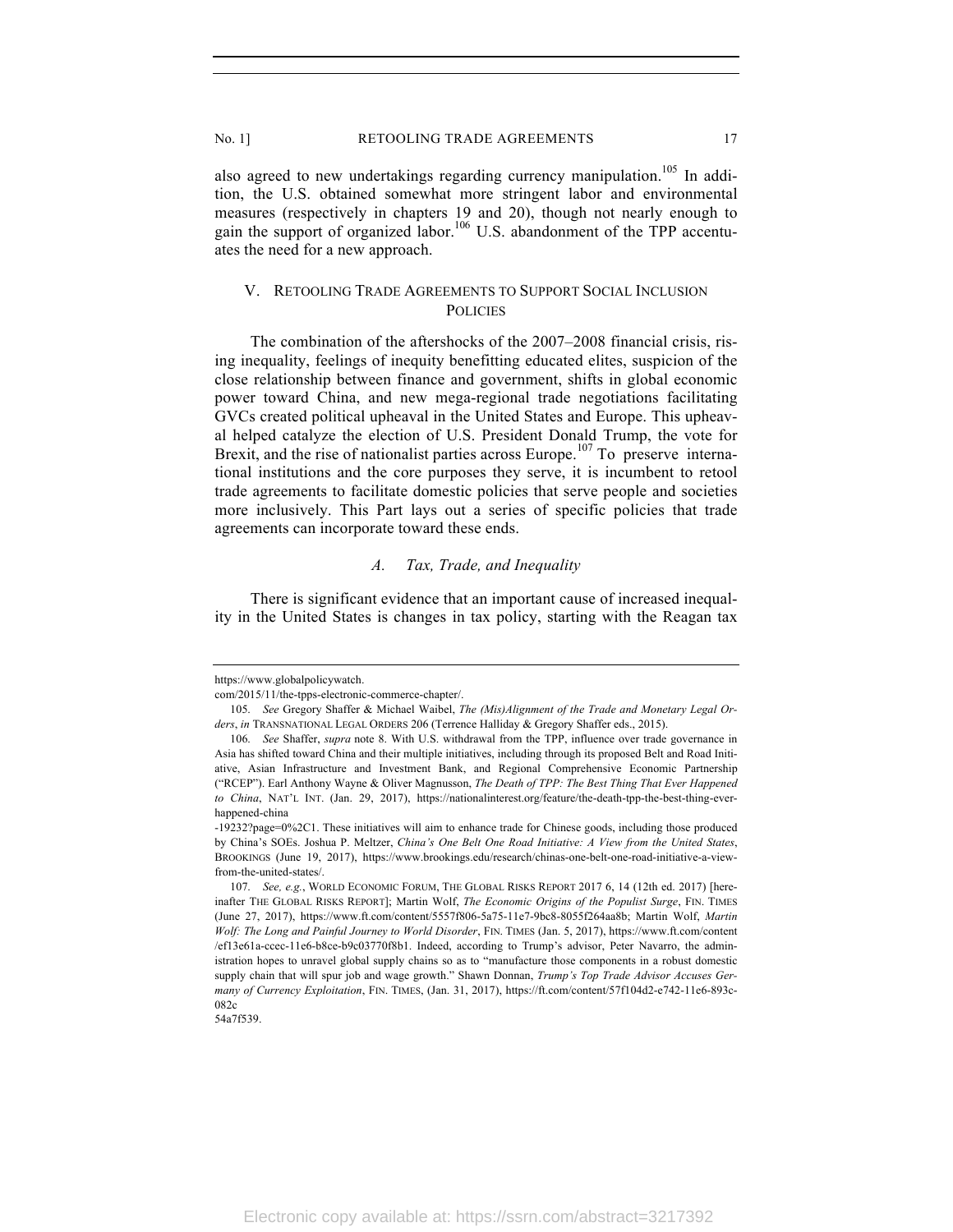cuts in the  $1980s$ .<sup>108</sup> The two major tax cuts of the Reagan era dropped the top marginal income tax rate for the rich from  $70\%$  to  $38.5\%$ .<sup>109</sup> These tax cuts helped triple the national debt to 2.6 trillion dollars, leading to severe budget cuts that constrained the ability of the state to provide support for vulnerable citizens.<sup>110</sup> They had significant adverse effects on state support, ranging from public education to health insurance, from child care to job training.<sup>111</sup> In parallel, the Republican party led an assault on the estate tax imposed on the wealthiest 0.1% of Americans.<sup>112</sup> In 2017, they increased the exempted amount of wealth to \$20 million (for couples), indexed for inflation, which was up from \$675,000 in 2000, and they reduced the tax rate on these estates from a high of 77% from 1941–1977 to  $40\%$ .<sup>113</sup> As a result, only 1,800 estates will be subject to the tax in 2018, down from around  $52,000$  estates in 2000.<sup>114</sup> To the extent that these tax policy changes simply reflect national preferences, they are a matter of domestic political choice. They nonetheless have implications for trade policy when trade is subsequently blamed for rising inequality.

Tax policy becomes more directly linked with trade policy when globalization processes constrain governments' fiscal choices. For example, to attract investment, governments have reduced taxes on corporate income earned within their borders.<sup>115</sup> In parallel, investors and other high-net-worth individuals have taken advantage of tax arbitrage opportunities to allocate income to lowtax jurisdictions through creative lawyering, use of tax havens, and tax secrecy

109. PIKETTY, CAPITAL, *supra* note 46, at 499.

110. *Historical Budget Data*, CONG. BUDGET OFF., https://www.cbo.gov/about/products/budgeteconomic-data#2 (last visited Nov. 30, 2017).

111*. See* STEIN, *supra* note 108, at 493.

112*. See generally What's New—Estate and Gift Tax*, INTERNAL REVENUE SERV., https://www.irs.gov/businesses/small-businesses-self-employed/whats-new-estate-and-gift-tax (last visited Nov. 30, 2018).

113. *See id.*

com/sites/ashleaebeling/2017/09/27/trump-gop-tax-framework-calls-for-estate-tax-repeal/#27438e2f1174.

115. *See* AFL-CIO, *supra* note 45, at 23 (2017) (displaying the reduction of corporate tax rates in most OECD countries between 2000 and 2016).

<sup>108.</sup> PIKETTY, CAPITAL, *supra* note 46, at 495–96 ("[T]he spectacular decrease in the progressivity of the income tax in the United States and Britain since 1980, even though both countries had been among the leaders in progressive taxation after World War II, probably explains much of the increase in the very highest earned incomes. At the same time, the recent rise of tax competition in a world of free-flowing capital has led many governments to exempt capital income from the progressive income tax."); *see also* THOMAS HUNGERFORD, CONG. RES. SERV., R42729, TAXES AND THE ECONOMY: AN ECONOMIC ANALYSIS OF THE TOP TAX RATES SINCE 1945, at 17 (2012) ("Analysis of such data suggests the reduction in the top tax rates appears to be uncorrelated with saving, investment, or productivity growth… However, the top tax rate reductions appear to be associated with the increasing concentration of income at the top of the income distribution."); JUDITH STEIN, PIVOTAL DECADE 263–70 (2010) (ebook) (noting switch in tax policy away from investment credits (to create incentives for production) to straight tax cuts).

<sup>114.</sup> Ashlea Ebeling, *Final Tax Bill Includes Huge Estate Tax Win for the Rich: The \$22.4 Million Exemption*, FORBES (Dec. 21, 2017, 8:46 AM), https://www.forbes.com/sites/ashleaebeling/2017/12/21/final-taxbill-includes-huge-estate-tax-win-for-the-rich-the-22-4-million-exemption/#73be5b1d1d54; *cf.* Ashlea Ebeling, *Trump GOP Tax Reform Framework Calls for Estate Tax Repeal*, FORBES (Sept. 27, 2017), https://www.forbes.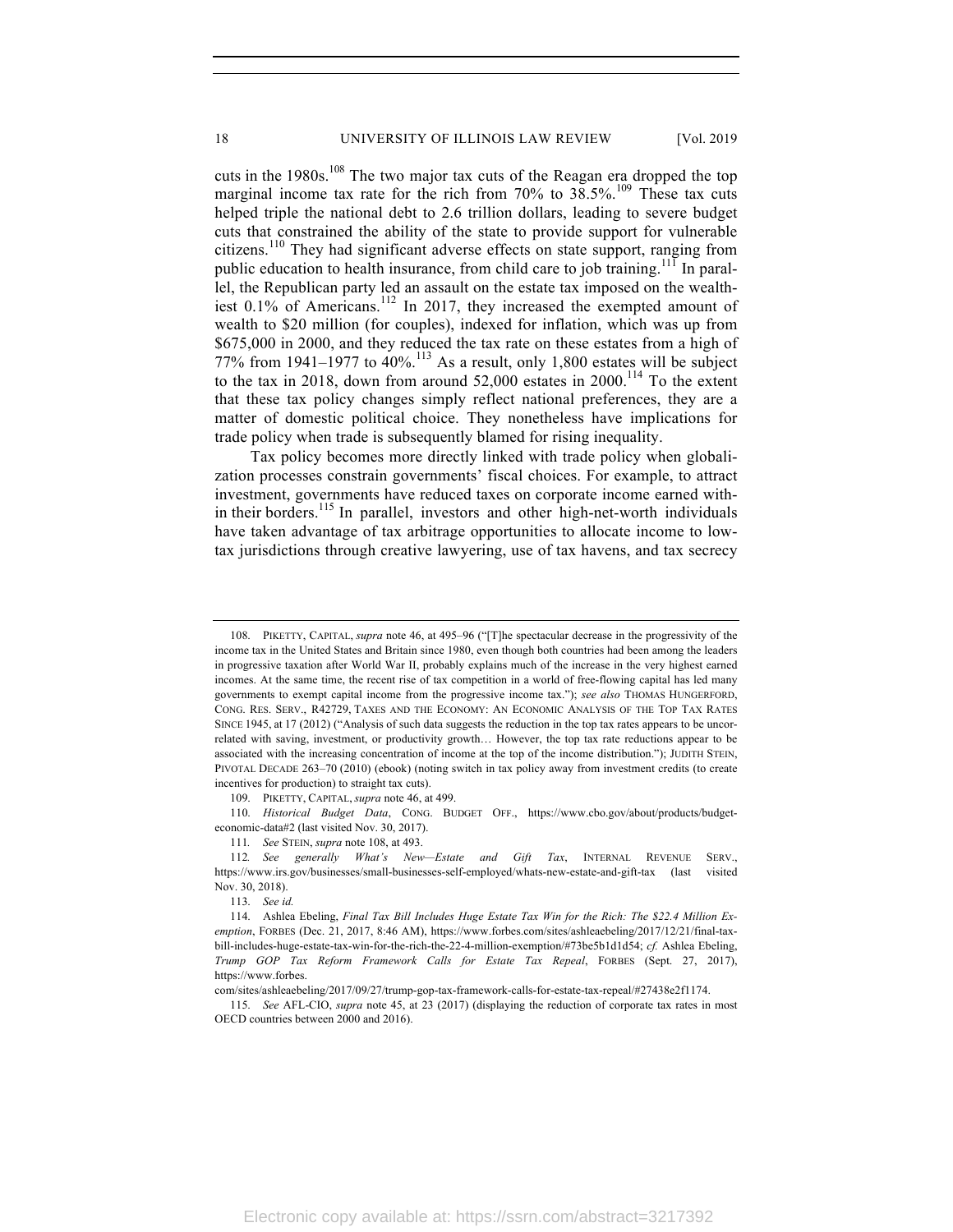laws that prohibit cooperation with public authorities.<sup>116</sup> The Tax Justice Network estimates that "by 2010 some US\$21 to US\$31 trillion of the world's financial wealth was invested by . . . virtually tax-free methods through the offshore system," one "which exploits the legal fiction that corporations are individual and separate legal persons, even if they are owned and centrally controlled within a corporate group."<sup>117</sup> This tax competition and use of tax havens undermines a main source of revenue for modern welfare states $^{118}$  so that the state is less able to provide social security and job retraining to benefit those adversely affected by economic globalization. This problem is particularly severe for developing countries.<sup>119</sup>

These dynamics regarding tax policies create political pressure for trade protectionism. If political support is to be maintained for a reasonably open trading system supported by an international institution that facilitates economic cooperation, harmful tax competition must be curtailed. Such an effort demands multilateral coordination. If the U.S., E.U., and other major economies work together, they could use trade policy as leverage to constrain harmful tax competition, avoidance, and evasion. They could, for example, condition the conclusion of a trade agreement on a parallel tax agreement. Yet because capital exercises increased political clout within countries, this coordination has become difficult as capital plays countries off of each other.<sup>120</sup> Moreover, even larger losses of revenue come from tax evasion and avoidance by high-networth individuals.<sup>121</sup>

There are signs of progress through the OECD's and G20's creation of an action plan and package of measures to prevent base erosion and profit shifting ("BEPS") strategies by multinational companies.<sup>122</sup> This project has been expanded to include around ninety-six countries through an "inclusive framework" that requires countries to commit to implement a comprehensive package and pay an annual fee. $123$  Yet the effectiveness of BEPS has been questionable. $124$ 

<sup>116.</sup> Sol Picciotto, *The Deconstruction of Offshore*, *in* THE NEW LEGAL REALISM, VOLUME II: STUDYING LAW GLOBALLY 160, 162 (Heinz Klug & Sally Engle Merry eds., 2016).

<sup>117.</sup> *Id.*; *see also Tax Havens: Buried Treasure*, ECONOMIST (Oct. 7, 2017), https://www.economist.com/ news/finance-and-economics/21730046-even-new-data-are-patchy-and-do-not-fully-account-all-wealth-new ("Accounting for offshore holdings suggests wealth inequality is even greater than was thought. In Britain, France, and Spain, the top 0.01% of households stash 30-40% of their wealth in tax havens.").

<sup>118.</sup> Reuven S. Avi-Yonah, *Globalization, Tax Competition, and the Fiscal Crisis of the Welfare State*, 113 HARV. L. REV. 1575, 1575–76 (2000).

<sup>119.</sup> Alex Cobham & Petr Janský, *Global Distribution of Revenue Loss from Tax Avoidance: Re-Estimation and Country Results* 3–4 (World Inst. for Dev. Econ. Research, Working Paper No. 55, 2017), https://www.wider.

unu.edu/publication/global-distribution-revenue-loss-tax-avoidance.

<sup>120.</sup> Avi-Yonah, *supra* note 118, at 1613.

<sup>121.</sup> Annette Alstadsæter, Niels Johannesen & Gabriel Zucman, *Tax Evasion and Inequality* (Nat'l Bureau of Econ. Research, Working Paper No. 23772, 2017), http://www.nber.org/papers/w23772.

<sup>122.</sup> ORG. FOR ECON. CO-OPERATION & DEV., ACTION PLAN ON BASE EROSION AND PROFIT SHIFTING 13-26 (2013), https://www.oecd.org/ctp/BEPSActionPlan.pdf.

<sup>123.</sup> ORG. FOR ECON. CO-OPERATION & DEV., BACKGROUND BRIEF: INCLUSIVE FRAMEWORK ON BEPS 7– 8 (2017), https://www.oecd.org/ctp/background-brief-inclusive-framework-for-beps-implementation.pdf;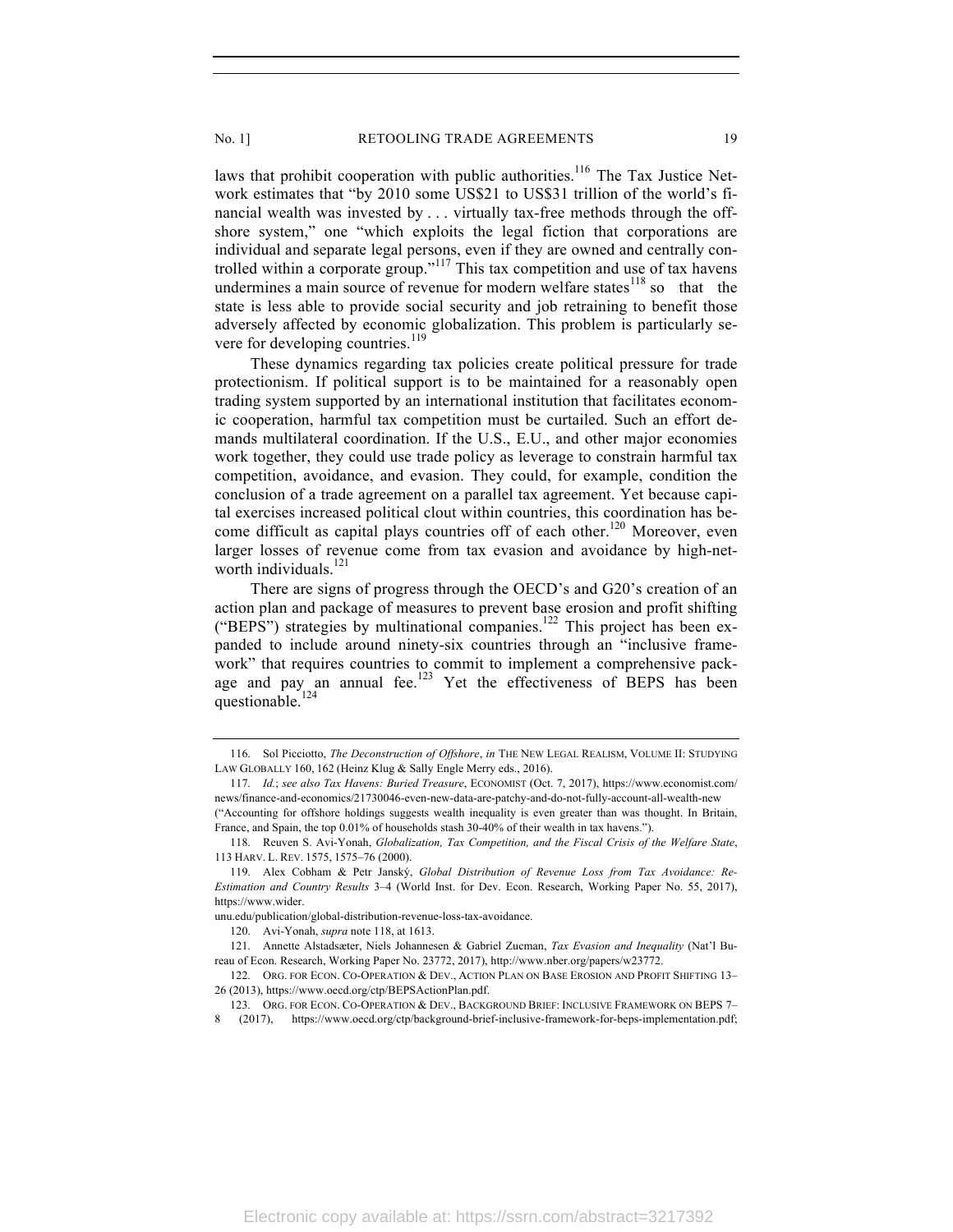The U.S., E.U., and other OECD countries have taken some independent and additional measures to address these challenges. The E.U. adopted the European Union Savings Directive in 2003 which required E.U. member states to provide each other with information on interest paid to achieve more effective taxation of residents.<sup>125</sup> More recently, the E.U. adopted the Anti-Tax Avoidance Directive in 2016, which aims to create a minimum level of protection against corporate tax avoidance throughout the E.U.<sup>126</sup> The U.S., in parallel, adopted the Foreign Account Tax Compliance Act ("FATCA"), after which the U.S. Treasury negotiated international agreements to share information and crack down on tax evasion.<sup>127</sup> The 2017 Tax Cuts and Jobs Act contains additional tax avoidance measures.<sup>128</sup> In parallel, OECD countries created a Global Forum Working Group on Effective Exchange of Information that, in turn, created model Tax Information Exchange Agreements ("TIEAs") under which countries agree to cooperate in criminal and civil tax investigations upon request.<sup>129</sup> These agreements were then extended to cover the automatic exchange of information regardless of a formal investigation.<sup>130</sup> Yet tax havens continue to flourish, holding trillions of dollars offshore.<sup>131</sup>

128. *See* LATHAM & WATKINS, WHITE PAPER NO. 2266, US TAX REFORM: KEY BUSINESS IMPACTS, ILLUSTRATED WITH CHARTS AND TRANSACTIONAL DIAGRAMS 13–22 (2018), https://m.lw.com/thoughtLeadership/US-tax-reform-key-business-impacts-charts-transactional-diagrams (noting, for example, the BEAT, or "Base Erosion and Anti-Abuse Tax," which will "limit tax benefits of transactions between US and non-US affiliates in a multinational group that purportedly result in so-called 'base erosion,'" and the GILTI, or "Global Intangible Low-taxed Income," determined on a global basis, which will increase adjustable tax income).

129. ORG. FOR ECON. CO-OPERATION & DEV., MODEL AGREEMENT ON EXCHANGE OF INFORMATION IN TAX MATTERS (2002), https://www.oecd.org/tax/exchange-of-tax-information/2082215.pdf. Some member countries have extended the scope of their existing TIEAs to cover the automatic or spontaneous exchange of information. *See Tax Information Exchange Agreements*, OECD, http://www.oecd.org/tax/exchange-of-taxinformation/taxinformationexchangeagreementstieas.htm (last visited Nov. 30, 2018) (recording of TIEAs currently in effect).

*Members of the Inclusive Framework on* BEPS, OECD, https://www.oecd.org/ctp/beps/inclusive-frameworkon-beps-composition.pdf (last visited Nov. 30, 2018).

<sup>124.</sup> Yariv Brauner, *Treaties in the Aftermath of BEPS*, 41 BROOK. J. INT'L L. 973, 976, 992–95 (2016); *see also* Reuven S. Avi-Yonah and Haiyan Xu, *Evaluating BEPS*, 1 ERASMUS L. REV. 3, 4 (2017), http://elr. tijdschriften.budh.nl/tijdschrift/ELR/2017/1/ELR\_2017\_10\_01\_002.pdf.

<sup>125.</sup> Council Directive 2003/48, 2003 O.J. (L 157) (EC) [hereinafter Council Directive 2003/48].

<sup>126.</sup> Council Directive 2016/1164, 2016 O.J. (L 193) (EU).

<sup>127.</sup> 26 U.S.C. §§ 1471–74 (2012); *see also Resource Center: Foreign Account Tax Compliance Act*, U.S. DEP'T TREASURY, https://www.treasury.gov/resource-center/tax-policy/treaties/Pages/FATCA.aspx (last visited Nov. 30, 2018) (listing the current status of international agreements negotiated under FATCA).

<sup>130.</sup> *See* ORG. FOR ECON. CO-OPERATION & DEV., MODEL PROTOCOL FOR THE PURPOSE OF ALLOWING THE AUTOMATIC AND SPONTANEOUS EXCHANGE OF INFORMATION UNDER A TIEA (2015), https://www.oecd.org/

tax/exchange-of-tax-information/Model-Protocol-TIEA.pdf; *see also* OECD, *Tax Information Exchange Agreements*, *supra* note 129.

<sup>131.</sup> Gabriel Zucman, *The Missing Wealth of Nations: Are Europe and the U.S. Net Debtors or Net Creditors?*, 128 Q.J. ECON. 1321, 1360 (2013); Annette Alstadsæter, Niels Johannesen & Gabriel Zucman, *Tax Evasion and Inequality* (Nat'l Bureau of Econ. Research, Working Paper No. 23772, 2017), http://www.nber.org/papers/w23772.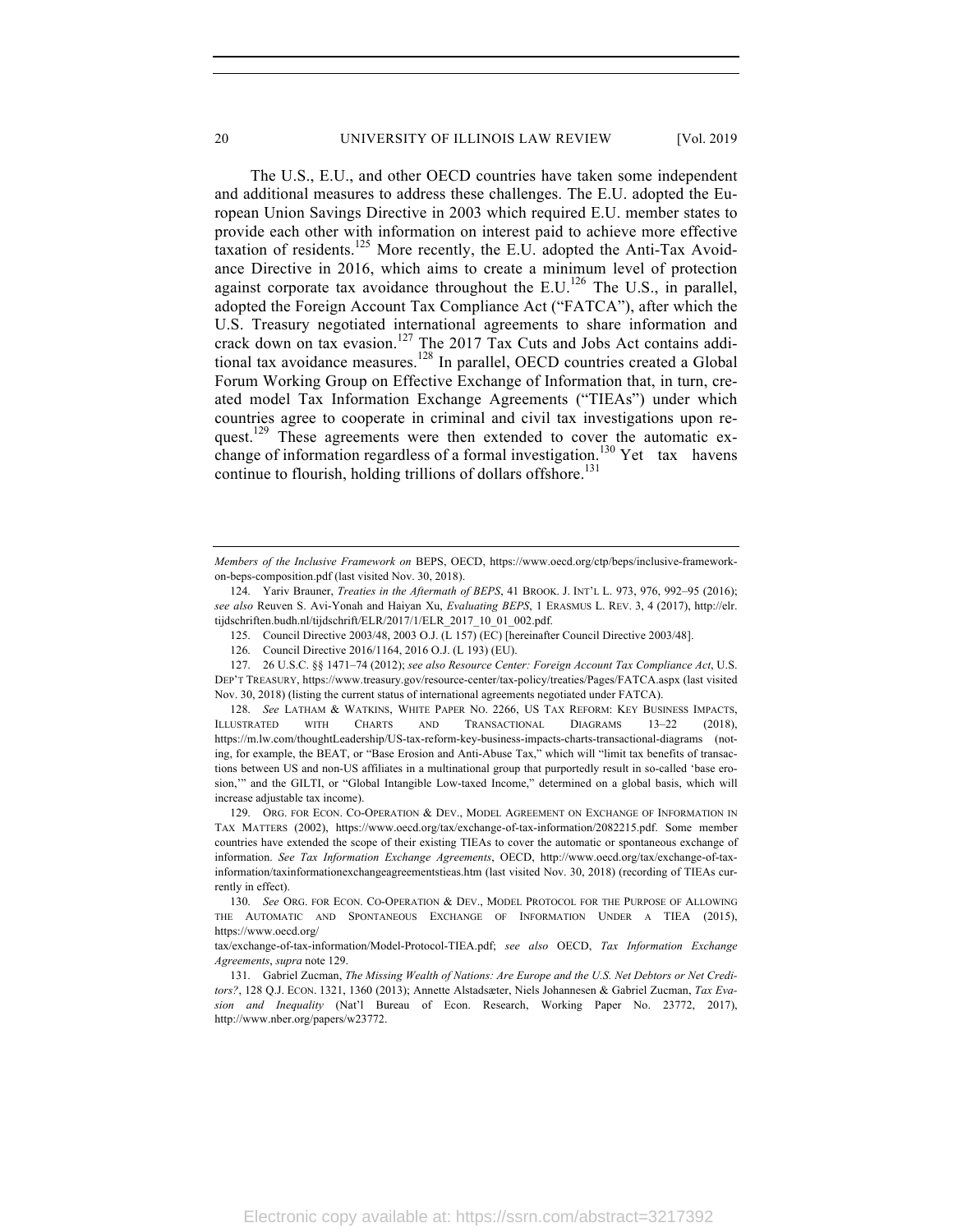One response is to condition trade liberalization on tax policy reform to strengthen governments' ability to provide social welfare.<sup>132</sup> The state is critically important for providing legitimating constraints on capitalism to preserve the social contract.<sup>133</sup> Yet structurally, states must overcome collective action problems and coordinate if they are to effectively combat harmful tax competition and protect their tax sovereignty. Only then will capitalism be legitimized through embedding it in ways that support social inclusion and individual and social capacity. Enhanced social welfare policies are not rendered impossible by globalization, but the current system supports the free flow of capital, goods, and services that make these policies more difficult to pursue. Social welfare policies will be facilitated if harmful tax competition is constrained and the tax base increased through international coordination.

Trade agreements could be conditioned on separately negotiated international tax agreements, which could be incorporated by reference to them.<sup>134</sup> There is precedent for this approach in WTO agreements, which incorporate by reference export credit subsidy rules negotiated in the OECD (in the WTO Agreement on Subsidies and Countervailing Measures) and regulatory standards developed through international standard-setting organizations (in the WTO Agreement on Technical Barriers to Trade and the Agreement on Sanitary and Phytosanitary Measures).<sup>135</sup> WTO tribunals also reference other international treaty obligations in interpreting and applying WTO rules.<sup>136</sup>

133. RODRIK, STRAIGHT TALK, *supra* note 40, at 13; Dani Rodrik, *Why Nation-States Are Good*, AEON (Oct. 2, 2017), https://aeon.co/essays/capitalists-need-the-nation-state-more-than-it-needs-them.

<sup>132.</sup> The WTO Agreement on Subsidies and Countervailing Measures ("SCM Agreement") contains provisions for challenging tax haven schemes tied to the subsidization of exports. Agreement on Subsidies and Countervailing Measures, Apr. 15, 1994, Marrakesh Agreement Establishing the World Trade Organization, Annex 1A, 1869 U.N.T.S. 14, https://www.wto.org/english/docs\_e/legal\_e/24-scm.pdf [hereinafter SCM Agreement]. Yet, these provisions do not directly, or sufficiently, address the problems of harmful tax competition, avoidance, and evasion. Avi-Yonah differentiates traditional tax havens (seeking to attract investment with little to no income taxes), production tax havens (using specific tax holidays and other benefits to attract investment), and headquarters tax havens (designed to attract multinationals to locate their headquarters), finding that all are subject to potential challenge but that production tax havens are the most susceptible. Avi-Yonah, *supra* note 118, at 1579–96. The current framework is particularly problematic for developing countries that desperately need tax revenues, and otherwise obtain them only through tariffs and consumer taxes, which are regressive in their impact. *See* Reuven Avi-Yonah, *Hanging Together: A Multilateral Approach to Taxing Multinationals*, 5 MICH. BUS. & ENTREPRENEURIAL L. REV. 137, 139–40 (2016).

<sup>134.</sup> *See* Yariv Brauner, *International Trade and Tax Agreements May Be Coordinated, but Not Reconciled*, 25 VA. TAX REV. 251, 258 (2005). These agreements could, for example, curtail wasteful investment subsidies in the form of tax holidays, abatements, and other benefits. *See, e.g.*, AFL-CIO, *supra* note 45, at 26.

<sup>135</sup>*. See* SCM Agreement, *supra* note 132; Agreement on Technical Barriers to Trade, Apr. 15, 1994, Marrakesh Agreement Establishing the World Trade Organization, Annex 1A, 1868 U.N.T.S. 120, https://wto. org/english/docs\_e/legal\_e/17-tbt.pdf; Agreement on the Application of Sanitary and Phytosanitary Measures, Apr. 15, 1994, Marrakesh Agreement Establishing the World Trade Organization, Annex 1A, 1867 U.N.T.S. 493, https://www.wto.org/english/tratop\_e/sps\_e/spsagr\_e.htm.

<sup>136.</sup> For example, international environmental treaties have shaped the interpretation of GATT Article XI, which provides exceptions to trade obligations on health and safety, environmental, and public moral grounds. *See, e.g.*, Appellate Body Report, *United States—Import Prohibition of Certain Shrimp and Shrimp Products*, ¶ 170, WTO Doc. WT/DS58/AB/R (adopted Oct. 12, 1998); *see also* General Agreement on Tariffs and Trade, Oct. 30, 1947, 61 Stat. A-11, 55 U.N.T.S. 194 [hereinafter GATT]. In that decision, "the Appellate Body implicitly accepted the possibility that a subset of Members themselves might define, in its words, the 'line of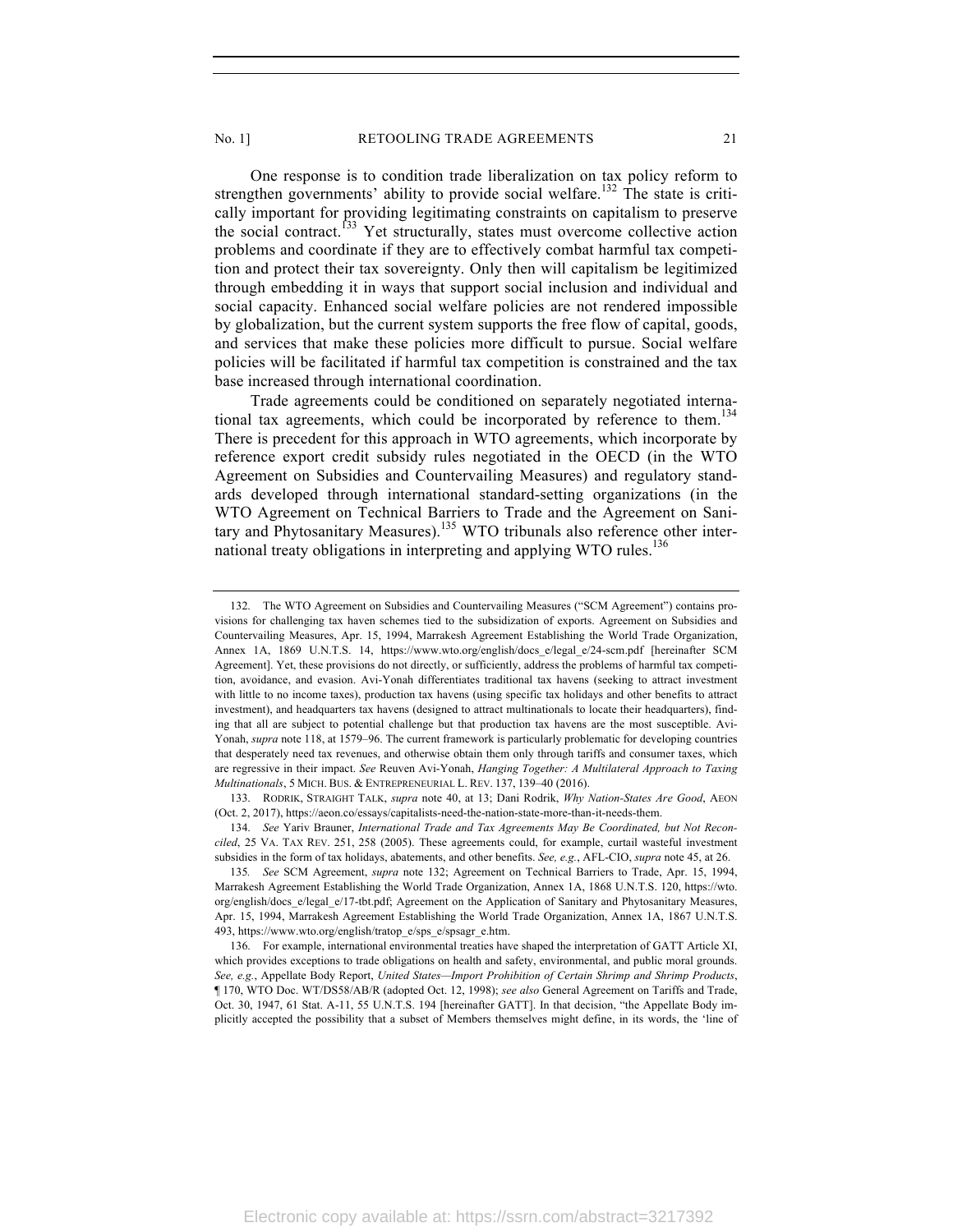International cooperation as presented above represents a first-best option. Given the track record of its failures to address adequately the problems of harmful tax competition, tax evasion, and tax avoidance, the fallback option is constructive unilateral action to preserve the tax base where possible.<sup>137</sup> Such unilateral action can, in turn, potentially catalyze international coordination.<sup>138</sup>

### *B. Safeguarding Policy Space for Complementary Domestic Social Policies*

Adjustment policies are needed to offset the risks of economic globalization and rapid technological change. As Devashish Mitra and Priya Ranjan write, social protection helps address market failures from labor-market crowding, promotes distributional equity from the gains of trade and technology, and "makes [economic] globalization more palatable politically."<sup>139</sup> Without complementary domestic policies, support for nationalist parties should continue to rise, representing a new form of tribalism with racialized dimensions that will undermine the existing international institutional order as well as domestic ones.<sup>140</sup> Domestic social policies are needed whether trade, technology, or both in combination contribute to increased job insecurity and income inequality.<sup>141</sup> It is beside the point if workers lose their jobs because of trade from China, because of robots, or because of a turn to robots in light of global competition. Since it is politically easier to blame trade involving foreigners than technology, enhanced social policies will help protect the international trade legal order

equilibrium' between regulatory restrictions and liberalized trade under the chapeau of Article XX." Gregory Shaffer & Joel Trachtman, *Interpretation and Institutional Choice at the WTO*, 52 VA. J. INT'L L. 103, 126 (2011) (emphasis omitted).

<sup>137.</sup> Reuven S. Avi-Yonah, *Constructive Unilateralism: U.S. Leadership and International Taxation,* 42 INT'L TAX J. 17, 24 (2016).

<sup>138.</sup> Gregory Shaffer & Daniel Bodansky, *Transnationalism, Unilateralism and International Law*, 1 TRANSNAT'L ENNTL. L. 31, 34 (2012).

<sup>139.</sup> Devashish Mitra & Priya Ranjan, *Social Protection in Labour Markets Exposed to External Shocks*, *in* MAKING GLOBALIZATION SOCIALLY SUSTAINABLE 199, 199 (Marc Bacchetta & Marion Jansen eds., 2011).

<sup>140</sup>*. See* Italo Colantone & Piero Stanig, *The Trade Origins of Economic Nationalism: Import Competition and Voting Behavior in Western Europe*, 62 AM. J. POL. SCI. 1 (2018); Tom Jacobs, *Research Finds That Racism, Sexism, and Status Fears Drove Trump Voters*, PAC. STANDARD (Apr. 24, 2018), https://psmag.com/news/research-finds-that-racism-sexism-and-status-fears-drove-trump-voters (citing work of Diana Mutz and others); Daniel Trilling, *The Irrational Fear of Migrants Carries a Deadly Price for Europe*, GUARDIAN (June 28, 2018), https://www.theguardian.com/commentisfree/2018/jun/28/migrants-europe-euitaly-matteo-salvini; *see also* ADAM TOOZE, CRASHED: HOW A DECADE OF FINANCIAL CRISES CHANGED THE WORLD 576 (2018) ("Even an issue such as trade was saturated with racial markers.").

<sup>141.</sup> Arguably domestic neoliberal policies curtailing labor and social security protections, combined with changes in corporate culture, are at least, if not more, important than trade for increased income inequality. *See e.g.*, LOUIS HYMAN, TEMP: HOW AMERICAN WORK, AMERICAN BUSINESS, AND THE AMERICAN DREAM BECAME TEMPORARY (2018). For an optimistic account of how domestic policy alone still can reduce fear of economic globalization and technology, see Peter Goodman, *The Robots Are Coming and Sweden Is Fine*, N.Y. Times (Dec. 27, 2017), https://www.nytimes.com/2017/12/27/business/the-robots-are-coming-and-sweden-isfine.html

<sup>?</sup>mtrref=www.google.com&gwh=1DC07D9411623DF32FFA9A6C6AAA16CE&gwt=pay. But economic globalization, facilitated by trade and economic integration agreements, contributes, including by creating incentives for changes in corporate culture, as well as by providing new opportunities for corporate lobbying for legal change.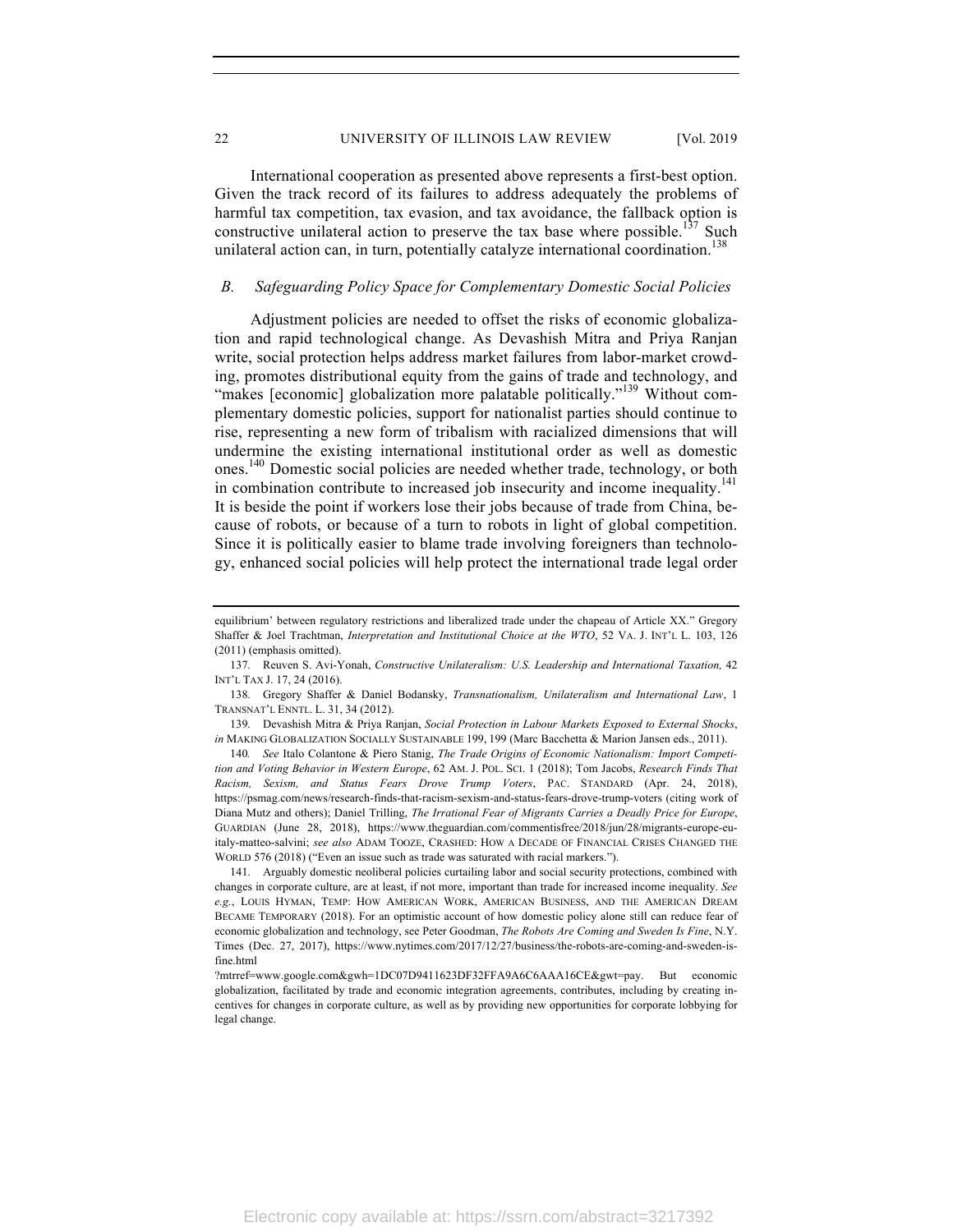itself. They should be multi-pronged and vary in light of domestic preferences and institutional and social contexts.<sup>142</sup> Yet at a minimum, they should address issues of social security and labor flexibility in response to economic globalization and technological change.

#### *1. Social Welfare and Security*

Industrialized states created social welfare programs after World War II that provided social security to citizens.<sup>143</sup> They varied in what they provided, with European countries being much more generous than the United States, although they all provided significant benefits to the vulnerable.<sup>144</sup> Social programs, however, have been compromised because of reduced tax receipts due to tax cuts and lower economic growth.<sup>145</sup> They need to be revamped if a relatively open trading system is to be sustained.<sup>146</sup> Countries will vary in their preferences, but they need policy space to provide basic health care as well as some form of basic guaranteed income (including but not limited to retirement and disability income), housing, child support, public education, and job training. Where they do not, the risk of backlash against trade-generated employment changes will increase.

One option is to condition trade liberalization on the development and retention of such social programs. The anti-government turn of the Tea Party and the Republican Party in the U.S. makes this politically difficult, but in that case, it seems prudent to check further trade liberalization. Otherwise, trade-liberal policies will further empower nationalists, which paradoxically further erodes a government's ability to support those vulnerable to economic change, whether the change is catalyzed by technological developments, economic globalization, or both in combination. It is a vicious spiral. The spiral will need to be reversed if states are to retain the policy space to pursue social welfare and security policies while maintaining a cooperative trade legal order.

#### *2. Job "Flexicurity"*

Meaningful employment is critical for individual self-worth and a sense of belonging in society. The term "flexicurity" was first developed in Denmark, and then taken up by the E.U., to respond to social policy challenges in a globalized world.<sup>147</sup> Flexicurity policies aim to combine labor market flexibility,

<sup>142.</sup> *See generally* KATHLEEN THELEN, VARIETIES OF LIBERALIZATION AND THE NEW POLITICS OF SOCIAL SOLIDARITY (2014).

<sup>143</sup>*. Id.*

<sup>144</sup>*. Id.* at 1.

<sup>145.</sup> Wolfgang Streeck, *The Rise of the European Consolidation State*, *in* POLICY CHANGE UNDER NEW DEMOCRATIC CAPITALISM 27, 39 (Hideko Magara ed., 2017).

<sup>146.</sup> INT'L MONETARY FUND, WORLD BANK & WORLD TRADE ORG., MAKING TRADE AN ENGINE OF GROWTH FOR ALL: THE CASE FOR TRADE AND FOR POLICIES TO FACILITATE ADJUSTMENT, INTERNATIONAL MONETARY FUND ¶44 (2017), https://www.imf.org/en/Publications/Policy-Papers/Issues/2017/04/08/makingtrade-an-engine-of-growth-for-all.

<sup>147.</sup> Mitra & Ranjan, *supra* note 139, at 222.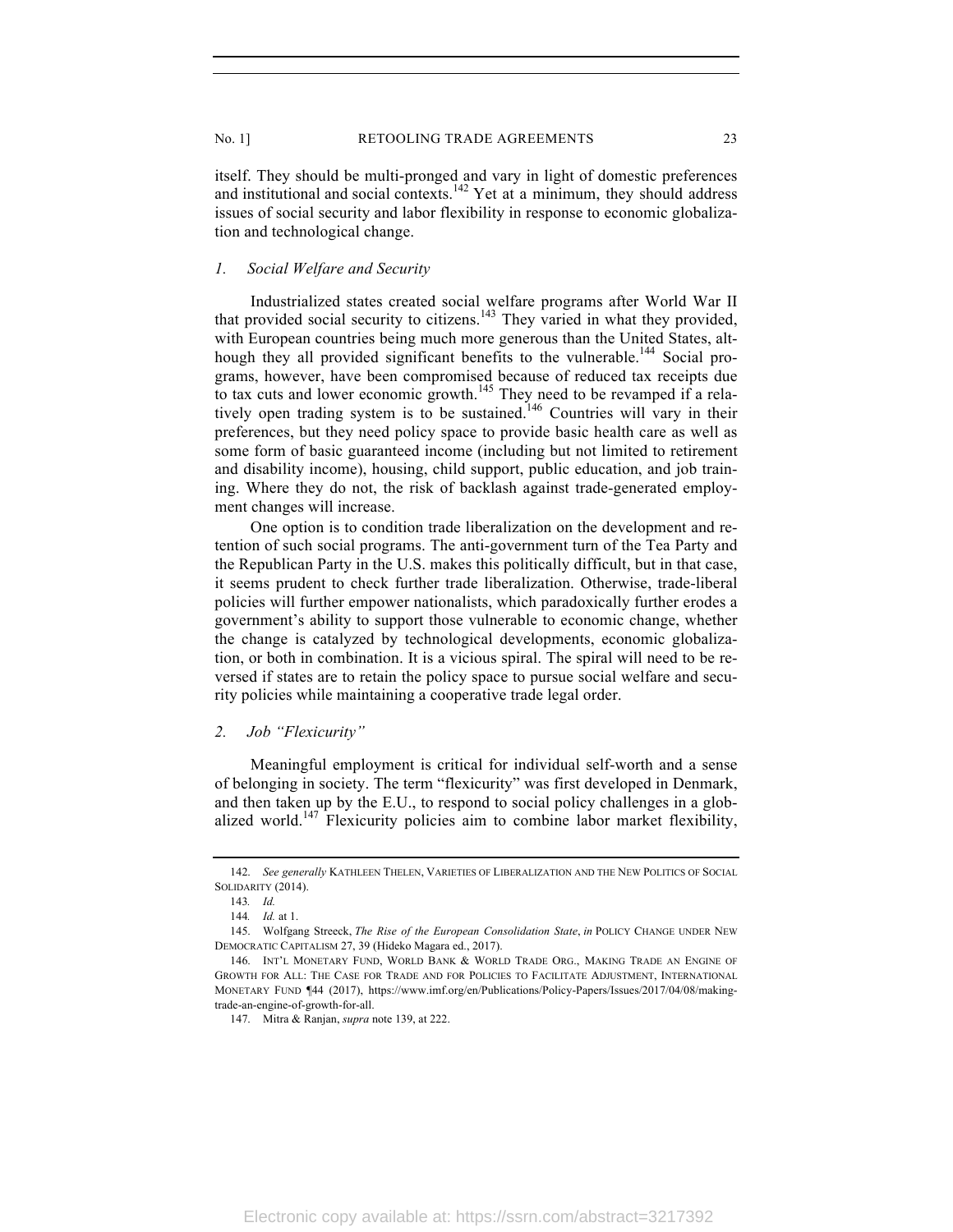lifelong learning, active labor market policy, and social security.<sup>148</sup> Flexibility is required to ease economic adjustment and enhance labor accountability.<sup>14</sup> Lifelong learning facilitates job transitions by enhancing individual capacity. Active labor market policies provide the unemployed with rights, complemented by duties.<sup>150</sup> They include job centers, training schemes, and job subsidies. Social security ensures basic income support during employment transitions.<sup>151</sup> Long-term employment is increasingly vulnerable in a globalized world characterized by rapid technological change.<sup>152</sup> The era for lifetime employment with a single employer is gone in most sectors, particularly for the working class.<sup>153</sup> Given the increased risks of employment shocks for an increasing number of workers, support for trade-liberal policies should be conditioned on the development of job flexicurity policies. There is no "best" policy for enhancing social solidarity and inclusion. Rather, policy experimentation is required as a function of domestic social and institutional contexts,  $154$  and trade agreements should be supportive of them.

#### *3. Trade-Adjustment Policies*

Traditional trade-adjustment mechanisms provide some job retraining and social security that can form part of a broader flexicurity policy package.<sup>155</sup> In themselves, they are radically insufficient—including because of the broader links between trade and technology-induced change—but they nonetheless demonstrate how adjustment policies can be linked to trade agreements. Traditionally, trade adjustment policies have been a matter solely of domestic concern.<sup>156</sup> The United States has had programs since 1962, which have generally been adopted concurrently with the launch of negotiations for new trade

<sup>148.</sup> *See* MISSION FOR FLEXICURITY, IMPLEMENTATION OF THE COMMON PRINCIPLES OF FLEXICURITY WITHIN THE FRAMEWORK OF THE 2008–2010 ROUND OF THE LISBON STRATEGY, COUNCIL OF THE EUROPEAN UNION 3 (2008); Ton Wilthagen & F.H. Tros, *The Concept of 'Flexicurity': A New Approach to Regulation Employment and Labour Markets*, 10 EUR. REV. LAB. & RES. 166, 170 (2004) (defining flexicurity as "a degree of job, employment, income and 'combination' security that facilitates the labour market careers and biographies of workers with a relatively weak position and allows for enduring and high quality labour market participation and social inclusion, while at the same time providing (2) a degree of numerical (both external and internal), functional and wage flexibility that allows for labour markets' (and individual companies') timely and adequate adjustment to changing conditions in order to maintain and enhance competitiveness and productivity."); *Flexicurity*, EUROPEAN COMMISSION, http://ec.europa.eu/social/main.jsp?catId=102 (last visited Nov. 30, 2018).

<sup>149.</sup> Wilthagen & Tros, *supra* note 148, at 169.

<sup>150.</sup> MISSION FOR FLEXICURITY, *supra* note 148, at 6.

<sup>151</sup>*. Id.* at 3.

<sup>152</sup>*. Id.* at 4.

<sup>153</sup>*. See* LOUIS HYMAN, TEMP: HOW AMERICAN WORK, AMERICAN BUSINESS, AND THE AMERICAN DREAM BECAME TEMPORARY (2018); THE GLOBAL RISKS REPORT, *supra* note 107, at 35.

<sup>154.</sup> THELEN, *supra* note 142, at 1.

<sup>155</sup>*. See, e.g.*, MISSION FOR FLEXICURITY, *supra* note 148, at 8 (noting that Finland supporting retraining of employees was made redundant for economic reasons).

<sup>156</sup>*. Id.* at 3.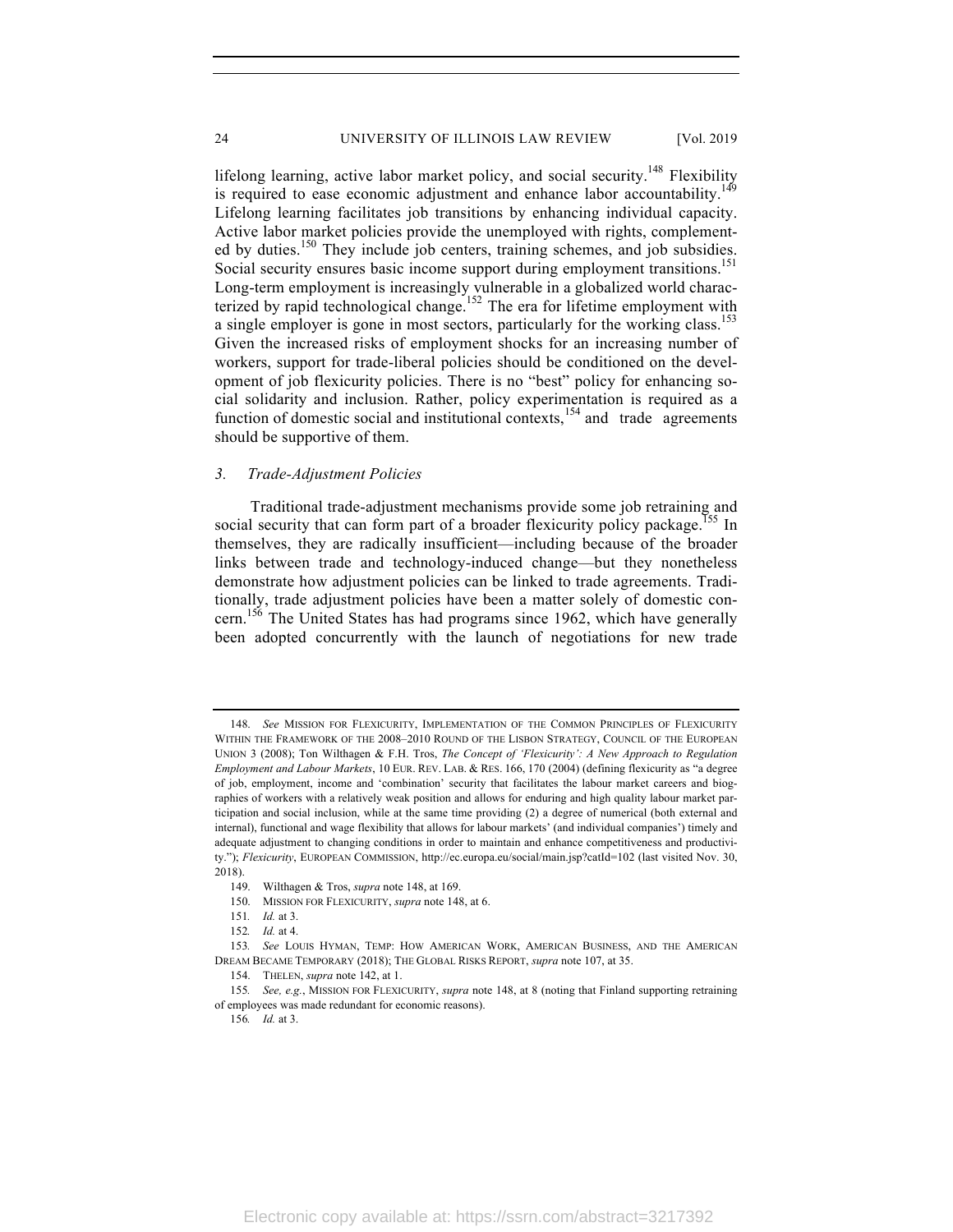agreements.<sup>157</sup> The problem with these programs has been two-fold. First, the programs are narrow in their focus, and they have been far from sufficient to address the increased precariousness of work. Second, there is nothing that guarantees that a future legislature will not curtail or eliminate the benefits. As a result, the lack of adequate adjustment policies spur backlash against trade, putting trade agreements in jeopardy.

To ensure ongoing support for an open trading system, a commitment to redistribute the gains from trade could be incorporated into trade agreements themselves. In this way, governments would make commitments more credible not only to workers but also to their trading partners, which otherwise would be concerned about trade restrictions. There are different ways this commitment could be structured. Tim Meyer proposes that trade agreements include an Economic Development Chapter that provides for three kinds of obligations: (1) a fiscal obligation on countries to enact substantive policies to redistribute the gains from trade domestically (this obligation would be indexed to losses from liberalized trade that the government identifies and reports); (2) an obligation to report compliance with this obligation to an economic development committee of experts created under the agreement, which would independently gather data on the impacts of trade within the country; and (3) a dispute settlement mechanism to enforce the commitment, which could lead to the suspension of trade concessions.<sup>158</sup> In complement, they could be accompanied by a small financial transaction tax on the value of currency or securities sales (say less than 0.1%) to fund the policies.<sup>159</sup>

As regards state-to-state enforcement, Meyer envisions the potential of titfor-tat cases where, for example, the U.S. claims Mexico has breached its obligations regarding adjustment assistance, and, in turn, Mexico brings a similar claim against the  $U.S.<sup>160</sup>$  Yet states may not bring claims against each other because those who live in glass houses do not throw stones. As a complement, states could create private enforcement mechanisms, such as through a petition process (as under the Inter-American Convention of Human Rights) or through private actions before a court (as in the case of the European Court of Human Rights).<sup>161</sup> Yet private enforcement mechanisms may be politically infeasible. Nonetheless, as Meyer also notes, human rights treaties commonly create committees to which members must report, following which the committee

<sup>157.</sup> Trade Expansion Act of 1962, 19 U.S.C. § 1862 (2012); *see also* Trade Preferences Extension Act of 2015, 19 U.S.C. § 2271 (2012) (amended July 22, 2014, Title V, Subtitle B, § 512(hh)(1), 128 Stat. 1720); Trade Act of 1974, 19 U.S.C. § 2341 (2012). For background, see EDWARD ALDEN, FAILURE TO ADJUST: HOW AMERICANS GOT LEFT BEHIND IN THE GLOBAL ECONOMY, 110–26 (2016).

<sup>158.</sup> Timothy Meyer, *Saving the Political Consensus in Favor of Free Trade*, 70 VAND. L. REV. 985, 990– 91 (2017).

<sup>159.</sup> *See* Frank Garcia & Tim Meyer, *Restoring Trade's Social Contract*, 116 MICH. L. REV. ONLINE 78, 79 (2017).

<sup>160.</sup> Meyer, *supra* note 158, at 1022.

<sup>161.</sup> *Id.* at 1023. Indeed, developing countries attempted to include provisions in the GATT regarding developed countries' adjustment policies, hoping that this would reduce the pressure on developed country governments to erect barriers to developing countries' imports. I thank Nicolas Lamp for this point.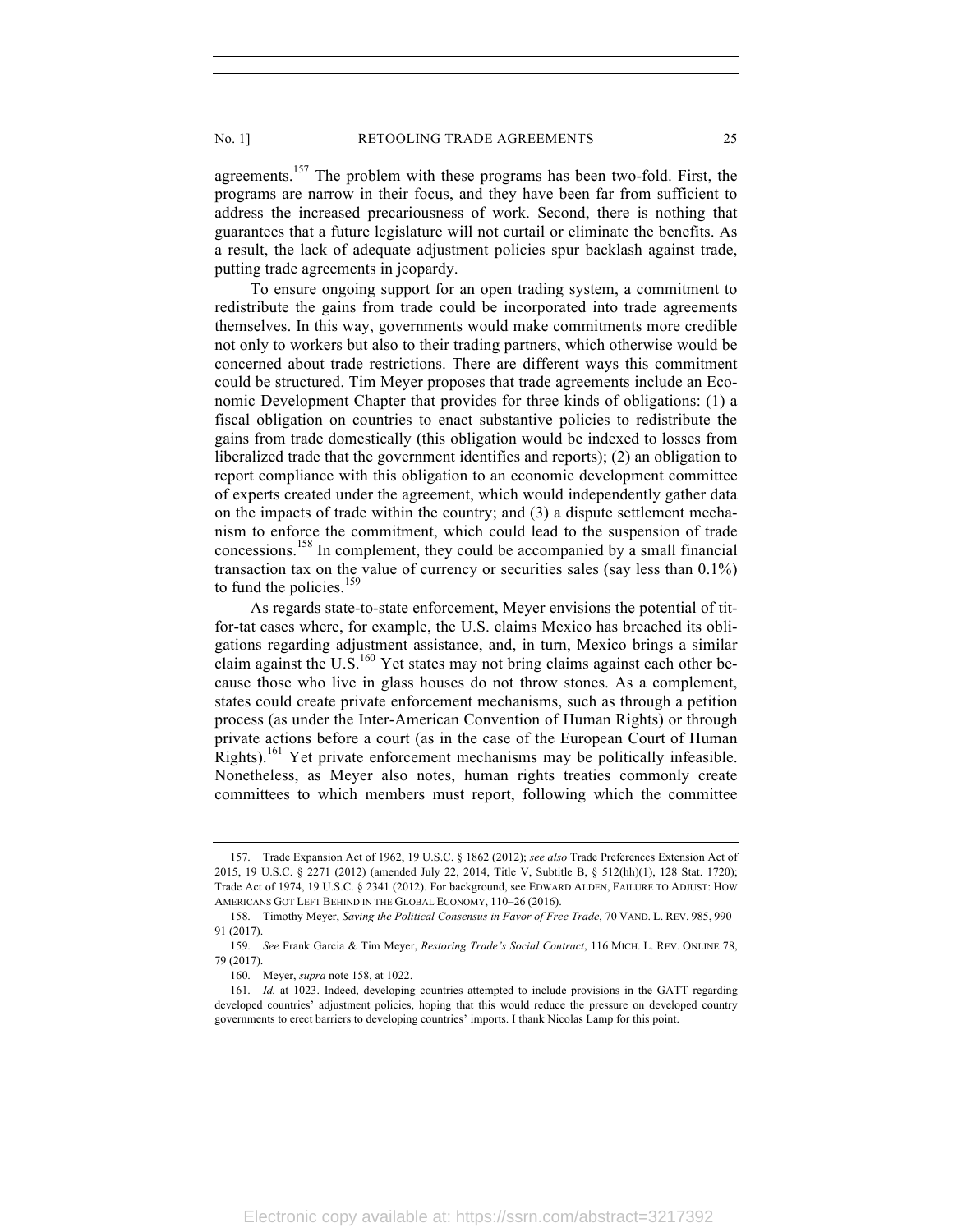makes recommendations.<sup>162</sup> The mere creation of reporting requirements before a trade adjustment committee still would constitute an improvement because it could spur the preparation of shadow reports by labor organizations and civil society organizations to pressure governments.<sup>163</sup> That pressure could play into domestic politics to keep governments more accountable.

Although this type of obligation can be structured in many ways, the core idea is that trade agreements will only be sustainable if states commit to distribute economic gains broadly. If the benefits from trade are not distributed, then a country would breach commitments to its citizens (regarding the sharing of the benefits) and to its trading partner (concerned about denial of market access because of protectionist pressures). As a result, these provisions could enhance the credibility of state commitments, both internally and externally. Otherwise, by subsequently reducing trade adjustment assistance, a country would undercut both the domestic bargain that led to ratification of the trade agreement and the international bargain itself.

This type of provision would not be sufficient since the challenges of job security involve much more than trade. Nonetheless, domestic commitments to trade adjustment are commonly made in connection with trade negotiations, and countries have a broader interest to monitor and ensure that these commitments are met so as not to undermine the agreement.<sup>164</sup> In the process, these provisions would provide enhanced leverage to affected groups, such as labor, within the country.

#### *4. Labor Clauses*

In federal and regional jurisdictions, governments adopt minimum labor standards coupled with protection of workers' freedom of association and right to collective bargaining.<sup>165</sup> They thereby curtail pressure on subgovernmental units to lower standards to attract investment, potentially leading to a race to the bottom within them. These provisions help preserve (and increase) labor's bargaining power in relation to capital as well as help preserve the broader social contract. Labor clauses, however, are controversial in trade agreements because of the vast differences in labor productivity and levels of development among countries. They can be used by protectionist interests in advanced industrial economies to block developing country imports, in turn harming workers in these countries—pitting workers against workers.<sup>166</sup> Mechanisms are thus needed to ensure neutral third-party review of labor commitments, which, in turn, provide leverage to domestic labor.

<sup>162.</sup> *Id.* at 1020–21.

<sup>163</sup>*. Id.* at 1021–22, 1024.

<sup>164</sup>*. Id.* at 991.

<sup>165.</sup> CHRISTIAN BARRY & SANJAY G. REDDY, INTERNATIONAL TRADE & LABOR STANDARDS: A PROPOSAL FOR LINKAGE 13 (2008); Barenberg, *supra* 61.

<sup>166.</sup> CHRISTIAN BARRY & SANJAY G. REDDY, INTERNATIONAL TRADE & LABOR STANDARDS: A PROPOSAL FOR LINKAGE 13 (2008).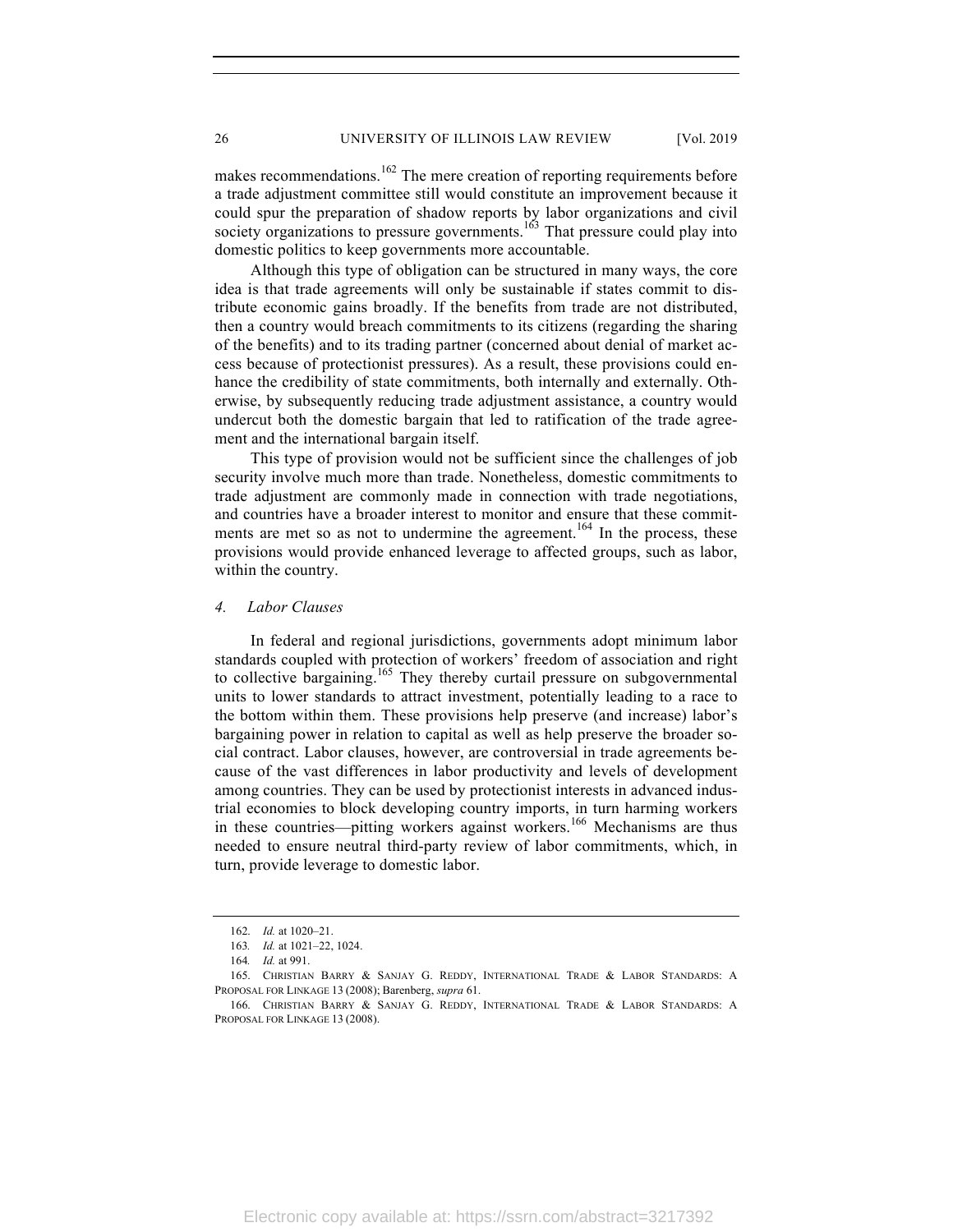No. 1] RETOOLING TRADE AGREEMENTS 27

There is mixed evidence regarding the impact of labor clauses in trade agreements on the protection of workers' rights and labor conditions.<sup>167</sup> The risk is that trade agreements simply contain vague platitudes that serve as symbols to legitimize current policy as opposed to providing real action to address underlying structural biases privileging capital. The question is whether trade agreements can be useful as part of a larger effort to address labor rights.

Viewed in isolation, there are serious limits to what a trade agreement can do. The ethos and institutional players in trade regimes are focused on trade policy, not worker rights. Clearly, a trade organization should not be viewed as the primary guardian of labor rights, which would be preposterous.

Labor clauses in trade agreements, however, should not be viewed in isolation. Rather, they can form part of larger efforts of transnational legal ordering to shape domestic legal systems and local practices so that labor rights norms become internalized. Ultimately, workers care most about local practices.<sup>168</sup> Thus, local institutions are needed to ensure that labor rights are addressed in a quick, responsive, and effective manner. From this perspective, labor provisions in trade agreements are best viewed as part of a transnational legal process that includes other efforts. They encompass private corporatesocial-responsibility on global value chains, hybrid mechanisms such as the Bangladesh Accord on Fire and Building Safety, and traditional intergovernmental mechanisms through the International Labour Organization ("ILO") with its tripartite governance bringing together governments, trade unions, and business associations.<sup>169</sup> From this perspective, trade agreements can link with other efforts to create broader, transnational legal ordering in support of labor rights, with the ultimate aim of enhancing protections affecting the shop floor.

The much maligned TPP went further than previous agreements in creating minimum labor standards, and it has been since complemented by provisions in the proposed United States-Mexico-Canada agreement.<sup>170</sup> TPP mem-

<sup>167.</sup> *Cf.* Sabina Dewan & Lucas Ronconi, *U.S. Free Trade Agreements and Enforcement of Labor Law in*  Latin America, 57 INDUS. REL. 35, 52-53 (2018) ("[T]rade agreements, particularly those with strong labor provisions and resources devoted to trade capacity building, can promote better enforcement of existing labor laws in developing countries."); Francesco Giumelli & Gerda van Roozendaal, *Trade Agreements and Labour Standards Clauses: Explaining Labour Standards Developments Through a Qualitative Comparative Analysis of US Free Trade Agreements*, 17 GLOBAL SOC. POL'Y 38, 38 (2017) ("FTAs do not play a determinant role in improving labour standards in signatory states.").

<sup>168</sup>*. See* MARK BARENBERG, SUSTAINING WORKERS' BARGAINING POWER IN AN AGE OF GLOBALIZATION (2009).

<sup>169.</sup> *See, e.g.*, TIM BARTLEY, RULES WITHOUT RIGHTS: LAND, LABOR, AND PRIVATE AUTHORITY IN THE GLOBAL ECONOMY 273–83 (2018); Larry Catá Backer, *Are Supply Chains Transnational Legal Orders? What We Can Learn from the Rana Plaza Factory Collapse*, 1 U.C. IRVINE J. INT'L, TRANSNAT'L & COMP. L. 11, 32 (2016). *See generally* Terence C. Halliday & Gregory Shaffer, *Transnational Legal Orders*, *in* TRANSNATIONAL LEGAL ORDERS, *supra* note 105, at 1; Gregory Shaffer, *Transnational Legal Process and State Change*, 37 L. & SOC. INQUIRY 229, 238 (2012).

<sup>170</sup>*. See* Alvaro Santos, *The Lessons of TPP and the Future of Labor Chapters in Trade Agreements*, *in* MEGAREGULATION CONTESTED: GLOBAL ECONOMIC ORDERING AFTER TPP (Benedict Kingsbury et al. eds., 2019) (forthcoming Mar. 2019) (noting how the TPP built from earlier agreements, adding commitments regarding minimum wages, hours of work, occupational health and safety, forced labor, and corporate social responsibility). The USMCA includes additional provisions on protection of migrant workers, sex-based discrim-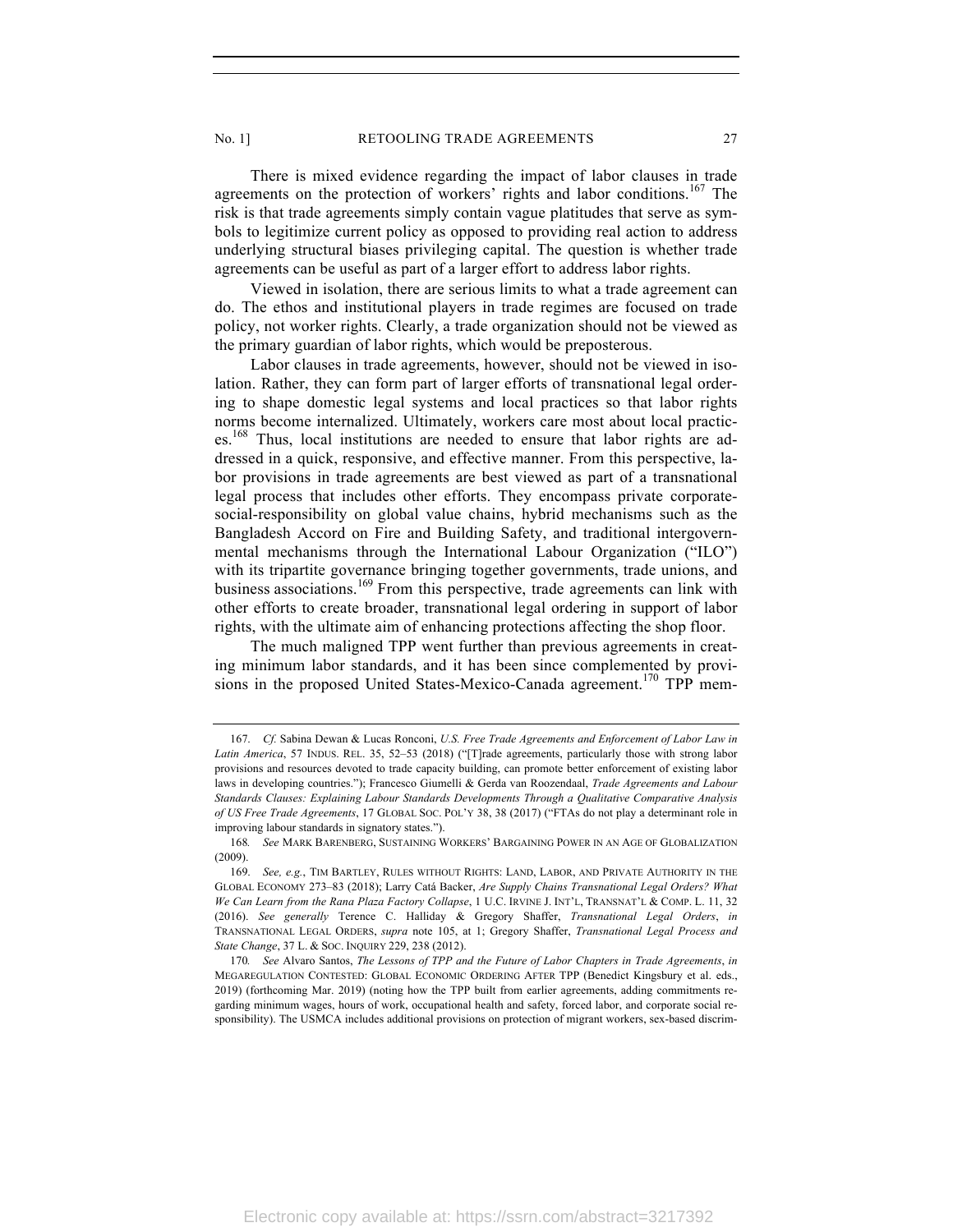bers agreed to protect the four fundamental labor standards in the 1998 ILO Declaration on Fundamental Principles and Rights at Work (those being the protection of freedom of association and collective bargaining, elimination of discrimination, prohibition of forced labor, and elimination of child labor), to establish a minimum wage, to set caps on working hours, and to enforce occupational health and safety standards.<sup> $171$ </sup> The TPP specifically applied these requirements to export processing zones, which are criticized for lax standards.<sup>172</sup> The agreement also incorporated dispute settlement that could give rise to sanctions.

In complement, the U.S. signed side letters with Vietnam, Malaysia, and Brunei that created additional labor obligations, including reforms that would have to be implemented before the U.S. commitments under the TPP went into full effect.<sup>174</sup> In the case of Vietnam, the U.S. could suspend its commitment to cut tariffs if it found that Vietnam did not comply with its labor commitments.<sup>175</sup> The bargaining leverage thus flipped because Vietnam would have to sue the U.S. for unfairly suspending tariff concessions, rather than the U.S. having to sue Vietnam for its lack of enforcement of the labor commitments.<sup>176</sup> Indeed, there is evidence that the TPP pushed both Vietnam and Mexico to initiate processes to recognize independent unions.177 The U.S. withdrawal from the TPP set back these initiatives. $178$ 

One can imagine further provisions. For example, the agreement could have required the enforcement of the eight fundamental ILO conventions, which go into greater detail and indeed set international standards concerning the protection of the freedom of association, the rights to organize and engage in collective bargaining, the abolition of forced and child labor, and nondiscriminatory, equal remuneration.<sup>179</sup> Labor unions demand more detailed com-

172*. See* Cimino-Isaacs, *supra* note 171, at 270.

ination in the workplace, and against violence to workers for exercising their rights. *See* United States-Mexico-Canada Agreement (USCMA), Can.-Mex.-U.S., Chapter 23 (Labor), art. 23.7–23.9, *opened for signature* Sept. 30, 2018.

<sup>171.</sup> *See* Santos, *The Lessons of TPP*, *supra* note 170. These provisions generally reflect those demanded by Democrats in Congress in return for granting trade promotion authority to the Bush administration to negotiate free trade agreements, such as with Colombia, Korea, Panama, and Peru, although the agreements with Colombia, Panama and Korea were finally approved by Congress during the Obama administration. *Id.* at 12. The TPP only requires states to *have* the listed rights; it says nothing about how, or at what level, those rights are set. *See* Cathleen Cimino-Isaacs, *Labor Standards in the TPP*, *in* TRANS-PACIFIC PARTNERSHIP: AN ASSESSMENT 261, 269–70 (Cathleen Cimino-Isaacs & Jeffery J. Schott eds., 2016).

<sup>173</sup>*. Id.* at 263.

<sup>174</sup>*. Id.* at 271–72; Santos, *The Lessons of TPP*, *supra* note 170 ("[T]he list of changes that Vietnam agreed to was quite extensive and amounted to a significant transformation of its labor law and industrial relations system.").

<sup>175.</sup> Cimino-Isaacs, *supra* note at 171.

<sup>176</sup>*. Id.*

<sup>177.</sup> Santos, *supra* note 170, at 17, 20.

<sup>178.</sup> *Id.* at 15–21.

<sup>179.</sup> *See ETUC Resolution for an EU Progressive Trade and Investment Policy*, EUR. TRADE UNION CONFEDERATION (June 16, 2017), https://www.etuc.org/en/document/etuc-resolution-eu-progressive-trade-andinvestment-policy (calling for a requirement of ratification and implementation of the eight ILO Core Labour Standards as well as ILO conventions and instruments such as on work safety). The AFL-CIO responded to the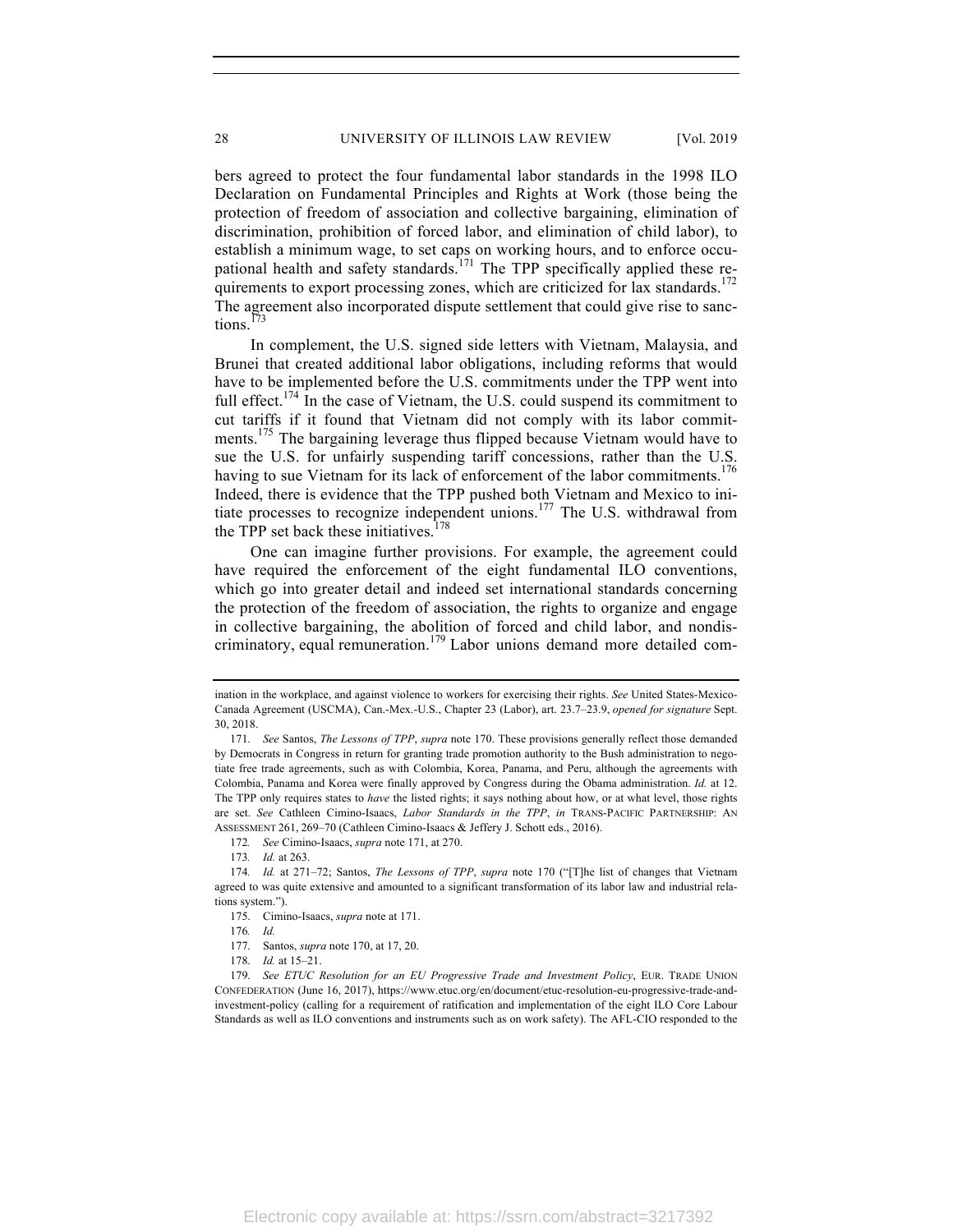mitments, as opposed to vague, open-ended provisions, because they give them more leverage.<sup>180</sup> The USTR, however, did not support this requirement because the U.S. is only party to two of them, and Republicans otherwise would have opposed the TPP.<sup>181</sup> Nonetheless, the TPP's provisions did cover these issues, and they provide a baseline that can be adapted to protect against social dumping more broadly, to which we turn below.<sup>182</sup>

In addition, one can imagine systems granting direct oversight and enforcement of worker rights against companies, such as before arbitration. In this way, a system could be adopted that differs from, but has parallels with, those protecting capital under investment chapters in trade agreements. Institutional mechanisms, in some form, are needed to assure that labor rights are not just paper rights. Mark Barenberg, for example, has made a detailed proposal in coordination with U.S. labor organizations for independent commissions, investigative teams, arbitral tribunals, and sanctions to protect worker rights.<sup>183</sup> The inclusion of such a mechanism in trade agreements appears to be unlikely for the time being. The pressure to develop transnational legal ordering of labor rights, including through trade agreements, however, remains.

# *C. Reconceiving Negotiations as Bargaining over Market Access and Policy Space*

Trade negotiations traditionally involve reciprocal bargaining to increase market access. In this way, they ratchet up trade liberalization over time. Yet democratic governments are interested in more than just one-way trade liberalization. They also are concerned about policy space, and thus negotiations should also involve reciprocal bargains over policy space to ensure responsiveness to citizen concerns. Before we address new initiatives, we first briefly review existing trade mechanisms and their limits.

#### *1. Existing Mechanisms for Ensuring Policy Space*

Although the WTO is often criticized for foreclosing policy space, WTO rules in fact incorporate mechanisms for safeguarding it. First, most developing-country members set their tariffs at much lower levels than their bound

TPP as follows: "While the TPP includes some trivial changes to the Labor Chapter from the 'May 10' standard, none of the changes provide significant new protections for workers, nor do they remedy the completely discretionary nature of labor enforcement." *Report on the Impact of the Trans-Pacific Partnership*, AFL-CIO (Dec. 2, 2015), http://www.aflcio.org/Issues/Trade/Trans-Pacific-Partnership-Free-Trade-Agreement-TPP/Report-on-the-Impacts-of-the-Trans-Pacific-Partnership#collapseFive.

<sup>180</sup>*. See* BARENBERG, *supra* note 168.

<sup>181.</sup> Part of the problem lies in the U.S. government's limited support for issues of importance to organized labor, illustrating that labor clauses in trade agreements are far from sufficient to address problems of social inclusion. *See* Kerry Rittich, *Trade Agreements in the 21st Century: Rethinking the Trade/Labor Linkage* (Feb. 2018) (draft on file with author).

<sup>182.</sup> *See infra* note 211–36.

<sup>183.</sup> *See, e.g.*, BARENBERG, *supra* note 168; *see also* AFL-CIO, *supra* note 45, at 34–43 (2017); Santos, *supra* note 168, at 11.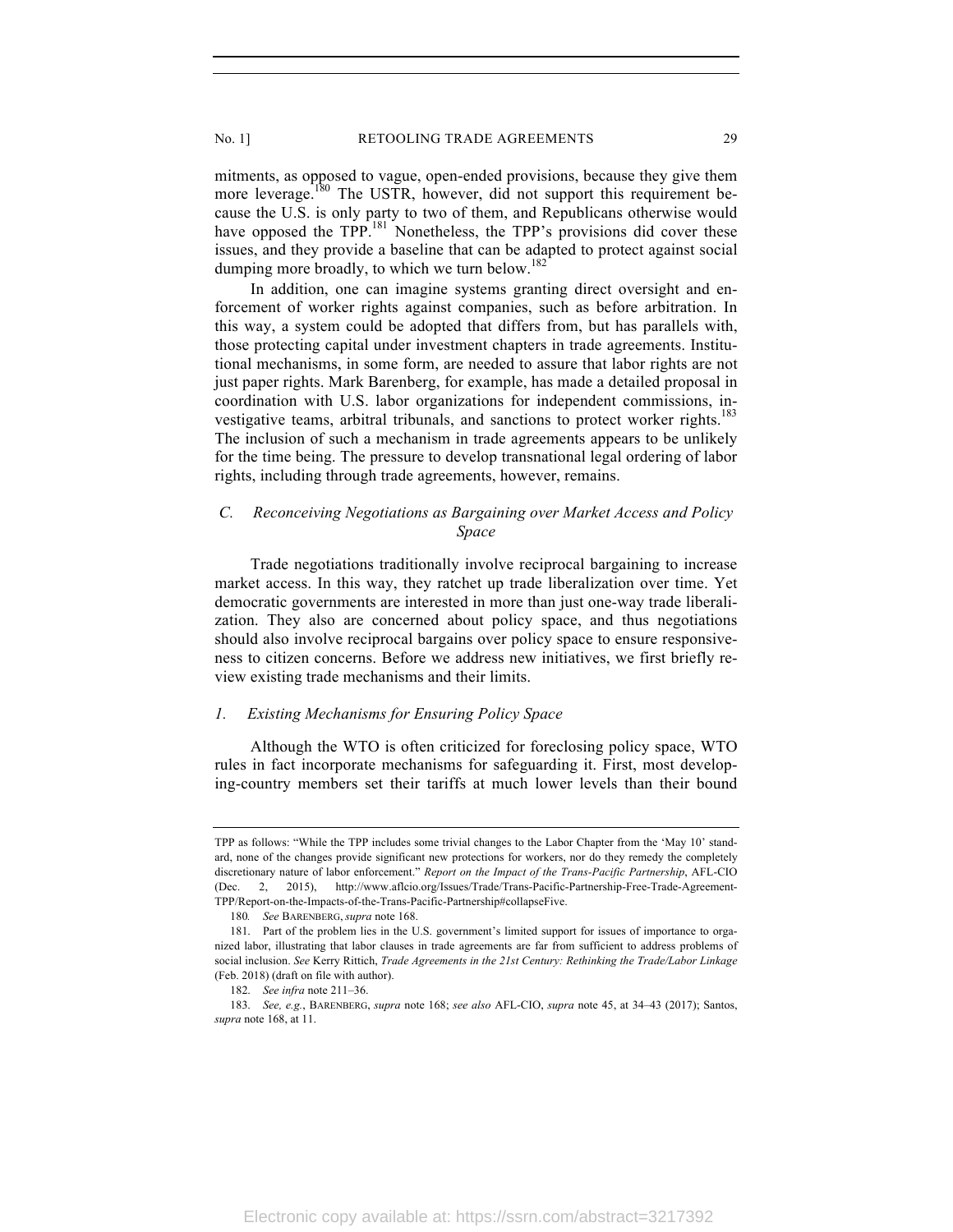rates, and many tariff lines remain unbound.<sup>184</sup> In these cases, countries retain the option to increase tariffs on goods in targeted sectors as part of their development policy, including to support "infant industries."185 Even where applied tariffs are bound at low levels, GATT Article XXVIII permits WTO members to modify their schedules every three years by negotiating with other members who have a "principal supplying interest" in the product.<sup>186</sup> Where agreement fails, a WTO member can unilaterally modify its tariff schedule, and the principal supplier may then withdraw "substantially equivalent concessions" to retain a reciprocal balance.<sup>187</sup>

Second, GATT Article XIX and the WTO Agreement on Safeguards provide that where an increase in imports causes or threatens to cause "serious injury" to a domestic industry, a WTO member may impose safeguards through raising tariffs or applying quotas.188 The WTO Appellate Body has interpreted these provisions in a relatively restrictive manner, which commentators criticize.<sup>189</sup> In theory, trade negotiations could clarify or amend these texts to be less restrictive. In practice, although the negotiating system has largely broken down, it still takes three years to litigate a safeguards case, thus providing a long period for a country to facilitate adjustment.<sup>1</sup>

Third, WTO rules (as well as most bilateral and plurilateral trade agreements, including all those signed by the U.S. and E.U.) permit countries to increase tariffs to offset "dumping" and to countervail subsidies.<sup>191</sup> In practice, these provisions make little economic sense from the perspective of competition policy and aggregate national welfare. Rather, they are best viewed as political safeguards to address import surges and thus maintain overall support for trade liberalization.<sup>192</sup> These measures are easier to impose because the injury threshold is lower than for safeguards, and measures can be targeted at imports from countries that matter.<sup>193</sup>

<sup>184</sup>*. Types of Tariffs*, WORLD BANK, https://wits.worldbank.org/wits/wits/witshelp/content/data\_retrieval/ p/intro/c2.types of tariffs.htm ("The gap between the bound and applied MFN rates . . . tends to be small on average in industrial countries and often fairly large in developing countries. . . . [D]eveloping countries tended to bind fewer tariff lines than industrial countries.").

<sup>185.</sup> Infant industry protection is a rationale for protecting new industries for a transitional period, especially in developing countries that wish to diversify their economy. DANI RODRIK, INDUSTRIAL POLICY FOR THE TWENTY-FIRST CENTURY 31–32 (2004). The argument is that they could develop a comparative advantage after becoming more efficient and benefiting from economies of scale, but they need temporary protection from competition from established firms in developed countries.

<sup>186.</sup> GATT, *supra* note 136.

<sup>187</sup>*. Id.*

<sup>188</sup>*. Id.* at art. XIX.

<sup>189.</sup> Alan O. Sykes, *The Safeguards Mess: A Critique of WTO Jurisprudence*, 2 WORLD TRADE REV. 261, 283 (2003).

<sup>190</sup>*. Id.* at 262, 274

<sup>191.</sup> Alan O. Sykes & Richard N. Cooper, *Anti-Dumping and Antitrust: What Problems Does Each Address*, *in* BROOKINGS TRADE FORUM 1, 36 (Susan M. Collins & Robert Z. Lawrence eds., 1998).

<sup>192.</sup> *Id.* at 2 ("[A]nti-dumping law was intended to create a politically popular form of contingent protectionism . . . .").

<sup>193.</sup> Some commentators also contend that the WTO Appellate Body has improperly constrained countries' policy space in using anti-dumping and countervailing duty measures. *See, e.g.*, Roger P. Alford, *Reflections on* US-Zeroing*: A Study in Judicial Overreaching by the WTO Appellate Body*, 45 COLUM. J. TRANSN'L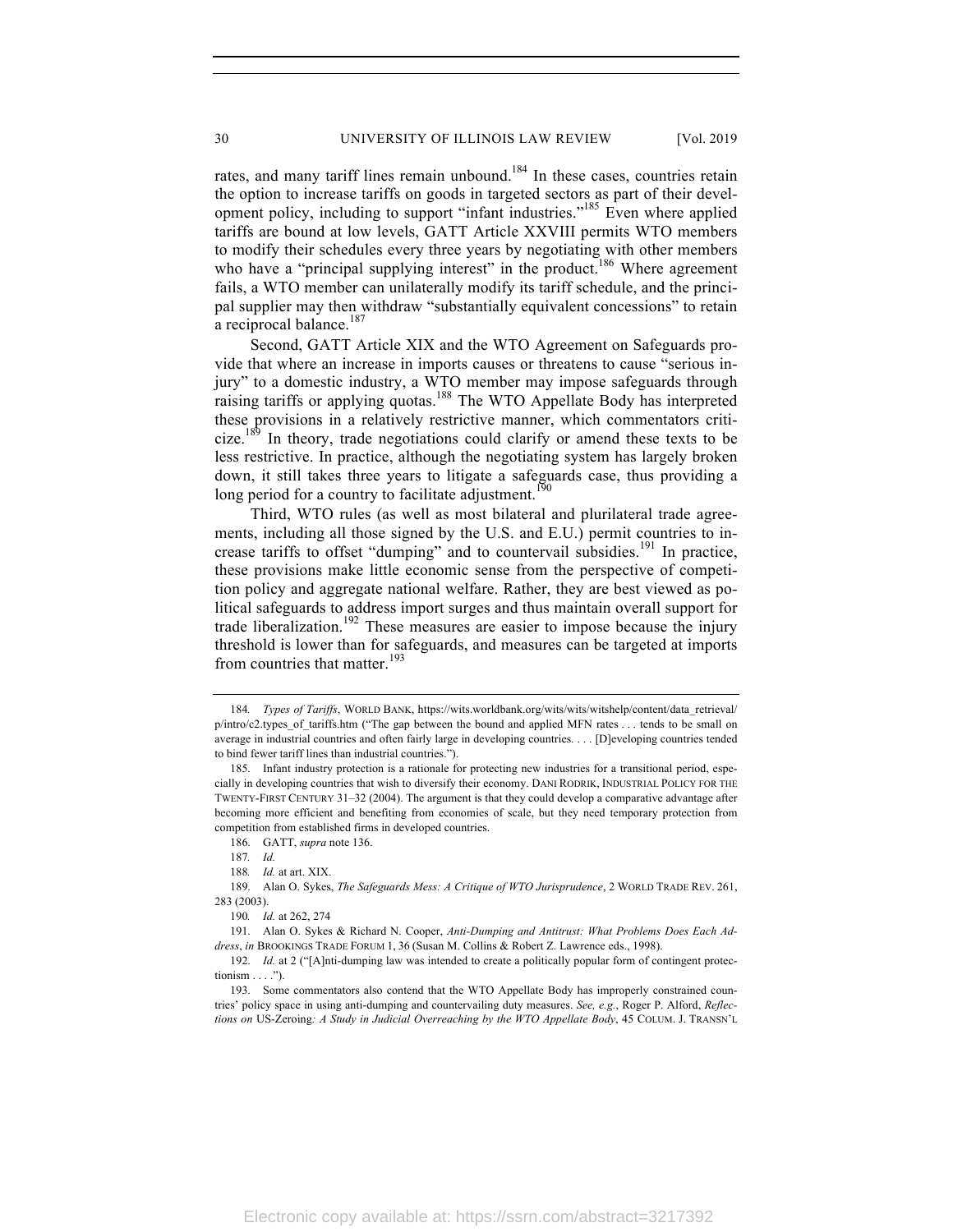Fourth, GATT Article XX creates a general exception permitting countries to restrict imports where "necessary to protect public morals," so long as their measures do not "constitute a means of arbitrary or unjustifiable discrimination between countries where the same conditions prevail, or a disguised restriction of international trade."<sup>194</sup> The WTO Appellate Body recognized the application of this defense for an E.U. ban on the importation of seal products in response to and in reflection of public morals regarding animal welfare.<sup>195</sup> Restrictions on imports of goods produced in violation of human rights, including labor rights, arguably could also be permitted on "public morals" grounds.

Fifth, the WTO Agreement on Subsidies and Countervailing Measures permits industrial policy so long as subsidies are not contingent on export performance or the use of domestic products over imported ones, or cause "adverse effects" to another WTO member, as defined in the agreement.<sup>196</sup> In practice, most developing countries are not in a position to cause adverse effects by subsidizing an industry.<sup>197</sup> Moreover, it takes time to identify a measure and such adverse effects, and it takes almost three years to fully litigate a WTO case. <sup>198</sup> As a result, countries can and do engage in industrial policy, including to assist "infant industries" so that, potentially, they can generate positive economic spillovers and become more competitive through developing economies of scale.<sup>199</sup>

In short, from the perspective of policy space, it is a mistake to assert that current WTO rules foreclose it. Nonetheless, the WTO system can more directly and transparently address social and developmental concerns. Since bilateral and plurilateral trade agreements curtail policy space much more than the WTO, policy space mechanisms should be incorporated into them as well, especially when they are between countries at vastly different levels of development.

# *2. Negotiating over Policy Space Between the Global North and Global South*

One can envisage bargaining between developed and developing countries that involves negotiations over policy space as well as over market access. In particular, reforms in trade law could address (1) imports produced under conditions that violate international labor norms and (2) restrictions the WTO

L. 196, 197 (2006); John Greenwald, *WTO Dispute Settlement: An Exercise in Trade Law Legislation?*, *6* J. INT'L ECON. L. 113, 117 (*2003*).

<sup>194.</sup> *See* GATT, *supra* note 136, at art. XX.

<sup>195.</sup> *See* Appellate Body Report, *European Communities—Measures Prohibiting the Importation and Marketing of Seal Products*, WTO Doc. WT/DS400/AB/R, WT/DS401/AB/R (adopted June 18, 2014).

<sup>196.</sup> *See* SCM Agreement, *supra* note 132, at art. 5–6.

<sup>197</sup>*. Understanding the WTO: The Agreements—Anti-Dumping, Subsidies, Safeguards: Contingencies, etc.*, WTO, https://www.wto.org/english/thewto\_e/whatis\_e/tif\_e/agrm8\_e.htm (last visited Nov. 30, 2018).

<sup>198.</sup> Sykes, *supra* note 189, at 274.

<sup>199.</sup> RODRIK, THE GLOBALIZATION PARADOX, *supra* note 50, at 148.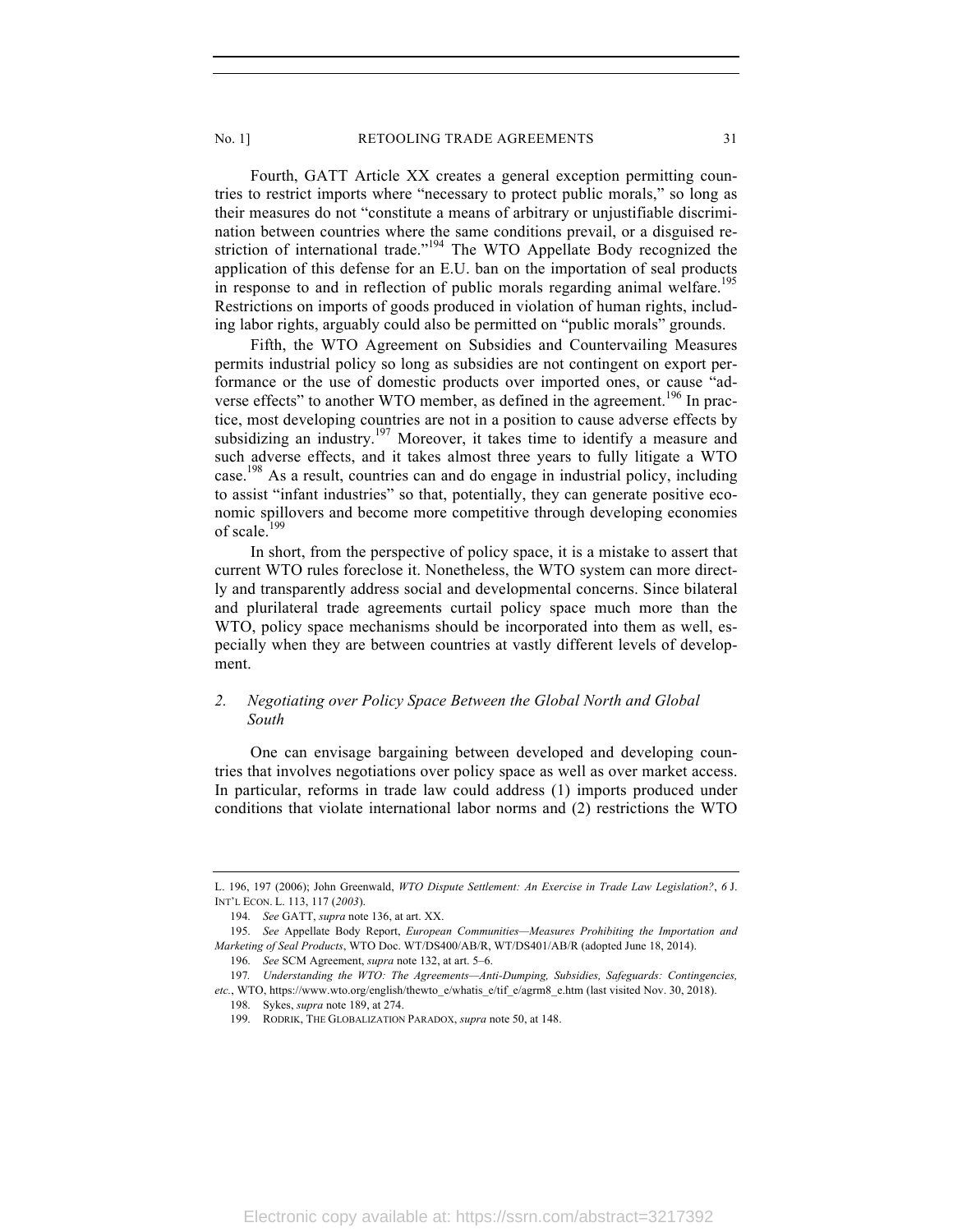currently imposes on development strategies that deter experimentation.<sup>200</sup> This section fleshes out two potential reforms: (1) a hybrid anti-dumping/safeguard regime that would authorize increased tariffs when imported goods are produced under substandard labor conditions; and (2) exceptions to the law on subsidies for legitimate industrial policy for development purposes.<sup>201</sup> While there will be opposition to these reforms since the "North" has an interest in the first and the "South" in the second, it may be possible to negotiate a reform package with appropriate safeguards against abuse if political will can be mustered. Otherwise, countries may push the interpretation of existing WTO law to accommodate these policies, placing greater pressure on the WTO's judicial bodies.

A major challenge with these proposals is that they can impose significant externalities on outsiders. These externalities, however, can be subject to bargaining, as is the case with any rule. The challenge is to operationalize the concept of negotiating over policy space through new legal provisions while limiting the risks of protectionist abuse. Rodrik has been a leading advocate of the need for these policies to address distributional and development concerns.<sup>202</sup> What we need is complementary legal analysis regarding how they can be designed and operationalized. This Subsection advances a way to do so.

Economic theory notes two primary rationales for international trade agreements. First, Kyle Bagwell and Robert Staiger have developed a theory contending that trade agreements are necessary to help countries avoid beggarthy-neighbor policies in which they attempt to extract rents by shifting the terms of trade in their favor. $203$  Trade agreements help them reciprocally escape a prisoner's dilemma where they might otherwise both engage in such policies to each other's detriment.<sup>204</sup> Second, in parallel, Giovanni Maggi and Andrés

<sup>200.</sup> Note that these issues do not necessarily involve de-liberalization. They rather set conditions for liberalization. In this way, they are similar to domestic regulatory policy. Domestically, if a country sets labor conditions, one generally does not call this reverse liberalization, although some conservatives and libertarians in the U.S. did so during the *Lochner* era at the beginning of the 20<sup>th</sup> Century and some still do so today. *Cf*. HOWARD GILLMAN THE CONSTITUTION BESIEGED: THE RISE AND DEMISE OF LOCHNER ERA POLICY POWERS JURISPRUDENCE (1993); Cass Sunstein, *Lochner's Legacy*, 87 COLUM. L. REV. 873 (1987). Similarly, if a government provides subsidies to agricultural producers, clean energy developers, or the defense industry, some may complain that this is wasteful policy, but it is generally not characterized as de-liberalization today. A neoliberal may wish to place WTO constitutional constraints on such policies, but this shows how out of balance trade policy can become in relation to nation-states and their regulation of the market. *See* RODRIK, STRAIGHT TALK, *supra* note 40; Gregory Shaffer, *How Do We Get Along: International Economic Law and the Nation-State*, 17 MICH. L. REV. (forthcoming 2019).

<sup>201.</sup> This Article does not address concerns over the unsuitability of intellectual property provisions for many development contexts. They too cut off policy space inappropriately. *See* RODRIK, STRAIGHT TALK, *supra* note 40.

<sup>202.</sup> *See* RODRIK, HAS GLOBALIZATION GONE TOO FAR, *supra* note 9, at 7–10; RODRIK, STRAIGHT TALK, *supra* note 40, at 1–14; RODRIK, THE GLOBALIZATION PARADOX, *supra* note 50, at 233–50.

<sup>203.</sup> KYLE BAGWELL & ROBERT STAIGER, THE ECONOMICS OF THE WORLD TRADING SYSTEM 7–8 (2002).

<sup>204.</sup> According to Bagwell and Staiger, "[t]he purpose of a trade agreement is to offer a means of escape from a terms-of-trade driven Prisoners' Dilemma." *Id.* at 3. From a terms-of-trade perspective, if an importing country raises a trade barrier, and that country exercises market power so that foreign exporters must lower their prices to sell in its market, then the exporting country's terms of trade are prejudiced. That is, the export-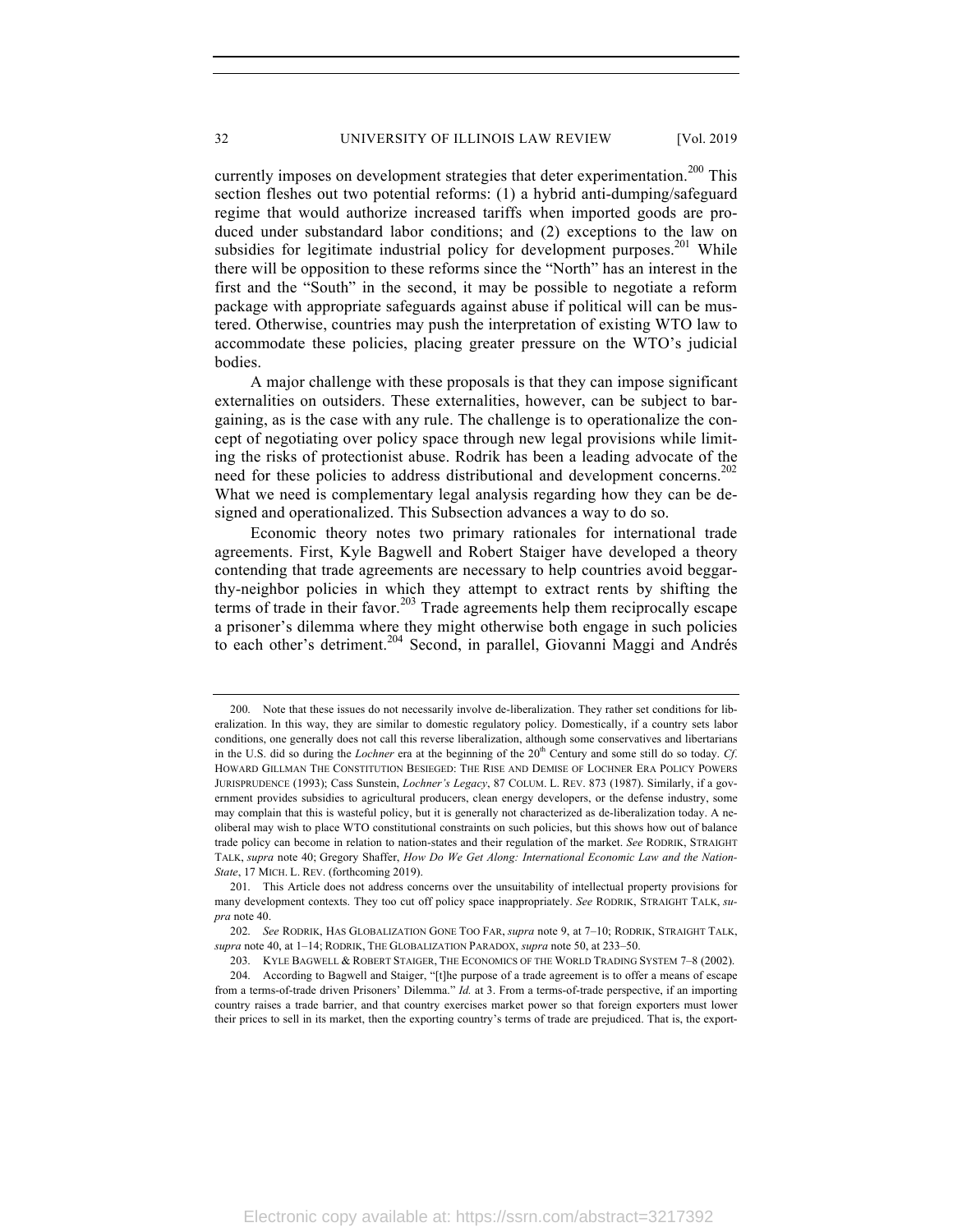Rodríguez-Clare developed a theory of trade agreements as a way for governments to avoid domestic political failures by tying their own hands.<sup>205</sup> In this way, they can better combat internal protectionist pressures that reduce national welfare and potentially trigger tit-for-tat retaliation that, again, makes all countries worse off.<sup>206</sup>

Social-dumping measures could be abused in ways that undermine these goals. First, they could be used to raise tariffs to increase a country's terms of trade at other countries' expense. Second, they could be used as a pretext regarding labor rights when the real aim is to raise protectionist barriers for an uncompetitive industry. Strict procedural and substantive criteria are thus needed.

In contrast, industrial policy in the form of subsidies advance neither of these aims. On the one hand, countries that subsidize worsen their own terms of trade because they make their products cheaper in export destinations.<sup>207</sup> On the other hand, they enhance consumer welfare in the importing country because of their effects on prices.<sup>208</sup> Economists thus generally maintain that a country's response to subsidized imports under competitive conditions should be a thank you note.<sup>209</sup> The only economic rationale for combatting foreign subsidies is if they are used to gain a monopolistic position or to gain a strategic advantage in an oligopolistic industry.<sup>210</sup> Regardless of economists' challenges to the rationale for prohibiting subsidies, the SCM Agreement exists and its constraints on subsidization can be eased through bargaining. This Subsection addresses one bargain that could complement an agreement on social dumping.

#### a. Protection Against Social Dumping

Claims of unfair trade proliferated during and following the election of Donald Trump. The underlying problem from a social policy perspective, how-

ing country will need to sell a greater amount of its products (at the lower price) to obtain the same amount of imports.

<sup>205.</sup> Giovanni Maggi & Andrés Rodríguez-Clare, *A Political-Economy Theory of Trade Agreements*, 97 AM. ECON. REV. 1374, 1390 (2007).

<sup>206.</sup> *Id.* at 1375–76.

<sup>207</sup>**.** KYLE BAGWELL & ROBERT W. STAIGER, THE ECONOMICS OF THE WORLD TRADING SYSTEM 173 (2002) ("[T]he increased export subsidy reduces the world price and thereby diminishes [the subsidizing country's] terms of trade.").

<sup>208</sup>*. Id.*

<sup>209.</sup> *Id.* at 163 ("It is sometimes argued that export subsidies warrant encouragement, since they expand the volume of trade and enhance consumer welfare. According to this perspective, an importing country should send a 'note of thanks' when a trading partner offers an export subsidy."); GENE GROSSMAN, HANDBOOK OF COMMERCIAL POLICY, VOL. 1A, at 379–431 (Kyle Bagwell & Robert Staiger eds., 2016); PAUL R. KRUGMAN & MAURICE OBSTFELD, INTERNATIONAL ECONOMICS: THEORY AND POLICY 112 (Denise Clinton ed., 6th ed. 2003) ("The standard model tells us that when foreign governments subsidize exports to the United States, the appropriate response from a national point of view should be to send them a note of thanks!").

<sup>210.</sup> *See generally* Paul R. Krugman, *Introduction* to EMPIRICAL STUDIES OF STRATEGIC TRADE POLICY 1–9 (Paul R. Krugman & Alasdair Smith eds., 1994); Paul R. Krugman, *Introduction: New Thinking About Trade Policy*, *in* STRATEGIC TRADE POLICY AND THE NEW INTERNATIONAL ECONOMICS 1 (Paul R. Krugman ed., 1986); Avinash Dixit, *International Trade Policy for Oligopolistic Industries*, 94 ECON. J. 1 (1984); Paul R. Krugman, *Is Free Trade Passé?*, 1 J. ECON. PERSP. 131 (1987).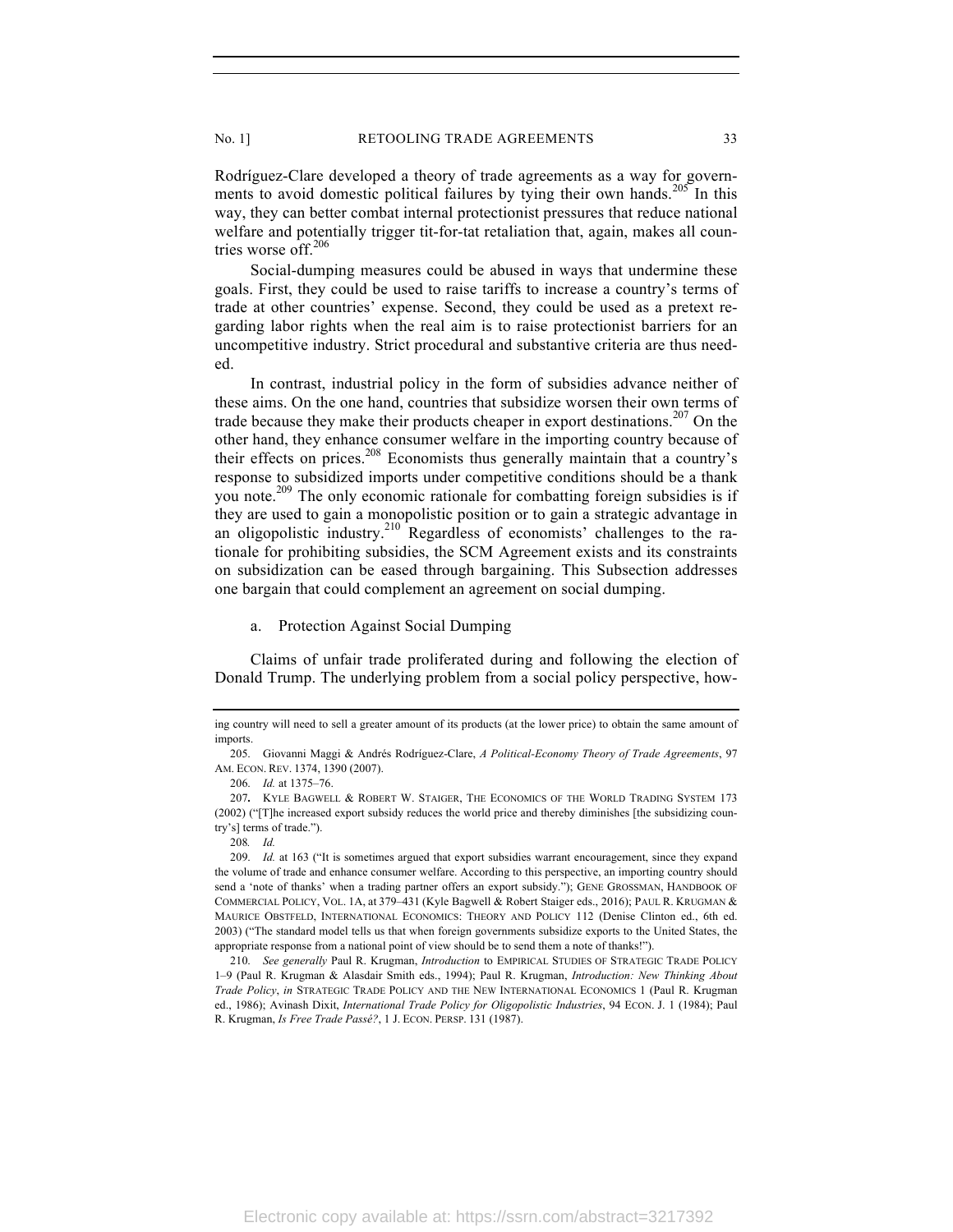ever, is not "unfair trade" as viewed through the traditional WTO lens of product dumping;<sup>211</sup> anti-dumping procedures tend to involve accounting ploys to show differences in pricing that may be economically justifiable and thus not "unfair."<sup>212</sup> The real underlying concern should be social dumping of products—that is, products produced under exploitative labor conditions—that sell for less than domestically produced products, and that thus lead to concerns over wage suppression and reductions of labor protections in the "North." These policies can undermine the domestic social contract and trigger political contestation against trade. An increasing number of bilateral and plurilateral agreements include labor clauses pursuant to which countries agree not to obtain a trade advantage by failing to uphold national labor laws or (in some cases) minimum labor standards.<sup>213</sup> These provisions, however, have proved insufficient in ways that this proposal aims to remedy. $214$ 

If provisions to safeguard against social dumping are incorporated into trade agreements, they should be subject to strict procedural, substantive, and injury requirements to combat abuse. Many of the provisions could be taken from the current WTO anti-dumping regime. The procedural criteria could mirror or build on Articles 5 (Initiation and Subsequent Investigation), 6 (Evidence), 11 (Duration), 12 (Public Notice and Explanation of Determinations), and 13 (Judicial Review) of the WTO Anti-Dumping Agreement.<sup>215</sup> Most im-

213*. See* Kerry Rittich, *The Future of Law and Development: Second-Generation Reforms and the Incorporation of the Social*, *in* RETHINKING TRADE AND INVESTMENT LAW 219 (David Trubek, David Kennedy, Alvaro Santos & Chantal Thomas eds., 2018).

214. *Id.* at 205.

<sup>211.</sup> President Trump does not take this conventional view, but rather focuses on bilateral trade balances, which is illogical for economists since trade balances depend on nation-state differences in public and private consumption, investment, and saving rates. Were Trump serious about trade balances, he could create a massive government licensing system pursuant to which imports would be conditioned on an equal number of exports. That would be draconian (and catastrophic) for the economy and would make China's state involvement look modest.

<sup>212.</sup> Under the current anti-dumping system, the investigator works more like a cartel enforcer who gathers pricing information from foreign traders and then, under a threat of sanctions, presses them to raise prices and reduce output. *See generally* Tim Lloyd, Oliver Morrisey & Geoffrey Reed, *Estimating the Impact of Anti-Dumping and Anti-Cartel Actions Using Intervention Analysis*, 108 Econ. J. 458 (1998). If they do so, then the foreign traders capture "quota rents" in the form of oligopolistic pricing to the detriment of consumers. *Id.* Under the current system, there is no guarantee, that the price increases will be captured by workers, as opposed to capital, and indeed there is evidence that capital primarily benefits. *Id.* at 473. The one exception to such unfairness analysis is the case of predatory pricing, which is generally considered to be much rarer. *See generally* Alan V. Deardorff, *Economic Perspectives on Antidumping Law*, *in* THE MULTILATERAL TRADING SYSTEM: ANALYSIS AND OPTIONS FOR CHANGE (Robert M. Stern ed., 1993). The issue of subsidies, such as from China, is more complicated. On the one hand, traditional economic analysis contends that foreign subsidies of traded goods benefit importing countries and their consumers. In particular, they increase a country's terms of trade because foreign governments make their subsidized exports cheaper for an importing country's consumers while that country's exports sell at the same price, bringing in the same amount of revenue. *Id.* Nonetheless, there is significant evidence that subsidized Chinese products have harmed some U.S. workers and communities. Existing WTO rules permit governments to countervail and directly challenge these subsidies. The WTO Appellate Body, however, has been criticized for placing undue constraints on governments' ability to countervail and challenge them.

<sup>215.</sup> Agreement on Implementation of Article VI of the General Agreement on Tariffs and Trade 1994, Apr. 15, 1994, 1868 U.N.T.S. 201, https://www.wto.org/english/docs\_e/legal\_e/19-adp.pdf [hereinafter WTO Anti-Dumping Agreement].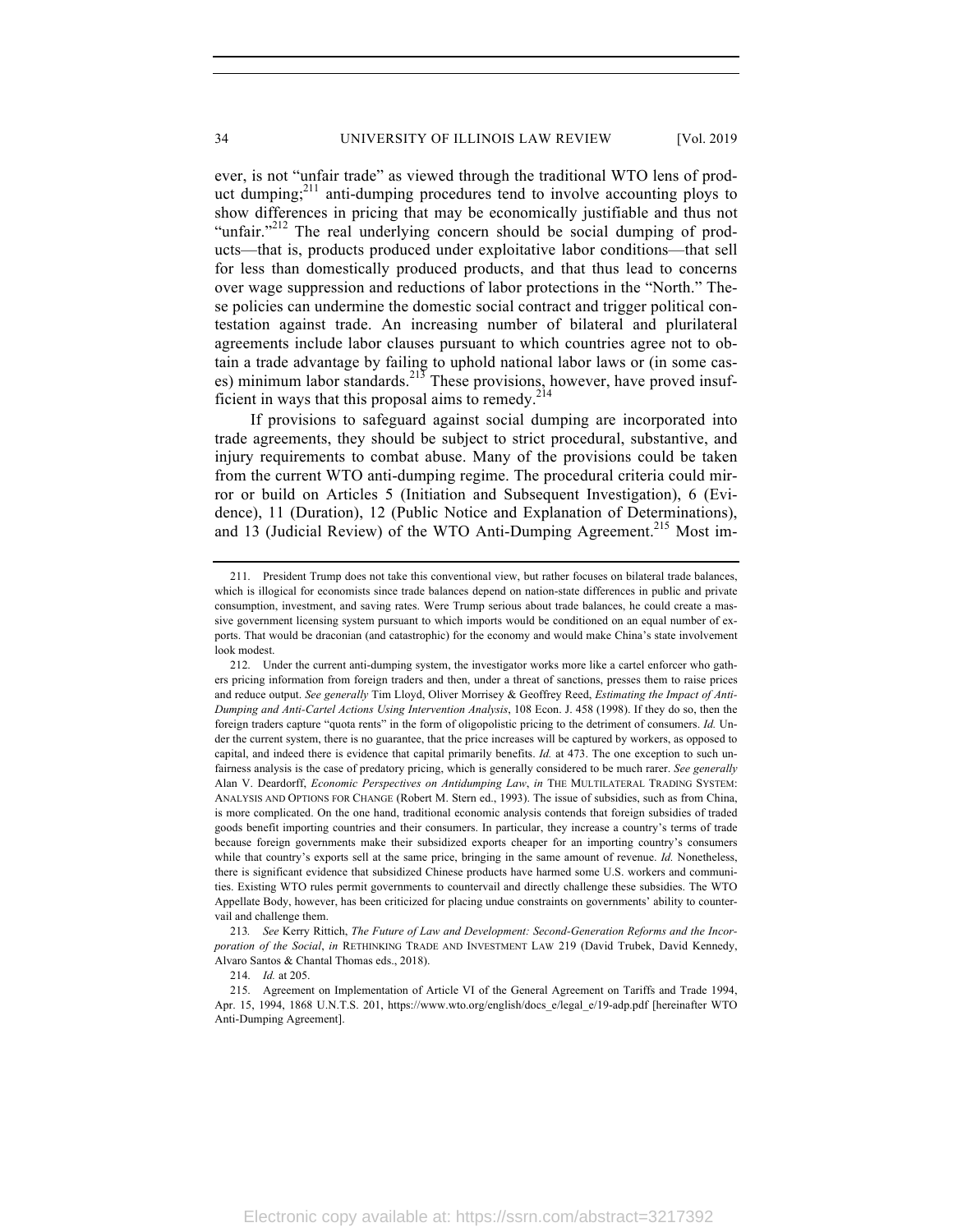portantly, due process rights would be provided to affected parties, including exporters, importers, organized labor, and other social groups, including consumer organizations. Similarly, injury criteria could reflect those set forth in Articles 3 and 4 of the WTO Anti-Dumping Agreement, which require the showing of a "material injury," or threat thereof, to a "domestic industry."<sup>216</sup> WTO jurisprudence provides significant guidance regarding these provisions' application.<sup>217</sup>

The first challenge with implementing this proposal is to specify when violations of labor rights occur so that a country may impose increased tariffs. The criteria chosen would build from experience with existing labor chapters in trade agreements, including the original TPP. The norms would address labor rights violations and thus not undercut developing countries' comparative advantage in producing goods with lower-skilled labor in reflection of differences in productivity. The list of labor norms would include rights against forced labor, child labor, hazardous work, and discrimination; establishment of maximum working hours and a minimum wage; and, most fundamentally, rights to freedom of association and collective bargaining.<sup>218</sup> A country deciding to impose duties would need to show sustained violations.

A second challenge is obtaining evidence establishing labor rights violations. This can and has been done.<sup>219</sup> Indeed, the U.S. prevailed on this issue in its challenge against Guatemala's labor practices under the U.S.-Dominican Republic-Central America Free Trade Agreement ("CAFTA").<sup>220</sup> To gather evidence of labor rights violations, governments can work with labor and civil society organizations, and they can recognize and incorporate evidence from reports of the International Labour Organization ("ILO") on country practices, as the U.S. did in the Guatemala case. $^{221}$ 

<sup>216</sup>*. Id.*

<sup>217.</sup> *Id.*

<sup>218.</sup> *See, e.g.*, BARENBERG, *supra* note 168. The minimum wage would have to be set near the market clearing rate, which will vary not only by country but also within countries. Countries should thus have discretion in setting a minimum wage, which may vary within them in light of differing labor market conditions.

<sup>219.</sup> Interview with former official at USTR who worked on the case where the U.S. challenged Guatemala under the U.S.-Central America Free Trade Agreement ("CAFTA") (Mar. 1, 2018).

<sup>220.</sup> *In re* Guatemala—Issues Relating to the Obligations under Article 16.2.1(a) of the Central America Free Trade Agreement-Dominican Republic (U.S. v. Guat.), 212 (June 14, 2017), https://www.trade.gov/industry/tas/Guatemala%20%20%E2%80%93%20Obligations%20Under%20Article%2 016-2-1(a)%20of%20the%

<sup>20</sup>CAFTA-DR%20%20June%2014%202017.pdf. The U.S. lost the case because of the standards set forth in CAFTA, which are different than those set forth in this proposal. *Id.* The CAFTA panel found that the U.S. failed to show that such non-enforcement was both (i) "a sustained or recurring course of action" and (ii) done in "a manner affecting trade. *Id.* at 169 ("When Guatemala's law enforcement failures are looked at collectively, they show (on an arguendo basis) a sustained or recurring course of action or inaction, but not conduct in a manner affecting trade. When the one law enforcement failure that we found to be in a manner affecting trade is looked at by itself, there is no sustained or recurring course of action or inaction.").

<sup>221.</sup> Rebuttal Submission of the United States, *In re* Guatemala—Issues Relating to the Obligations Under Article 16.2.1(a) of the Central America Free Trade Agreement-Dominican Republic (U.S. v. Guat.), 43 (Mar. 16, 2015), https://ustr.gov/sites/default/files/files/Issue\_Areas/Labor/US%20Rebuttal%20Submission.pdf ("Guatemala's claim that the 'labor laws are strictly enforced' also rings hollow when compared to reports by the International Labor Organization and United Nations officials indicating that companies in the Guatemalan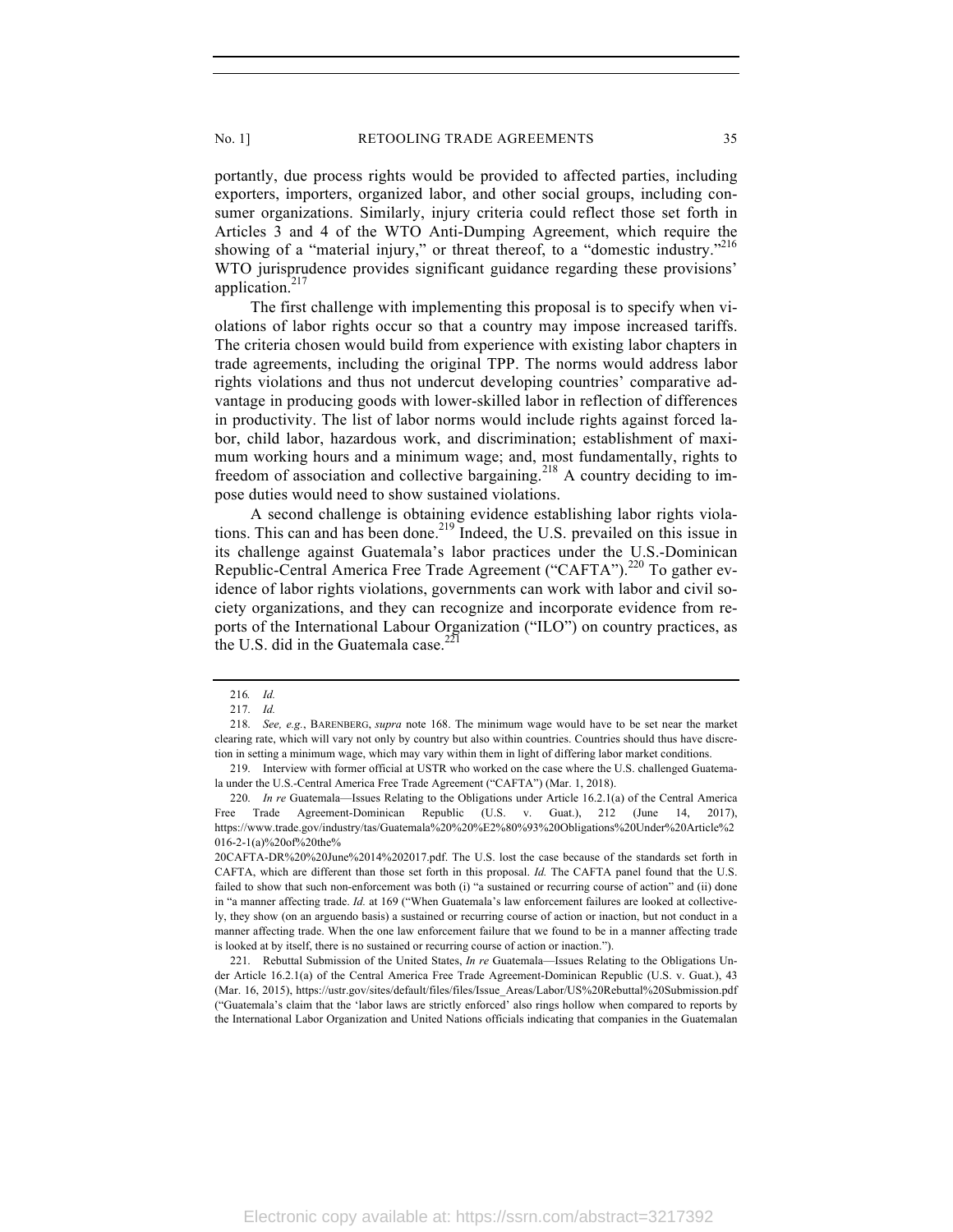A third challenge is to determine the amount of tariffs that may be imposed on the imports in response to the labor rights violations. The WTO Anti-Dumping Agreement provides detailed provisions for the calculation of antidumping duties based on a comparison of product prices in the country of production and the importing country to determine dumping margins.<sup>222</sup> The result is high transaction costs for all sides, including for the administrative authority. Accounting for the price differential caused by social dumping, in contrast, would not be necessary. In the case of social dumping, duties could be limited to the amount that would offset the injury that the increased imports from the country in question cause or threaten to cause to the domestic industry. Calculating such an amount would be more transparent and not involve the manipulation of pricing data, thus reducing administrative costs for firms and administrative agencies. It would be analogous to the calculations made in safeguard procedures conducted under the WTO Agreement on Safeguards.<sup>223</sup>

There are two key differences between this proposal and trade agreements such as CAFTA. First, under this proposal, a country can take direct action against imports produced under nonconforming labor standards. This proposal would shift leverage to the importing state to protect its social contract. No longer would it have to bring an international claim against the party violating the agreement. Rather, subject to procedural, substantive, and injury requirements, the importing country could impose a social-dumping duty, just as it currently can apply a traditional anti-dumping duty under existing antidumping law. $224$ 

Second, the petitioner bringing the domestic social-dumping action need not prove a causal link between the labor rights violations and increased imports.<sup>225</sup> Rather, a petitioner would only need to show a correlation between

222. WTO Anti-Dumping Agreement, *supra* note 215.

223. Agreement on Safeguards, Apr. 15, 1994, Marrakesh Agreement Establishing the World Trade Organization, Annex 1A, 1869 U.N.T.S. 154., https://www.wto.org/english/docs\_e/legal\_e/25-safeg.pdf [hereinafter WTO Agreement on Safeguards].

224. WTO Anti-Dumping Agreement, *supra* note 215.

agricultural sector have consistently violated Guatemala's labor laws subsequent to 2008. The reports often attribute these ongoing violations to the conduct of the Guatemalan Ministry of Labor. In 2009, the United Nations Special Rapporteur on the Right to Food concluded that '50.1 per cent of [Guatemalan agricultural] workers currently receive a salary that is below the legally established minimum wage.' In 2011, in reviewing the adequacy of labor inspections in Guatemala, an ILO committee noted 'persistent widespread violations of the minimum wage legislation in rural areas.' Similar trends were observed in 2012. That year, the United Nations High Commissioner for Human Rights found 'a tendency by the agro-industry to condition workers' salaries to their productive outputs, with targets in place that are usually excessive, and without guarantees of earning the minimum wage.'") (footnotes in text excluded).

<sup>225.</sup> In contrast, CAFTA has a relatively weak causation standard where a party must show that the violation was "in a manner affecting trade." *See* Dominican Republic–Central America Free Trade Agreement, art 8 annex 8.3 ¶ 10. Under this proposal, in contrast, it is presumed that such violations of labor rights affect trade where the product in question is imported. Thus, the issue of causation—which can give rise to endless legal and factual arguments over whether sufficient evidence exists showing the effect of labor rights violations would not be litigated. The proposed United States-Mexico-Canada Agreement goes in this same direction when it defines the term "in a manner affecting trade" as "a person or industry that produces goods or provides services traded between the Parties or has investment in the territory of the Party that has failed to comply with this obligation." USMCA, *supra* note 170, at art. 23.3, fn 4.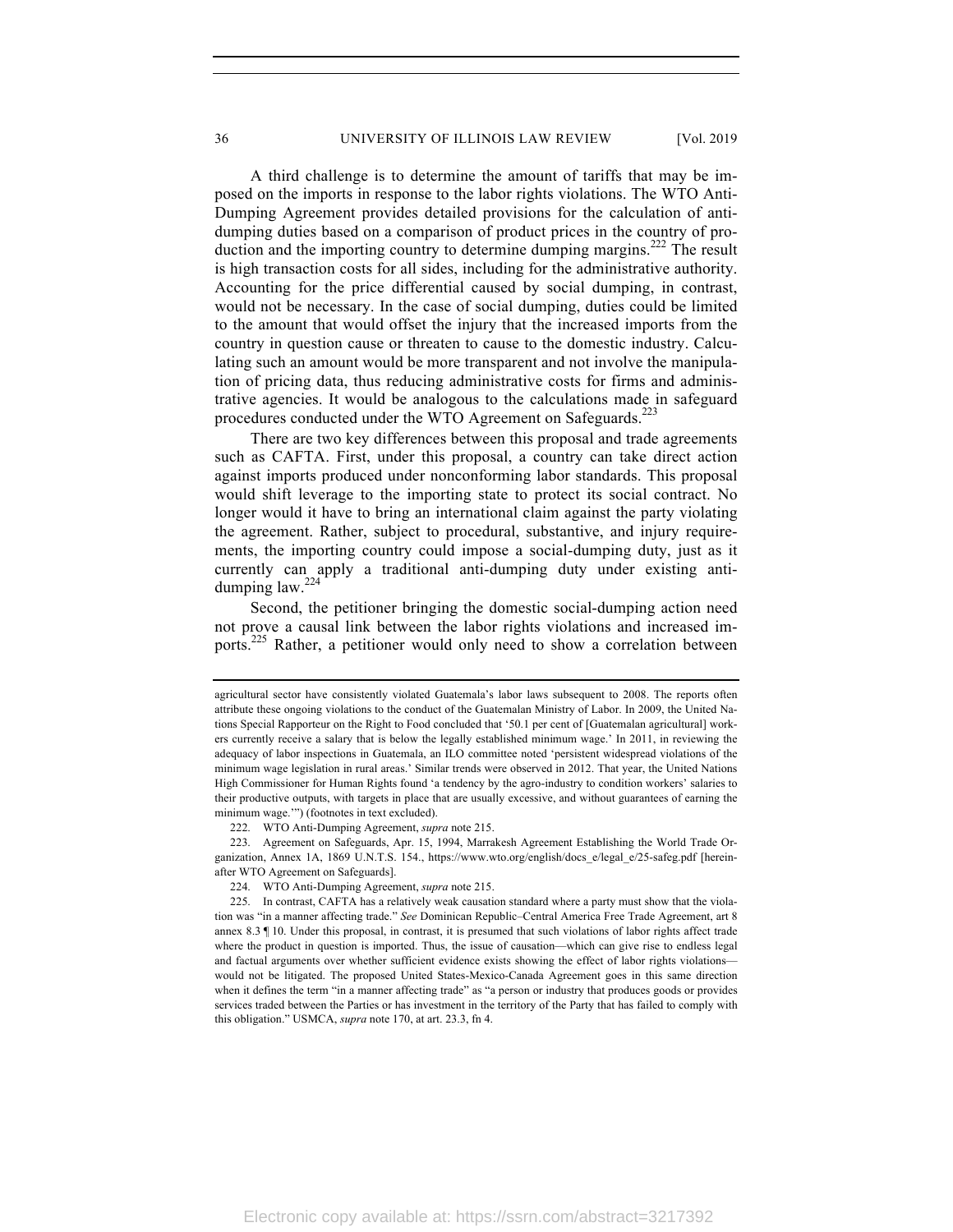(1) the violation of the specified labor rights and (2) an increase of imports of the products from the country in question that causes or threatens to cause material injury to a domestic industry. The analysis would be simplified. The focus would be on the existence of sustained labor rights violations in combination with a percentage rise in imports relative to domestic production that causes or threatens to cause material injury to a domestic industry.

This proposal is a hybrid that combines anti-dumping procedures with a safeguard remedy—that is, it combines a substantive law trigger based on labor rights violations and a safeguard remedy based on increased imports of products causing or threatening to cause material injury to a domestic industry. The rationale for this hybrid is at least two-, and for many, three-fold. First, it is notoriously difficult to prove causation, and such difficulty should not work to the advantage of a producer that violates labor rights in a sustained manner. Second, a country should be able to safeguard its social contract by providing a remedy against products produced in such a manner. Third, for many people, sustained violations of international labor rights raise moral concerns and a country should not be forced to open its market to products produced in violation of them.

In practice, as under the current anti-dumping regime, the initiation of the investigation would trigger negotiations with the party subject to the investigation. As under Article 15 of the WTO Anti-Dumping Agreement, "constructive remedies" could be explored.<sup>226</sup> In this case, however, negotiations triggered by a threat of tariffs would focus on measures to enhance compliance with labor rights. Labor and civil society organizations would be granted access to the process. This proposal would thus more directly benefit the exporting country's workers.

Such a social-dumping agreement can be subject to abuse and thus must be subject to legal discipline. One can envisage different mechanisms to counter abuse. First, the procedure could be subject to a complementary mechanism of international review. For example, an analogue to NAFTA Chapter 19 could be incorporated so that an exporter could request the establishment of a binational panel to review the final determination issued by the relevant authority.<sup>227</sup> Under NAFTA, the binational panel, composed of five members from the two countries involved, can affirm, overrule, or remand agency determinations.<sup>228</sup> These decisions are binding within the domestic jurisdiction and cannot be appealed to domestic courts.<sup>229</sup> The process is complemented by an extraordinary challenge procedure where a NAFTA party can challenge a binational panel ruling on limited grounds, such as for manifestly exceeding its

<sup>226.</sup> WTO Anti-Dumping Agreement, *supra* note 215.

<sup>227.</sup> North American Free Trade Agreement, Can.-Mex.-U.S., art. 1904.5, Dec. 17, 1992, 32 I.L.M. 289 [hereinafter NAFTA]; *see also* David A. Gantz, *Resolution of Trade Disputes Under NAFTA's Chapter 19: The Lessons of Extending the Binational Panel Process to Mexico*, 29 L. & POL'Y INT'L BUS. 297, 298 (1998).

<sup>228.</sup> NAFTA, *supra* note 227, at art. 1904.8.

<sup>229</sup>*. Id.* at art. 1904.9.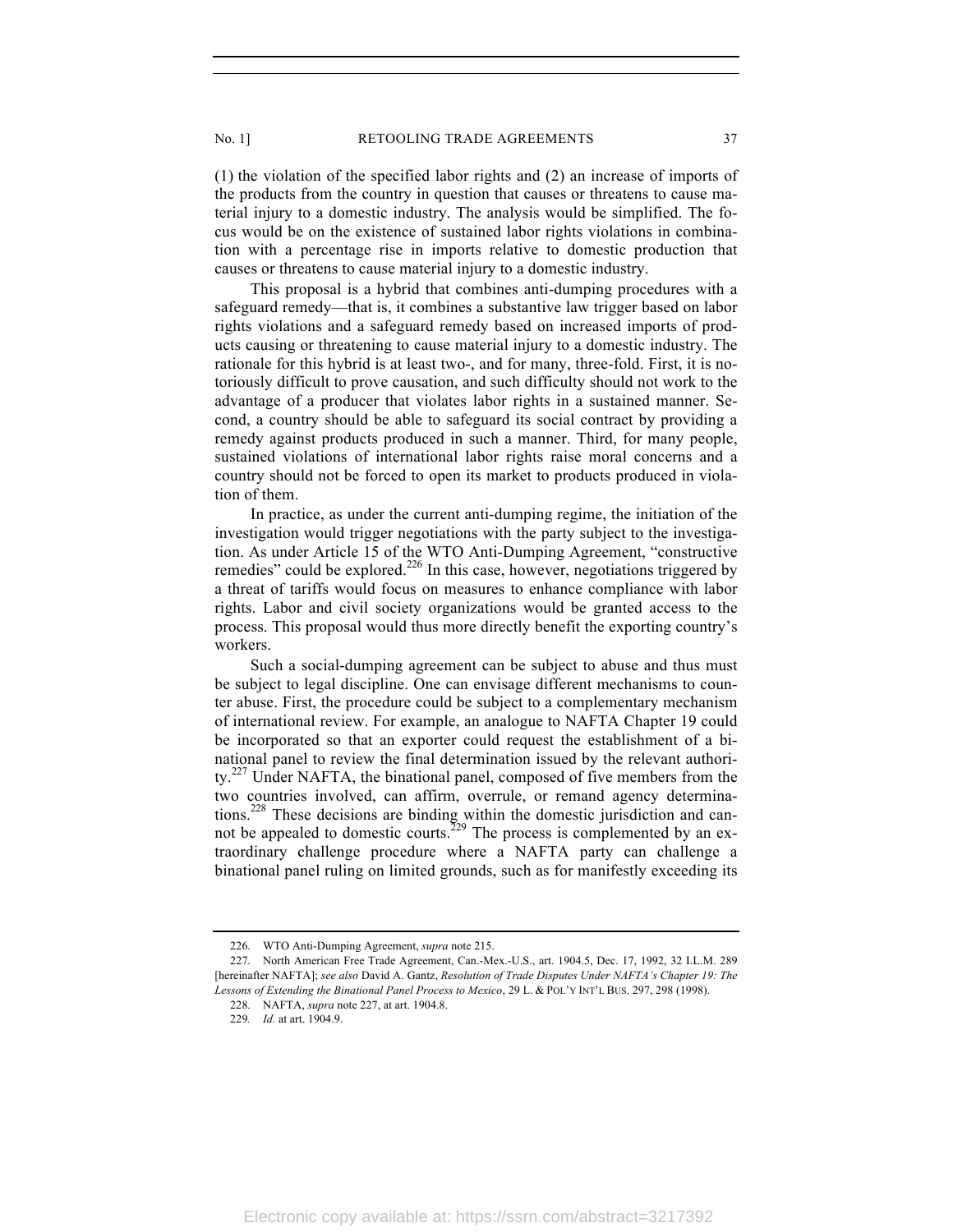powers.<sup>230</sup> Second, or alternatively, the targeted country could trigger conventional WTO dispute settlement procedures and bring a claim of noncompliance before the WTO dispute settlement system, just as under the existing WTO anti-dumping regime. Third, as with all WTO agreements, compliance would be overseen by a WTO committee.<sup>231</sup> In this case, however, representatives of the ILO could be granted official or observer status within it, leading to greater coordination of international labor rights policies.<sup>232</sup>

If current anti-dumping law remains a parallel procedure (which would likely be the case given the political economy of trade negotiations and the need for a political safety valve), then there would be rules against "double counting," just as there are when anti-dumping and countervailing-duty investigations are conducted.<sup>233</sup> Alternatively, provisions on social dumping could be integrated into the current anti-dumping regime. The E.U. has made the first gesture in this respect by amending its anti-dumping law to take account of international labor and environmental standards.<sup>23</sup>

If countries fail to agree to such provisions, countries could attempt to apply them under existing WTO law by claiming a general exception under GATT Article XX(a), which permits countries to restrict imports where "necessary to protect public morals.<sup> $235$ </sup> Article XX(a), however, lacks this proposal's procedural, substantive, and injury criteria and thus would be more subject to abuse.<sup>236</sup> Moreover, the rationale for its use would have to be on moral grounds over the treatment of *foreign* workers, rather than economic and distributional grounds regarding the protection of *domestic* workers and the domestic social contract. Thus, it should be much more difficult for a nationalist government—

236*. Id.*

<sup>230.</sup> *Id.* at art. 1904.13. The challenge is before a committee of three members from the three countries chosen from a fifteen-person roster. *Id.* at art. 1902.2 (providing amendments to domestic law must comply with the GATT and anti-dumping and subsidy codes and any "successor agreement").

<sup>231.</sup> The committee could be a new one or it could be a sub-committee of the existing WTO Committee on anti-dumping practices.

<sup>232.</sup> For example, the ILO has official status regarding the implementation and supervision of the Bangladesh accord that followed in the wake of the Rana Factory fire. *See* Larry Catá Backer, *Are Supply Chains Transnational Legal Orders? What We Can Learn from the Rana Plaza Factory Building Collapse*, 1 UC IRVINE J. INT'L, TRANSNAT'L, & COMP. L. 11, 13 (2016). In the WTO context, the International Monetary Fund ("IMF") is granted official status within the WTO Committee on Balance of Payments Restrictions. *See* Shaffer & Waibel, *The (Mis)Alignment of the Trade and Monetary Legal Orders*, *supra* note 105, at 187, 195, 198–201 (formal analysis required from IMF before the WTO committee). In contrast, WIPO is granted observer status in the WTO Council for Trade-Related Aspects of Intellectual Property Rights, and the United Nations Environmental Programme holds such status in the WTO Committee on Trade and Environment. *See International Intergovernmental Organizations Granted Observer Status to WTO Bodies*, WTO, https://www.wto.org/english/the

wto e/igo obs e.htm (last visited Nov. 30, 2018).

<sup>233.</sup> European Commission Fact Sheet MEMO/17/3703, The EU is Changing Its Anti-Dumping and Anti-Subsidy Legislation to Address State Induced Market Distortions, EUROPEAN COMMISSION (Oct. 4, 2017), http://

europa.eu/rapid/press-release\_MEMO-17-3703\_en.htm.

<sup>234.</sup> *Id.*

<sup>235.</sup> *See* GATT, *supra* note 136, at art. 20.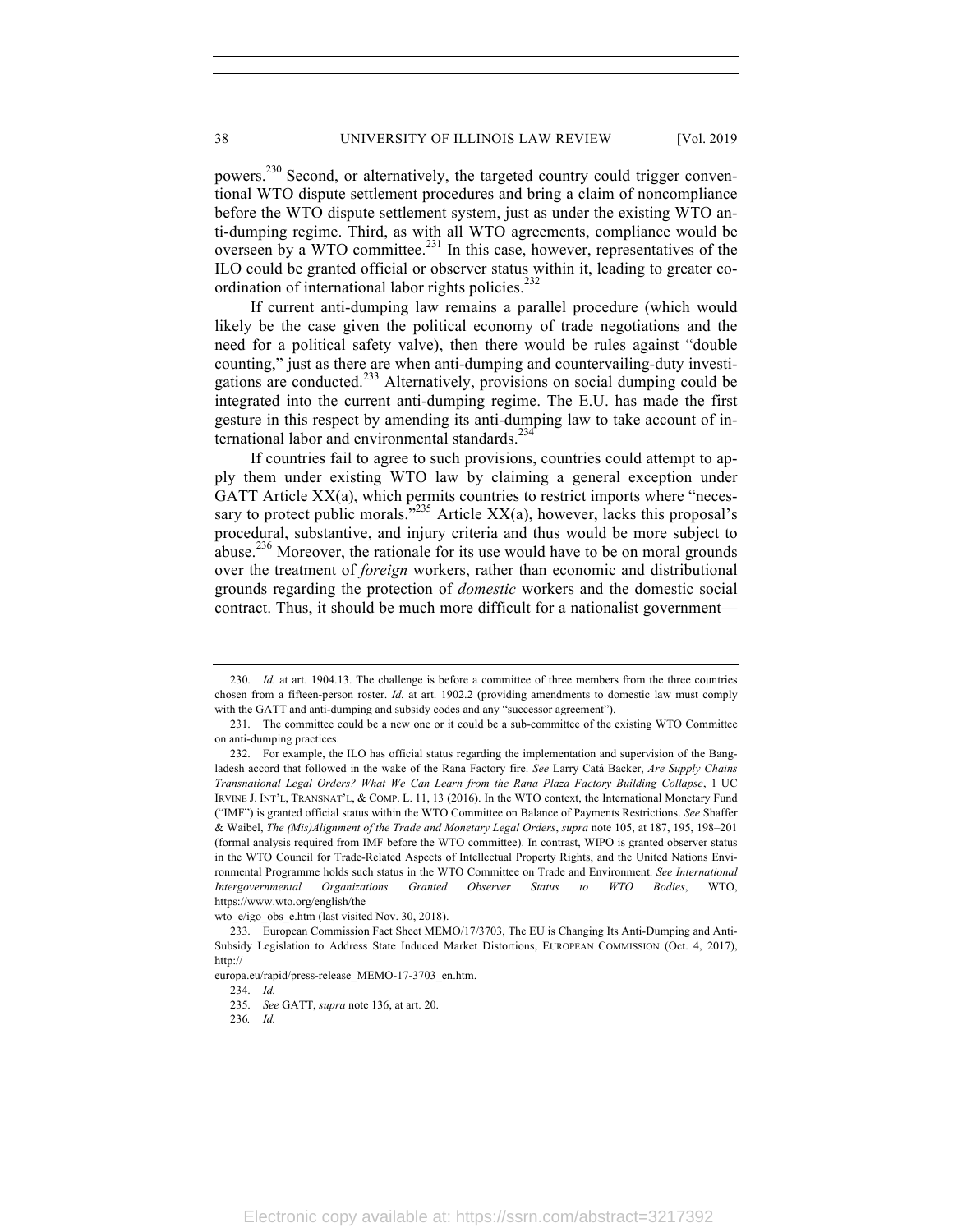such as that currently in power in the United States—to prevail compared to one whose policies are expressly outward-looking.

#### b. Industrial Policy Space for Developing Countries

Considerable policy experimentation is needed to catalyze economic development since no one knows in advance what works. This is particularly the case given the vastly differing contexts that countries face. Rodrik and others critique WTO rules for taking industrial policy options off the table for developing countries.<sup>237</sup> Industrial policy experimentation for development could be expressly authorized by amending existing WTO agreements, which already provide a framework. Developing countries could demand enhanced policy space for their development initiatives in return for provisions authorizing social-dumping measures, again subject to legal discipline.

Since the industrial policy of one country will have externalities on others, criteria need to be specified as part of a bargain. In the case of industrial policy, rules could be set forth in a separate agreement or in a revision of the Agreement on Subsidies and Countervailing Measures ("SCM Agreement"). They would include general principles, substantive criteria, time limits, and reporting and transparency obligations. The general principle would be that the plans must aim to increase productivity and set forth clear criteria for success so that they can be evaluated.<sup>238</sup> The substantive criteria would aim to constrain potential abuse.

The WTO's SCM Agreement initially provided exceptions pursuant to which three types of subsidies would not be actionable: (1) subsidies for research, (2) subsidies providing assistance to disadvantaged regions, and (3) subsidies for adaptation of facilities to meet environmental requirements, provided in each case that they met specified criteria.<sup>239</sup> Those provisions lapsed, but they could be revamped and updated to include development-related industrial policies.<sup>240</sup> For example, they could cover experimentalist policies to develop infant industries, which were initially permitted under GATT Article XVI (on Subsidies) and Article XVIII (on Governmental Assistance to Economic Development) but which are now subject to challenge under the SCM Agreement.<sup>241</sup>

Under a revamped SCM Agreement, special authorization for industrial policy experimentation for development could be made available under agreed terms. For example, it could be limited to developing countries that meet defined World Bank criteria in terms of per capita income, and it could be further subject to industry competitiveness criteria. The criteria could build from na-

<sup>237.</sup> *See, e.g.*, CHANG, *supra* note 66, at 60; RODRIK, STRAIGHT TALK, *supra* note 40, at 28; RODRIK, THE GLOBALIZATION PARADOX, *supra* note 50, at 240.

<sup>238.</sup> *Id.*; Ricardo Hausman, Dani Rodrik & Charles Sabel, *Reconfiguring Industrial Policy: A Framework with an Application to South Africa* (Harv. Kennedy Sch., Working Paper No. RWP08-031, 2008).

<sup>239.</sup> SCM Agreement, *supra* note 132, at art. 8.2.

<sup>240</sup>*. Id.* at art. 27.11.

<sup>241</sup>*. See* GATT, *supra* note 136, at art. 16, 18.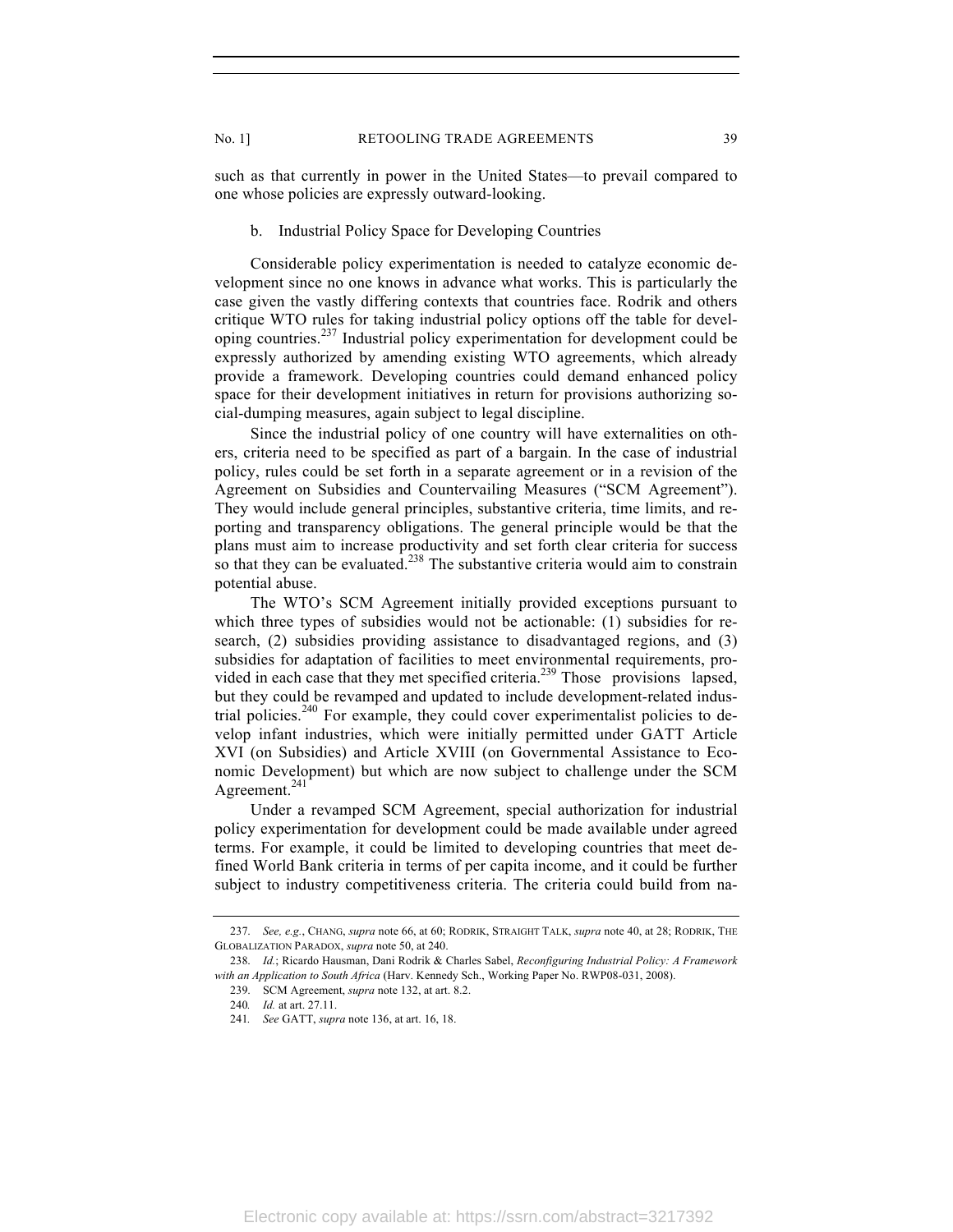tional programs under the existing "Generalized System of Preferences" ("GSP") that provide for preferential tariff treatment of developing country imports, subject to the denial of benefits once an industry becomes competitive.<sup>242</sup> Under the E.U.'s GSP program, for example, once countries become listed as high- or upper-middle-income economies (using World Bank criteria based on per capita income) for three consecutive years, they cease to benefit from the program.<sup>243</sup> Similarly, countries lose GSP status for their highly competitive export sectors.<sup>244</sup> Analogous criteria could define beneficiary countries and sectors entitled to benefit from preferential treatment for industrial policy experimentation for development. In this way, countries like China would graduate from the system. Under the proposed system, the criteria for graduation would be agreed to multilaterally and thus not left to countries' discretion.

Countries would agree to time limits so that ineffective programs are abandoned. The WTO Agreement on Safeguards provides an example of imposing time limits.<sup>245</sup> Under it, a safeguard measure may be maintained without being subject to a withdrawal of concessions for three years.<sup>246</sup> Similarly, an industrial-policy measure could be limited to a set number of years without being subject to retaliation, provided it met the agreed criteria and the country complied with the other obligations relating to it.

The country adopting such a measure would have to report its program. The SCM Agreement already requires that members report their subsidies each year to the WTO Committee on Subsidies and Countervailing Measures.<sup>247</sup> The record of industrial subsidies notification, however, is poor, with over half of WTO members not notifying the Committee.<sup>248</sup> China's failures have particu-

244*. See* U.N. Conference on Trade & Development, *Generalized System of Preferences: Handbook on the Scheme of the European Union*, *supra* note 243, at 33.

<sup>242.</sup> These programs were authorized by the GATT Enabling Clause in 1979. Differential and More Favourable Treatment, Reciprocity and Fuller Participation of Developing Countries ("Enabling Clause") L/4904 (Nov. 28, 1979), GATT B.I.S.D. (26th Supp.) at 191 (1979).

The provisions also could build on provisions of the SCM Agreement, such as the concept of "export competitiveness" under Article 27.6 of the SCM Agreement (3.25% share of world trade for a product for two consecutive years) and the carve-out for export subsidies provided under Annex VII of the SCM Agreement (for leastdeveloped countries and a list of developing countries until they reach a per capita GNP of \$1,000). SCM Agreement, *supra* note 132, at art. 27.6. I thank Nicolas Lamp for this point.

It is true that larger developing countries could resist such a classification system, but this would be part of the bargaining in return for a relaxation of SCM Agreement requirements.

<sup>243</sup>**.** They remain eligible, but they cease to be beneficiaries so long as they maintain that economic status. For an overview of the E.U. program, see U.N. Conference on Trade & Development, *Generalized System of Preferences: Handbook on the Scheme of the European Union*, U.N. Doc. UNCTAD/ITCD/TSB/Misc.25/Rev.4 (2015),

http://unctad.org/en/pages/PublicationWebflyer.aspx?publicationid=1470. For the analogous U.S. program, see U.N. Conference on Trade & Development, *Generalized System of Preferences: Handbook on the Scheme of the United States of America*, U.N. Doc. UNCTAD/ITCD/TSB/Misc.58/Rev.3 (2016), http://unctad. org/en/pages/PublicationWebflyer.aspx?publicationid=1563.

<sup>245.</sup> WTO Agreement on Safeguards, *supra* note 223, at art. 8.

<sup>246.</sup> *Id.*

<sup>247.</sup> SCM Agreement, *supra* note 132, at art. 24–26.

<sup>248.</sup> Gregory Shaffer, Robert Wolfe & Vinhcent Le, *Can Informal Law Discipline Subsidies?*, 18 J. INT. ECON. L. 711, 716 (2015).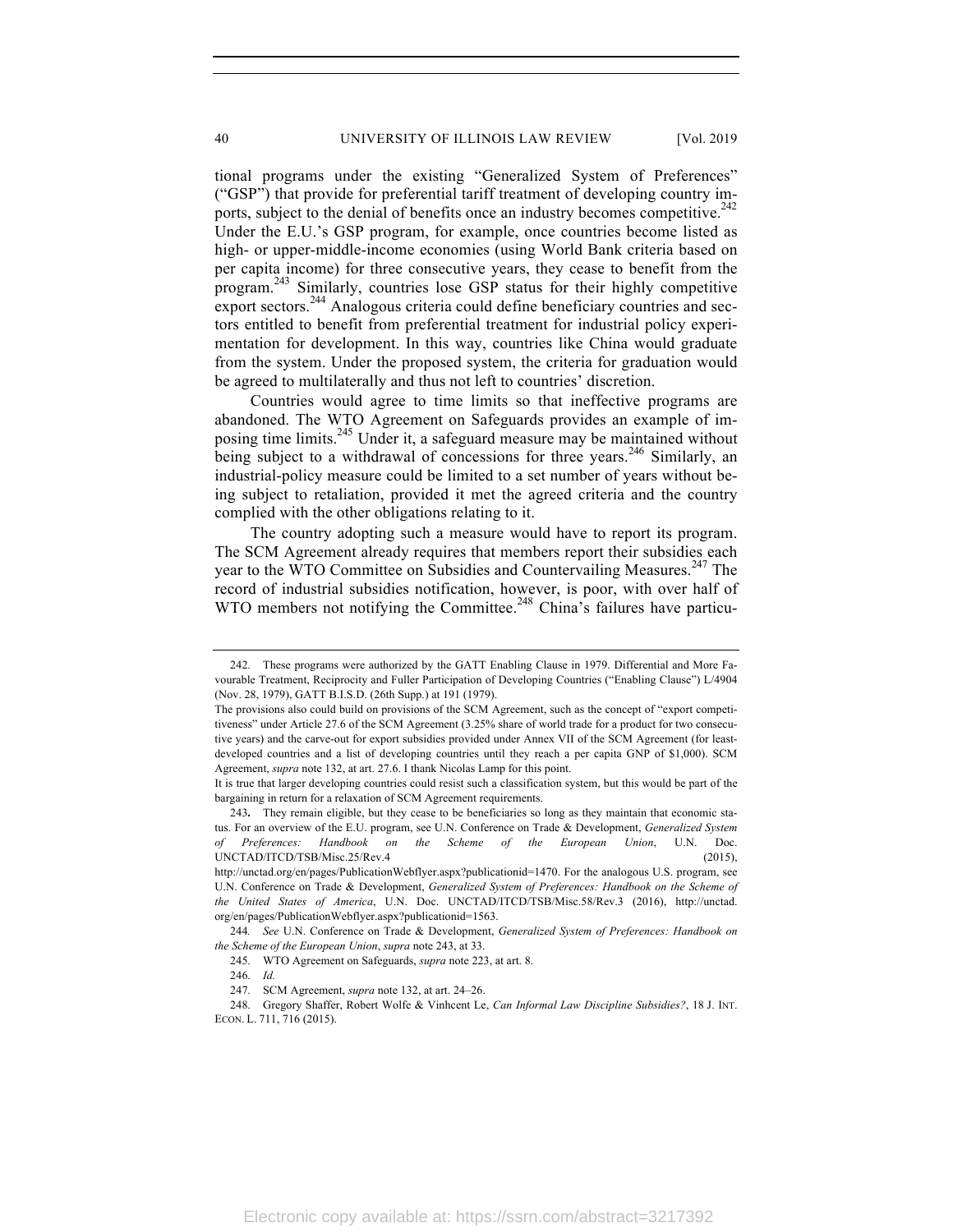larly irked the United States, which has proposed sanctions against countries that fail to notify, such as a suspension of certain WTO benefits.<sup>249</sup> Under this proposal, a country's failure to report its obligations could trigger a suspension of the ability to use the policy until compliance occurs. Such a sanction would incentivize reporting in ways that the current SCM Agreement does not.

Transparency and reporting are public goods. They are important not only for trade relations but also for domestic governance to limit rent-seeking. They reduce information asymmetries, which enables firms, citizens, and trading partners alike to know what governments are doing. Even if an industrial-policy measure is legitimate, the public has a right to know of it, and other governments must be assured that it is not abused.<sup>250</sup> In particular, domestic stakeholders must be able to monitor and hold experimental industrial policy programs accountable. Otherwise, the results of experiments would not be known, and the risks of cronyism would increase. In the process, governments can learn from each other's experiences.

This proposal too would be subject to risk of abuse. To counter abuse, just as under WTO agreements generally, policies that fail to meet the criteria would be subject to traditional trade dispute settlement. In addition, to the extent that such policies cause material injury to a domestic industry in an importing country, that country could still impose countervailing duties, as under the current SCM Agreement. The ability to bring countervailing duties against such policies would, of course, limit the impact of industrial policies. Yet such provisions would be required to address potential externalities on producers in third countries. This proposal would represent a return to the trade policies under the GATT, where developing countries could subsidize infant industries, but their products could be countervailed when imported into a developed country where the subsidies caused or threatened to cause significant injury to a domestic industry.251

Once again, if no agreement is reached, developing countries could initiate them and claim that they are not in violation of the SCM Agreement and are thus permissible.<sup>252</sup> This proposal, however, provides criteria that would help combat abuse in ways that are important both for trading partners and for domestic stakeholders.

c. Feasibility

Negotiation of these provisions would not be easy. Developing countries are wary of granting authorization to developed countries to block imports on

<sup>249.</sup> Communication from the United States, *Procedures to Enhance Transparency and Strengthen Notification Requirements Under WTO Agreements*, WTO Doc. JOB/GC/148 1, 2 (Oct. 30, 2017) (the proposed suspension of benefits includes the right to receive WTO documentation, have access to the WTO website, and have personnel preside over WTO bodies. If nonreporting continues, then it also includes receipt of any WTO training and technical assistance, among other matters).

<sup>250.</sup> Shaffer et al., *supra* note 248, at 716.

<sup>251</sup>*. See id.* at 137.

<sup>252.</sup> SCM Agreement, *supra* note 132, at art. 2.2.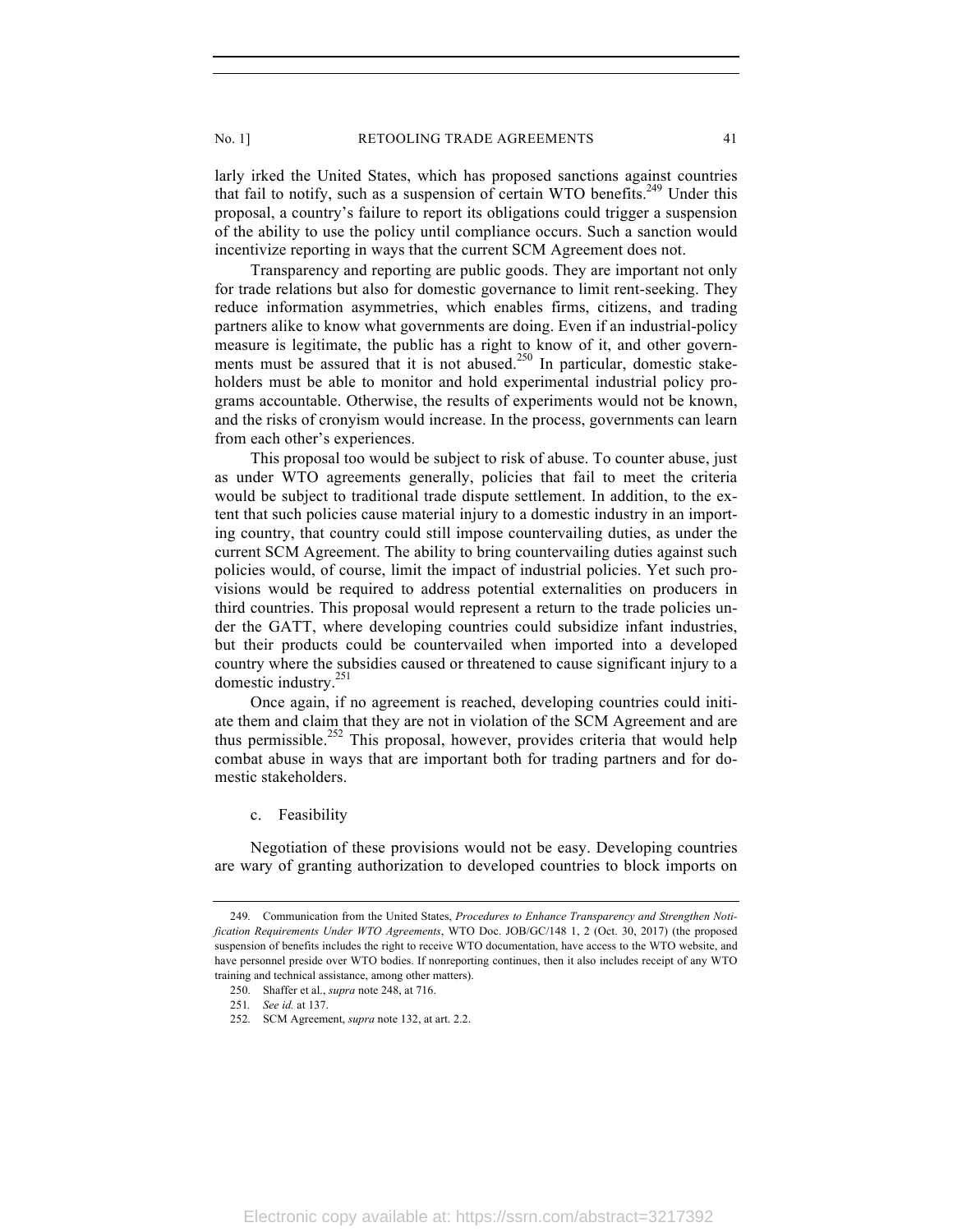social-dumping grounds, and developed countries are suspicious of emergingeconomy industrial policies.<sup>253</sup> Emerging economies would demand some benefit from the negotiations to the extent that they could be excluded from the industrial policy exceptions and be a target of social-dumping measures. Similarly, to the extent that many developing countries do not feel that constrained by the SCM Agreement in practice, they may find that they have less to gain from these negotiations than developed countries.<sup>254</sup>

Here is where bargaining and politics come in. First, countries would have to prioritize these issues, particularly regarding labor rights, since the WTO rules already provide some room for industrial policy. Second, subject to bargaining, provisions can be structured to combat abuse so that they would be open to no more (and arguably much less) abuse than current WTO rules on "unfair" trade, such as anti-dumping and countervailing-duty rules. For example, developing countries could be granted compensation in the amount of the duties imposed when prevailing in a WTO challenge against a social-dumping measure, which then could be passed on to the affected companies.<sup>255</sup> Third, bargaining could incorporate other issues of interest to countries, whether involving market access, intellectual property, or other forms of policy space.<sup>256</sup> Finally, the difficulties faced should be compared with the real-life alternative of existing challenges to the trading system. These issues should be frontally discussed so that the underlying social and development issues are addressed transparently. A multilateral institution such as the WTO provides an important forum for doing so. Negotiations can advance in parallel within plurilateral and bilateral fora. The conceptualization of trade negotiations in all fora should explicitly address policy space concerns.

# VI. CONCLUSION

The GATT was based on a model of embedded liberalism where countries retained considerable policy space to address social inclusion.<sup>257</sup> Over time, however, international trade law has constrained state policy space by facilitating economic globalization. Under the WTO, while trade law left social policy to domestic politics, it also supported structural conditions that empowered

<sup>253.</sup> Shaffer & Trachtman, *supra* note 136, at 149.

<sup>254.</sup> Stated differently, there is plenty of blame to be placed on domestic neoliberal policies that retrenched on labor and social welfare protections. But this Article is not about those domestic policies. Rather, it is about what can be done in trade and other economic integration agreements in light of the fact that economic globalization has empowered capital in relation to government and labor and trade and trade agreements are thus not wholly innocent in terms of economic globalization's impact on income inequality, job insecurity, and stagnant wages within advanced economies.

<sup>255.</sup> Alternatively, the country that imposed the duty could be required to return it.

<sup>256.</sup> *See, e.g.*, CHRISTIAN BARRY & SANJAY G. REDDY, INTERNATIONAL TRADE AND LABOR STANDARDS: A PROPOSAL FOR LINKAGE 56–57, 62 (2010) (noting that in return for raising labor standards, a developing county can be granted increased market access and receive financial and technical assistance); *see also* Kyle Bagwell & Robert Staiger, *Domestic Policies, National Sovereignty and International Economic Institutions*, Q. J. ECON. 519 (May 2001).

<sup>257.</sup> Ruggie, *supra* note 17, at 393.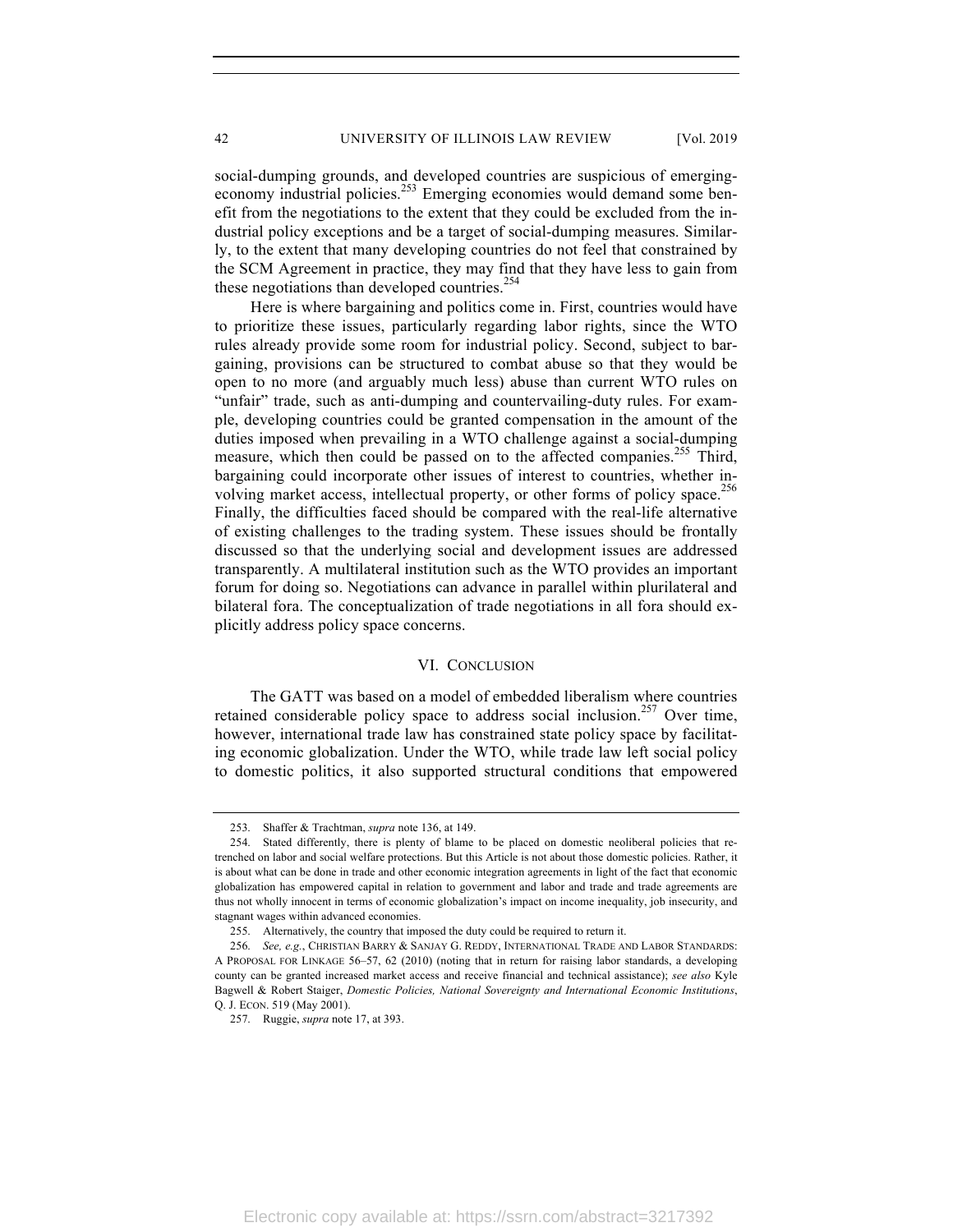capital in relation to labor and government. As a result, it has rendered state policies to protect social inclusion more precarious. Although international trade law is not primarily to blame for rising inequality, job insecurity, and stagnant wages, it is not wholly innocent either.

These are politically challenging times. They present severe risks as well as opportunities. The impacts of trade and rapid technological change on income inequality and the security of work have become politically salient issues in the United States and Europe. They have led to the rise of nativist political parties that threaten to upset the institutional framework for international trade relations. The outcome could be dire. This Article showed why international trade law needs to be structured in ways that support social inclusion if society is to turn the tide against rising nationalism, racism, and authoritarianism. It set forth concrete options for ensuring that the benefits from trade are more broadly spread and that those harmed are adequately supported so that they may live meaningful, secure, working lives.

Some may dismiss these ideas as impractical. Yet it is the old, ensconced idea—to leave social and development policy solely to the domestic level while liberalizing trade and constraining states' policy space through trade agreements—which threatens to undermine domestic social solidarity and, as a result, the international trading system itself. If the trade legal order constrains the ability of governments to develop policies in support of broad-based social inclusion and individual and social flourishing, then it risks collapsing from its very success in promoting liberalized trade.

We need fresh thinking to retool trade agreements so that they directly address adverse impacts on the working and middle classes. If this Article helps spur such thinking, then it has been a success. Lawyers and economists provided the intellectual constructs and designs for the existing trade legal order.<sup>258</sup> John Maynard Keynes called lawyers the "poets" at Bretton Woods for their help in crafting the agreement.<sup>259</sup> They must work together for the system's redesign.

<sup>258.</sup> Rodrik stressed the role of economists in his book *Straight Talk on Trade*, but the imagination of lawyers is also needed. *See* RODRIK, STRAIGHT TALK, *supra* note 40, at 114.

<sup>259.</sup> 26 JOHN MAYNARD KEYNES, THE COLLECTED WRITINGS OF JOHN MAYNARD KEYNES 102 (Donald Moggridge ed., 1980) ("[T]hey have turned our jargon into prose and our prose into poetry. And only too often have they had to do our thinking for us.").